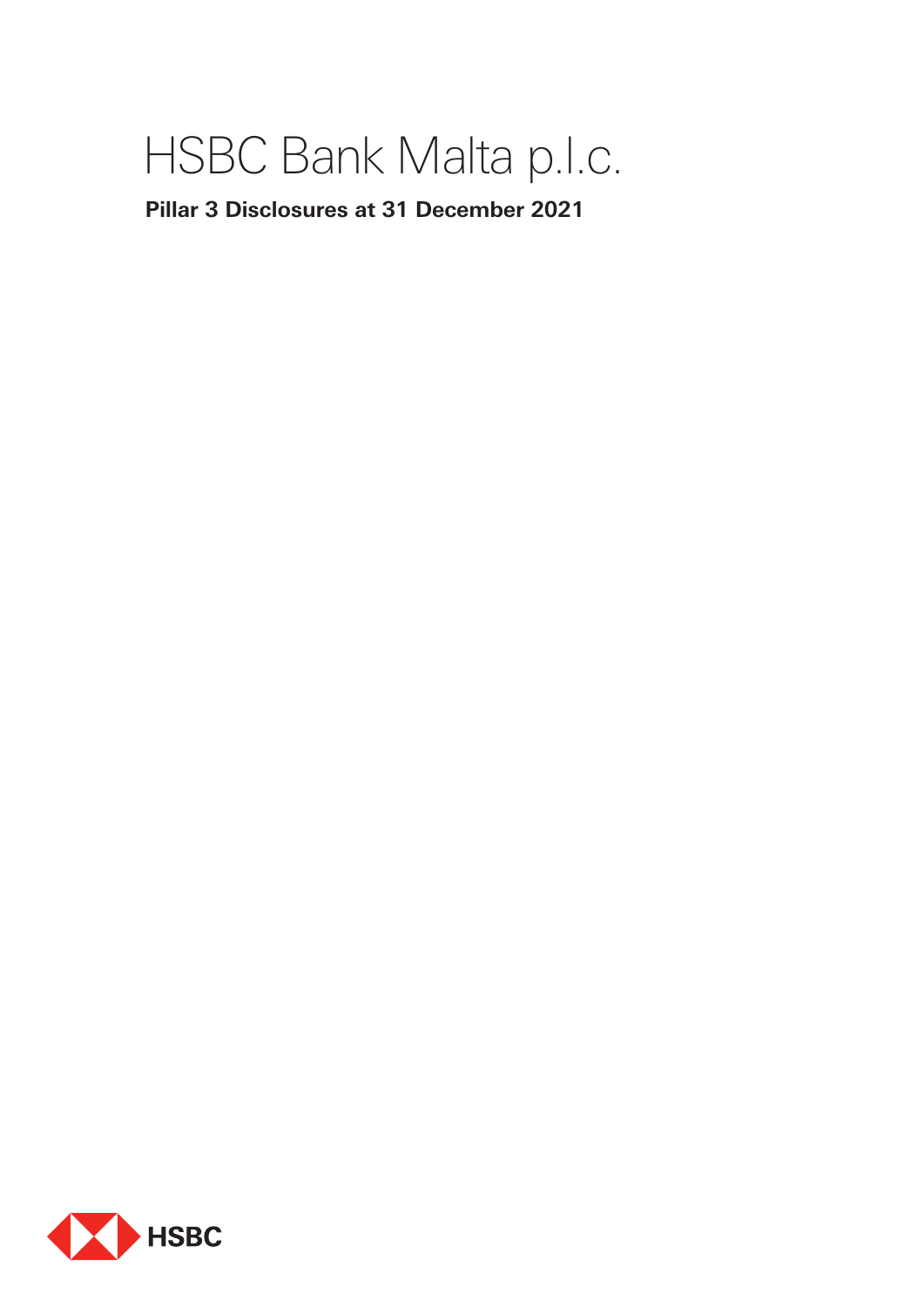# **Contents**

|                                                                                 | Page         |
|---------------------------------------------------------------------------------|--------------|
| Additional regulatory disclosures                                               | $\mathbf{2}$ |
| Introduction                                                                    | $\mathbf{2}$ |
| Risk management                                                                 | 5            |
| Our risk management framework                                                   | 5            |
| <b>Basis of Consolidation</b>                                                   | 8            |
| Capital management                                                              | 10           |
| Leverage ratio                                                                  | 16           |
| Credit risk                                                                     | 18           |
| Additional disclosures on measures applied in response to the Covid-19 outbreak | 24           |
| Risk mitigation                                                                 | 27           |
| Counterparty credit risk                                                        | 30           |
| <b>Market Risk</b>                                                              | 32           |
| Non-Financial Risk ('NFR') - previously known as Operational Risk               | 33           |
| Other risks                                                                     | 35           |
| Liquidity and funding                                                           | 37           |
| <b>Business risk</b>                                                            | 41           |
| Dilution risk                                                                   | 41           |
| Remuneration policy                                                             | 41           |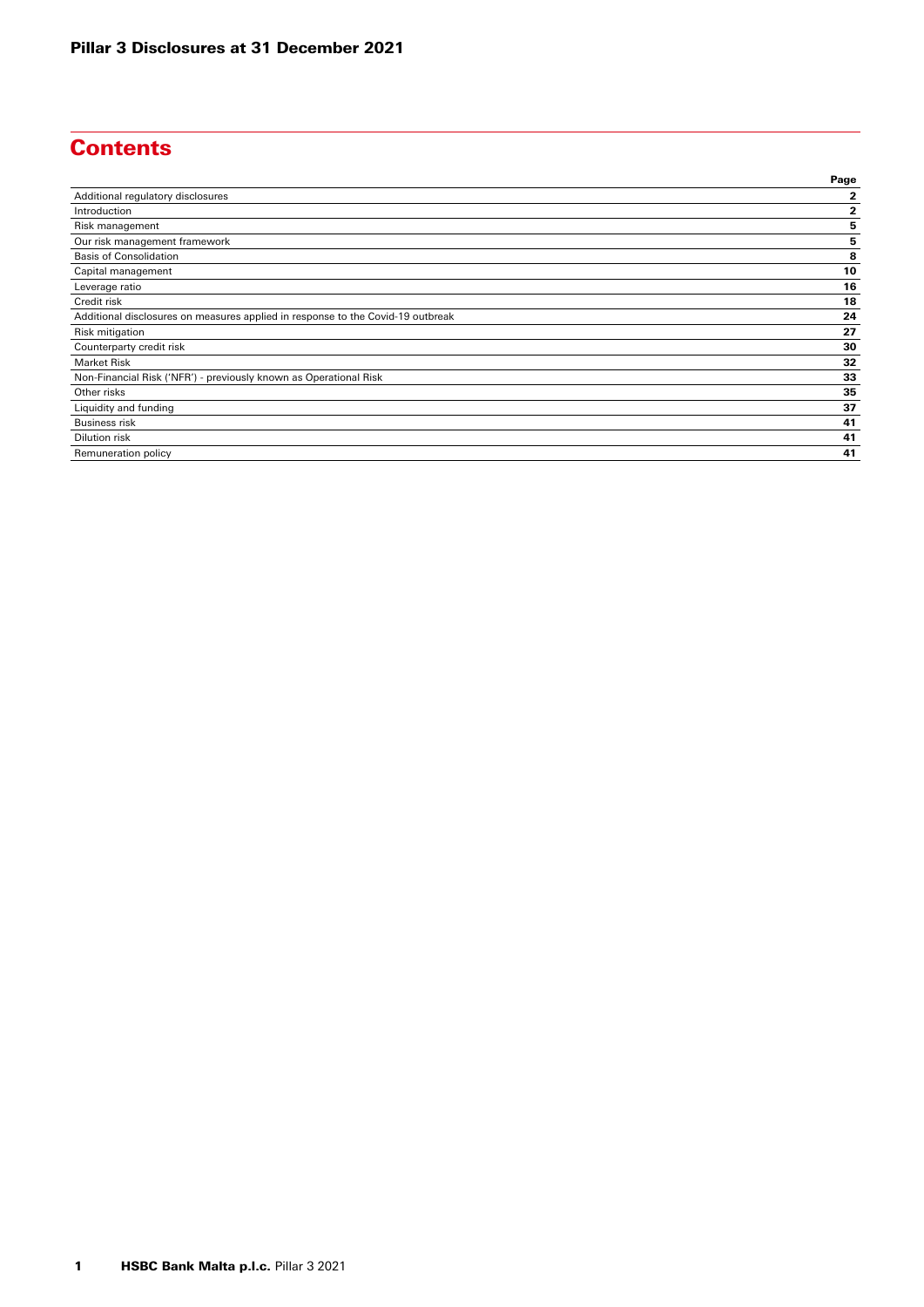# Additional regulatory disclosures

## Introduction

## Regulatory framework for Pillar 3 disclosures

Under the European Central Bank ('ECB') Single Supervisory Mechanism ('SSM'), HSBC Bank Malta p.l.c. falls under the direct supervision of both the ECB, as well as the Malta Financial Services Authority ('MFSA') via the Joint Supervisory Team ('JST'), the latter consisting of representatives of the ECB and MFSA.

The two regulatory bodies receive information on the capital adequacy requirements for HSBC Bank Malta p.l.c. as an entity. At a consolidated level, we calculate capital for prudential regulatory reporting purposes using the Basel III framework of the Basel Committee on Banking Supervision (the 'Basel Committee') as implemented by the European Union ('EU') in the amended Capital Requirements Regulation and Directive collectively known as CRR/CRD.

The Basel Committee's framework is structured around three 'pillars': the Pillar 1 minimum capital requirements, Pillar 2 in relation to supervisory review process which is complemented by Pillar 3 that concerns market discipline. The aim of Pillar 3 is to produce disclosures that allow market participants to assess the scope of application by banks of the Basel Committee's framework and the rules in their jurisdiction, their capital condition, risk exposures and risk management processes, hence their capital adequacy. Pillar 3 requires all material risks to be disclosed to provide a comprehensive view of a bank's risk profile.

These Additional Regulatory Disclosures ('ARDs') are aimed at providing the local group's stakeholders further insight to the local group's capital structure, adequacy and risk management practices. The disclosures outlined below have been prepared by the local group in accordance with the Pillar 3 quantitative and qualitative disclosure requirements as governed by Banking Rule BR/07: Publication of Annual Report and Audited Financial Statements of Credit Institutions authorised under the Banking Act, 1994, issued by the MFSA. Banking Rule BR/07 follows the disclosure requirements of Directive 2013/36/EU (Capital Requirements Directive — Pillar 1) and EU Regulation No 575/2013 (Capital Requirements Regulation — Pillar 2) of the European Parliament and of the Council of 26 June 2013.

During 2019 the EU published a legislation aimed at reducing risks and enhancing the resilience in the banking sector across the EU. The rules within capital requirements regulation ('CRR2') were also revised along with the capital requirements directive ('CRD V'). The leverage ratio, own funds requirements and eligible liabilities, counterparty credit risk and the net stable funding ratio were subject to the changes implemented by CRR2. The revised regulation gives more clarity on the banks' obligations to disclose on forborne, performing and non-performing exposures, non-financial guarantees received including collateral, and disclosures on remuneration. In order to promote market discipline and move towards a worldwide standardised approach, during 2021 the EBA adopted new guidelines 'Final draft implementing technical standards on public disclosures by institutions of the information referred to in Titles II and III of Part Eight of Regulation (EU) No 575/2013. 'The revised standards which are entirely binding became effective as from 28 June 2021 and incorporate the changes introduced under CRR2, aligning the disclosures framework with the standards under Basel Pillar 3.

As outlined in the requirements of banking regulations, these disclosures are not subject to an external audit, except to the extent that any disclosures are equivalent to those made in the Financial Statements, which have been prepared in accordance with the International Financial Reporting Standards ('IFRS') as adopted by the EU. The local group, comprising HSBC Bank Malta p.l.c. along with its subsidiary HSBC Global Asset Management (Malta) Ltd., through its internal verification procedures, is satisfied that these ARDs are presented fairly.

## Pillar 3 disclosures

### Purpose

HSBC Bank Malta p.l.c.'s Pillar 3 disclosures at 31 December 2021 comprise all information required under Pillar 3, both quantitative and qualitative. They are made in accordance with the relevant articles of Part 8 of the CRR and the European Banking Authority's ('EBA') final standards on revised Pillar 3 disclosures.

In light of the fact that the local group is considered a significant subsidiary of HSBC Holdings plc within the local market, and subject to consolidated supervision at the level of HSBC Holdings plc, the local group is exempt from full disclosure requirements laid down in Part Eight of the CRR.

The Pillar 3 disclosures are governed by the Group's disclosure policy framework. The disclosure policy sets out the governance, control and assurance requirements for publication of the document. While the disclosure statement is not required to be externally audited, the document has been subject to an internal review process in accordance with the banks' financial reporting and governance processes.

#### Basis of preparation

The financial information contained in this disclosure has been prepared on a consolidated basis (please refer to note 3a 'Basis of Consolidation'). In our disclosures, we provide comparative figures for the previous year to facilitate the analysis. Key ratios and figures are reflected throughout the Pillar 3 2021 disclosures. Where disclosures have been enhanced or are new, we do not generally restate or provide prior year comparatives.

The Pillar 3 disclosure for HSBC Bank Malta p.l.c. is available on the HSBC websites, www.hsbc.com or www.hsbc.com.mt, simultaneously. This Pillar 3 disclosure includes regulatory information complementing the financial and risk information presented there and is in line with the requirements of regulatory disclosures.

The information published within this document have been prepared as per the EBAs reporting framework 3.0 issued in March 2021 and effective from June 2021. The new reporting framework aims at facilitating the institutions' compliance with disclosure requirements and improving the consistency and quality of the information disclosed. The updates are mainly driven by changes during the adoption process of Implementing Technical Standards ('ITS') on supervisory reporting and the ITS on public disclosures.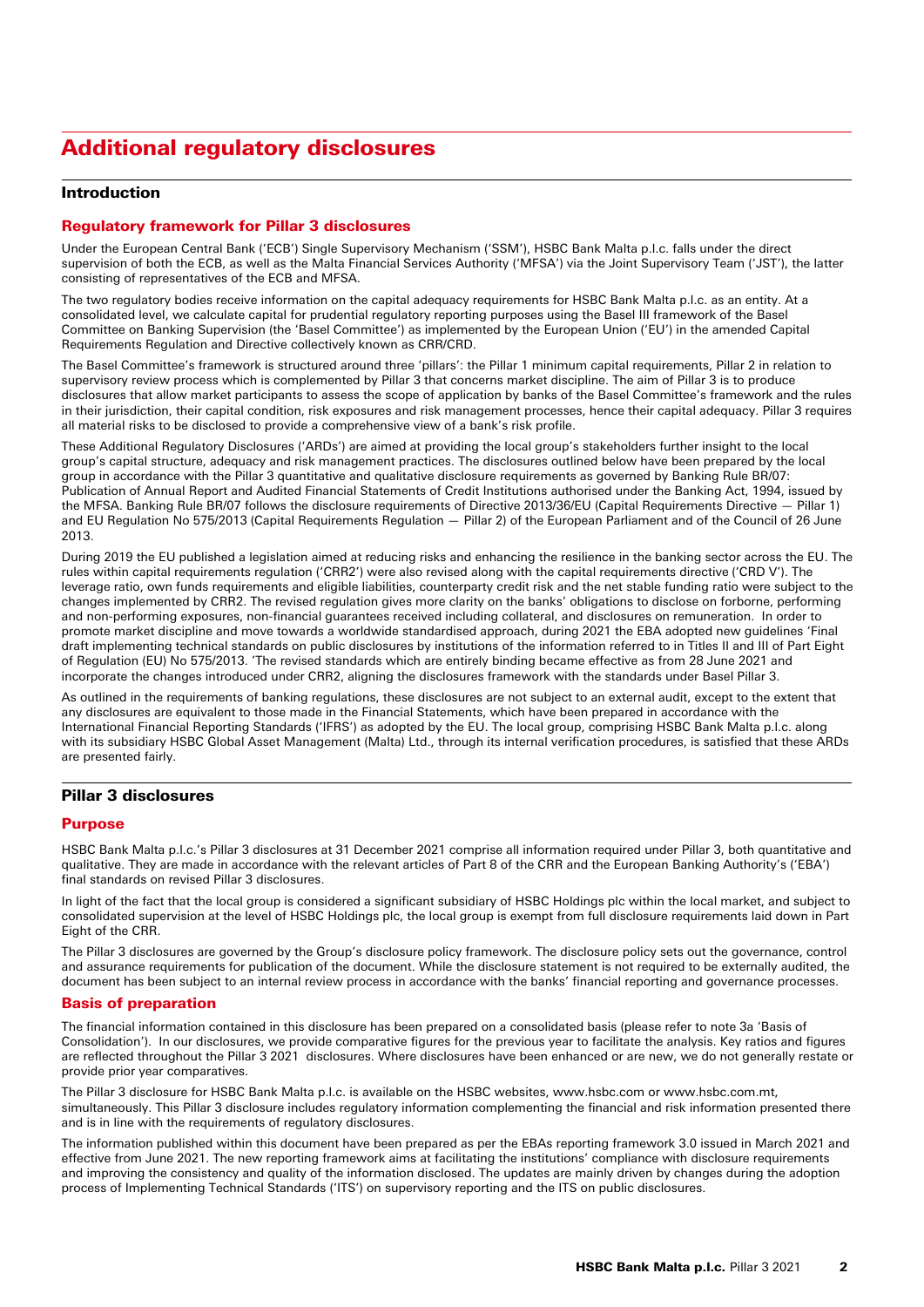As a result of the new reporting framework, the following quantitative tables which were published in the Additional Regulatory Disclosures until December 2020, have been dropped for the reporting of December 2021, either because the requirement to disclose no longer exists or because the table is replaced by another table.

| <b>Additional Regulatory Disclosures</b>                                            |                                         |  |  |
|-------------------------------------------------------------------------------------|-----------------------------------------|--|--|
| At 31 December 2020                                                                 | At 31 December 2021                     |  |  |
| Total and average net amount of exposures (EU CRB-B)                                | Dropped as requirement no longer exists |  |  |
| Geographical breakdown of exposures (EU CRB-C)                                      | Dropped. Covered by template EU CQ4     |  |  |
| Concentration of exposures by industry or counterparty types (EU CRB-D)             | Dropped. Covered by template EU CQ5     |  |  |
| Maturity of exposures (EU CRB-E)                                                    | Dropped. Covered by template EU CR1     |  |  |
| Credit quality of exposures by industry or counterparty types (EU CR1-B)            | Dropped. Covered by template EU CQ5     |  |  |
| Credit quality of exposures by geography (EU CR1-C)                                 | Dropped. Covered by template EU CQ4     |  |  |
| Ageing of past-due exposures (EU CR1-D)                                             | Dropped. Covered by template EU CQ3     |  |  |
| Non-performing and forborne exposures (EU CR1-E)                                    | Dropped. Covered by template EU CR1     |  |  |
| Changes in the stock of general and specific credit risk adjustments (EU CR2-A)     | Dropped as requirement no longer exists |  |  |
| Changes in the stock of defaulted and impaired loans and debt securities (EU CR2-B) | Dropped. Covered by template EU CR2     |  |  |

In all tables where the term 'capital requirements' is used, this represents the minimum total capital charge set at 8% of Risk Weighted Assets ('RWAs') by article 92 of the Capital Requirements Regulation. Table name references and row numbering in tables identify those prescribed in the relevant EBA guidelines where applicable and where there is a value.

## Regulatory Developments

## Covid-19

The Covid-19 outbreak has created an unprecedented challenge to the global economy. Governments, central banks and regulatory authorities have responded to this challenge with a number of measures related to customer support, operational capacity and amendments to the transitional IFRS9 extension agreement, capital and liquidity frameworks which are now being gradually removed.

In the second half of 2021, the ECB ended its restrictions on capital distribution as well as the liquidity relief allowing banks to operate below 100 per cent of the Liquidity Coverage Ratio ('LCR'). The ECB further announced in February 2022 that banks are expected to operate again above their capital buffers and Pillar 2 guidance defined by the Supervisory Review and Evaluation Process ('SREP') from 01 January 2023.

## The Basel III Reforms

The Basel Committee on Banking Supervision ('Basel') completed the Basel III Reforms in July 2020 when it published the final revisions to the Credit Valuation Adjustment ('CVA') framework. In October 2021, the European Commission ('EC') published a first draft of the rules implementing the reforms in the EU ('CRR3' or 'CRD6'). The rules will now be subject to an extensive negotiation process with the EU Council and Parliament before they are finalised. The EC has proposed an implementation date of 1 January 2025 with an output floor phased-in until 2030.

The draft rules include some significant deviations from the Basel III Reforms. These include:

- on the credit risk side, a new strategic investment category benefitting from a more favourable treatment and a phase-in for credit conversion factors of unconditionally cancellable commitments. It is also proposed that the SME and infrastructure supporting factors are maintained;
- the retention of the option to neutralise the impact of past losses on operational risk RWAs;
- the retention of the exemptions from the CVA capital charges that currently apply;
- options to mitigate the impact and timing of implementation of the new market risk framework, should other jurisdictions make amendments.

The EC's proposals also enhance the focus on Environmental Social and Governance ('ESG') risks with the European Banking Authority's ('EBA') report on a dedicated prudential treatment being brought forward by two years to 2023 and banks required to identify, disclose and manage ESG risks at an individual level.

## Environmental Social and Governance ('ESG') related disclosures requirements

In November 2021, the ECB published a report on its supervisory review of banks' approaches to manage climate risk in which it concludes that banks are not close to meeting its expectations on climate risk and that progress is slow. An updated report is expected in the first quarter of 2022 with additional feedback from the ECB. A full review will occur in 2022 alongside the ECB's stress test on climate-related risk.

Article 8 of the EU's Taxonomy Regulation requires undertakings, including banks, to report how and to what extent their activities qualify as environmentally sustainable. These disclosures will be made for the first time in early 2022 based on December 2021 data.

In January 2022 the EBA published its final draft Implementing Technical Standard ('ITS') on Pillar 3 disclosures on ESG risks. The ITS introduced a set of templates on qualitative and quantitative data which requires the disclosure of prudential information on ESG risks, transition and physical risks. The first disclosures will be made in early 2023 based on December 2022 data.

## EBA Stress Test

In 2021, HSBC Bank Malta p.l.c. has been selected to participate in the ECB 2021 SSM SREP Stress Test, leveraging of the EBA methodology and requirements. The stress test which forms part of Malta's Supervisory Review and Evaluation Process ('SREP') is identical in all aspects to the full EBA Stress Testing Submission. HSBC Bank Malta p.l.c. has elected an early adoption of the SREP decision related to the Pillar 2 guidance which takes effect from 01 March 2022.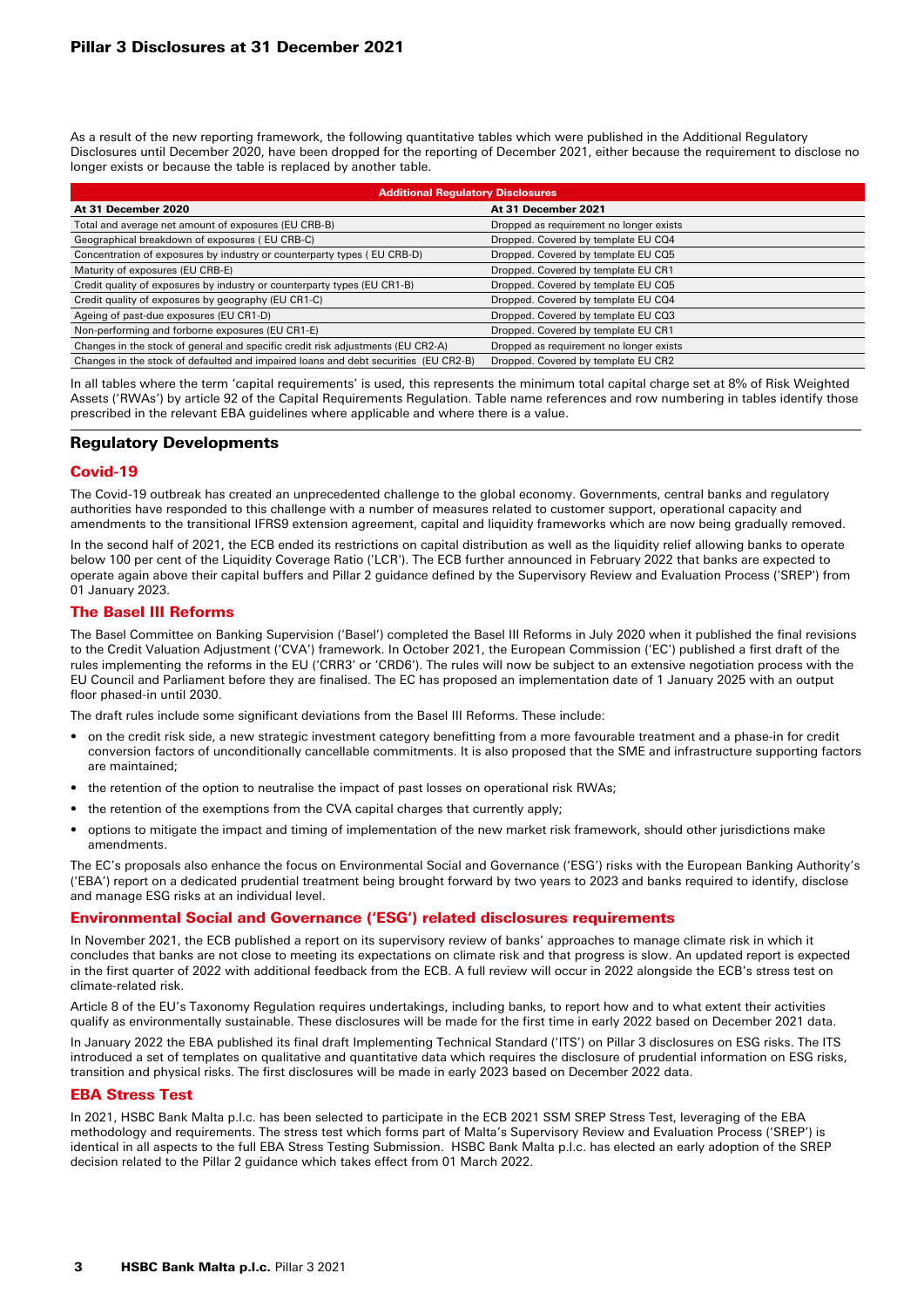## Minimum own funds and eligible liability issuance

In December 2021, HSBC Bank Malta p.l.c. entered into an unsecured loan agreement amounting to € 60 million with HSBC Bank plc. This unsecured loan has been recognised as a "borrowing from group undertakings" and was entered into to meet the interim target of the minimum own funds and eligible liabilities ('MREL') as set by the Single Resolution Board ('SRB'). The unsecured loan is considered an eligible liability with a 10-year maturity with an early repayment option on the 9th year in favour of HSBC Bank Malta p.l.c.

#### Other developments

In August 2021, the EU adopted technical standards on the contractual recognition of stay powers for contracts governed by thirdcountry law. Subsequently, the EU also adopted standards on the impracticability of recognition of bail-in powers for the same type of contracts. Finally, the EU adopted an ITS for banks to notify the above to their supervisory authorities. In September 2021, the EBA published its final guidelines to assess breaches of the Large Exposure limits which applied from 1 January 2022.

In November 2021, the EBA published its final draft Regulatory Technical Standards ('RTS') specifying the types of factors and conditions to be considered for the assessment of the appropriateness of risk weights and of minimum loss given default values for real estate exposures. Furthermore, in December 2021, the EBA published its final draft RTS on credit risk adjustment for defaulted exposures under the standardised approach, which now takes into account discounts for banks buying non-performing loans.

Also in November 2021, the EBA published its final draft ITS on the Interest Rate Risk in the Banking Book ('IRRBB') Pillar 3 disclosures. Furthermore, in December 2021, it launched three consultations specifying technical aspects of the IRRBB revised framework. The EBA is consulting on its guidelines on IRRBB and credit spread risk arising from non-trading book activities, as well as on technical standards on the IRRBB standardised approach and IRRBB supervisory outlier test.

The EC launched a consultation in December 2021 on the macro-prudential framework for the EU's banking sector covering notably the overall design and functioning of the buffer framework.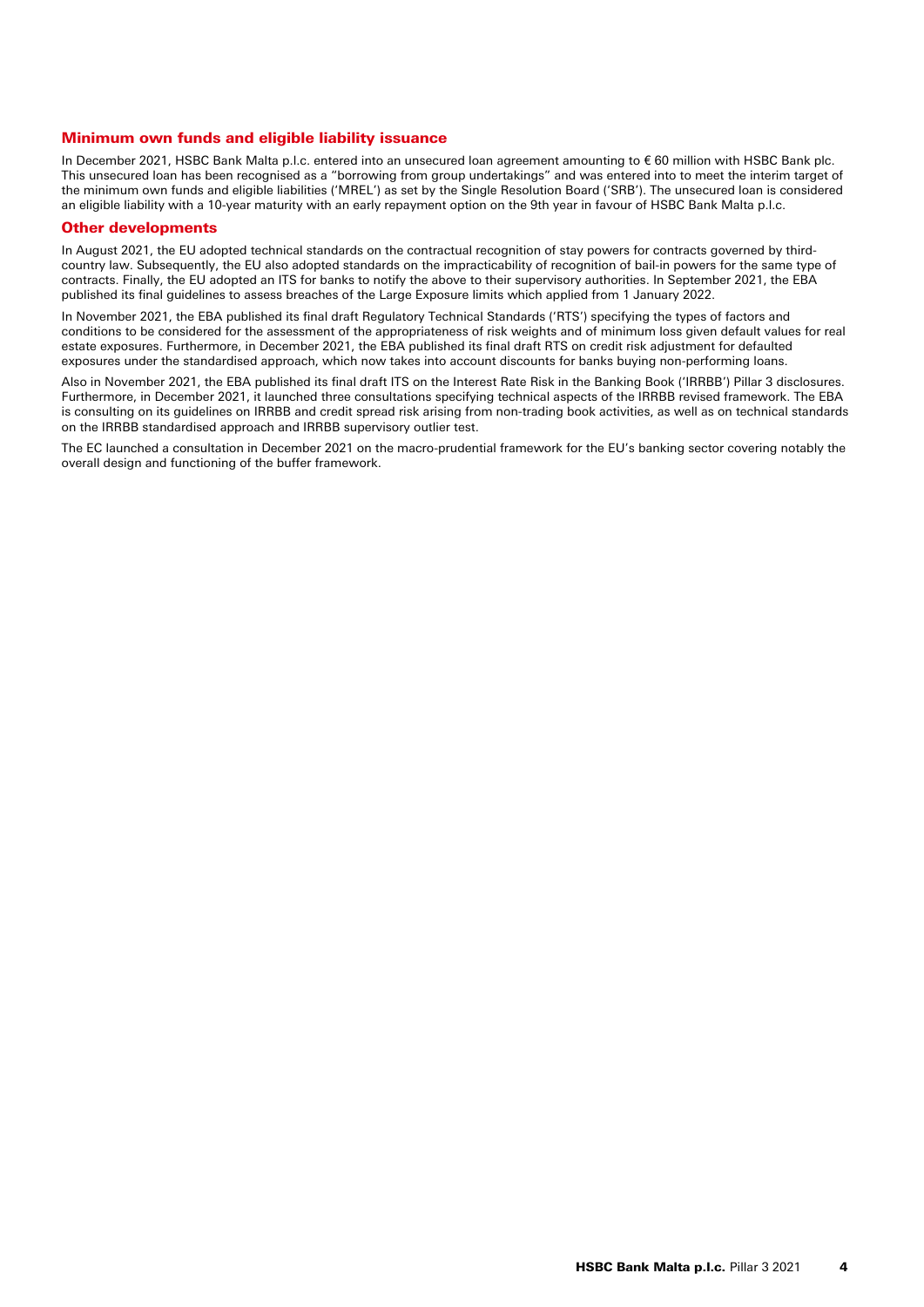## Risk management

## Our risk management framework

We aim to use a comprehensive risk management approach across the organisation and across all risk types, underpinned by our culture and values. This is outlined in our risk management framework, including the key principles and practices that we employ in managing material risks, both financial and non-financial.

The framework fosters continuous monitoring of the risk environment, and promotes risk awareness and a sound operational and strategic decision making process. It also ensures we have a consistent approach to monitoring, managing and mitigating the risks we accept and incur in our activities.

#### **Culture**

HSBC has long recognised the importance of a strong culture. Our culture refers to our shared attitudes, values and standards that shape behaviours related to risk awareness, risk taking and risk management. It is instrumental in aligning the behaviours of individuals with our attitude to assuming and managing risk, which helps to ensure that our risk profile remains in line with our risk appetite. The fostering of a strong culture is a key responsibility of our senior executives.

Our culture is also reinforced by our approach to remuneration. Individual awards, including those for senior executives, are based on compliance with our values and the achievement of financial and non-financial objectives, which are aligned to our risk appetite and global strategy.

## Risk governance

The Board has ultimate responsibility for the effective management of risk and approves our risk appetite. It is advised on risk-related matters by the Risk Committee.

Executive accountability for the ongoing monitoring, assessment and management of the risk environment, and the effectiveness of the risk management framework resides with the Chief Risk Officer who is supported by the Risk Management Meeting ('RMM') of the Executive Committee.

Day-to-day responsibility for risk management is delegated to senior managers with individual accountability for decision making. These senior managers are supported by global functions. All our people have a role to play in risk management. These roles are defined using the three lines of defence model, which takes into account our business and functional structures. More information on the three lines of defence is found in section 'Non financial risk' sub-section 'Organisation and Responsibilities'.

We use a defined executive risk governance structure to ensure appropriate oversight and accountability for risk, which facilitates the reporting and escalation to the RMM.

#### Risk appetite

Risk appetite is a key component of our management of risk. It describes the type and quantum of risk that HSBC Bank Malta p.l.c. is willing to accept in achieving its strategic goals. At HSBC, risk appetite is managed through a global risk appetite framework and articulated in a risk appetite statement ('RAS'), which is reviewed and approved by the Board during the year to make sure it remains fit for purpose.

Our risk appetite informs our strategic and financial planning process, defining the desired forward-looking risk profile of the bank. It is also integrated within other risk management tools, such as stress testing, to ensure consistency in risk management.

#### Risk management and internal control systems

The Directors are responsible for maintaining and reviewing the effectiveness of risk management and internal control systems, and for determining the aggregate level and risk types they are willing to accept in achieving HSBC Bank Malta p.l.c.'s business objectives. On behalf of the Board, the Audit Committee has responsibility for oversight of risk management and internal controls over financial reporting, and the Risk Committee has responsibility for oversight of risk management and internal controls other than for financial reporting.

#### Risk measurement and reporting systems

Our risk measurement and reporting systems are designed to help ensure that risks are comprehensively captured with all the attributes necessary to support well-founded decisions, that those attributes are accurately assessed, and that information is delivered in a timely manner for those risks to be successfully managed and mitigated. We continue to invest significant resources in IT systems and processes in order to maintain and improve our risk management capabilities.

HSBC Bank Malta p.l.c. leverages on the risk measurement and reporting structures which provide a common operating model for integrated risk management and control framework that is deployed at HSBC Group level. This model sets out the respective responsibilities of HSBC Group and HSBC Bank Malta p.l.c.'s risk and compliance functions in respect of risk governance and oversight, approval authorities and lending guidelines, scorecards, management information and reporting, and relations with third parties such as regulators, rating agencies and auditors.

The Key Metrics (KM1) provides users of Pillar 3 data with a time series set of key prudential metrics covering HSBC Bank Malta p.l.c.'s available capital (including buffer requirements and ratios), the Risk Weighted Exposure Assets ('RWEAs'), the leverage ratio, the Liquidity Coverage Ratio ('LCR') and the Net Stable Funding Ratio ('NSFR'). HSBC Bank Malta p.l.c. applies the transitional arrangement for the impact of expected credit loss accounting on regulatory capital, and in line with the regulation the following table provides information on the impact on HSBC Bank Malta p.l.c's regulatory capital and leverage ratios compared to the "fully loaded" capital and leverage ratios had the transitional arrangement not been applied.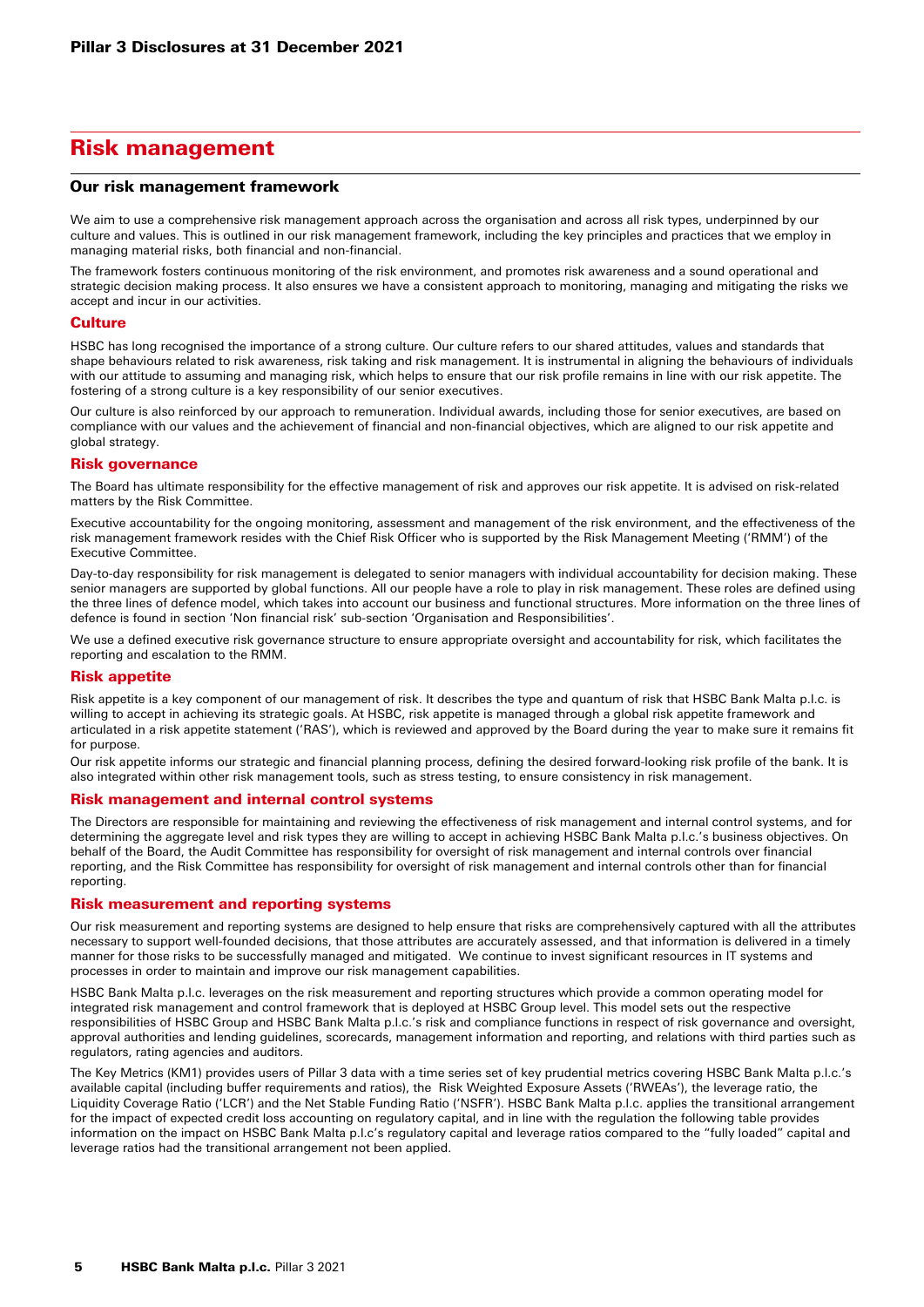## Table 1: Key metrics (KM1)

|                  |                                                                                                          | At        |                          |
|------------------|----------------------------------------------------------------------------------------------------------|-----------|--------------------------|
|                  |                                                                                                          | 31 Dec    | 31 Dec                   |
| Ref*             |                                                                                                          | 2021      | 2020                     |
|                  | Available capital (€000) <sup>+</sup>                                                                    |           |                          |
| $\mathbf{1}$     | Common equity tier 1 ('CET1') capital                                                                    | 412,424   | 415,426                  |
|                  | CET1 capital as if IFRS 9 transitional arrangements had not been applied                                 | 397,593   | 396,744                  |
| $\overline{2}$   | Tier 1 capital                                                                                           | 412,424   | 415,426                  |
|                  | Tier 1 capital as if IFRS 9 transitional arrangements had not been applied                               | 397,593   | 396,744                  |
| 3                | Total capital                                                                                            | 474,424   | 477,426                  |
|                  | Total capital as if IFRS 9 transitional arrangements had not been applied                                | 459,593   | 458,744                  |
|                  | Risk-weighted assets ('RWAs') (€000)                                                                     |           |                          |
| $\overline{4}$   | Total RWAs <sup>^</sup>                                                                                  | 2,243,665 | 2,311,411                |
|                  | Total RWAs as if IFRS 9 transitional arrangements had not been applied                                   | 2,232,148 | 2,296,429                |
|                  | Capital ratios (%)                                                                                       |           |                          |
| 5                | Common Equity Tier 1 ratio (%)                                                                           | 18.4      | 18.0                     |
|                  | CET1 as if IFRS 9 transitional arrangements had not been applied                                         | 17.8      | 17.3                     |
| $\,6$            | Tier 1 ratio (%)                                                                                         | 18.4      | 18.0                     |
|                  | Tier 1 as if IFRS 9 transitional arrangements had not been applied                                       | 17.8      | 17.3                     |
| $\overline{7}$   | Total capital ratio (%)                                                                                  | 21.1      | 20.7                     |
|                  | Total capital as if IFRS 9 transitional arrangements had not been applied                                | 20.6      | 20.0                     |
|                  | Additional own funds requirements based on SREP (as a percentage of risk-weighted exposure amount)       |           |                          |
| EU 7a            | Additional own funds requirements to address risks other than the risk of excessive leverage (%)         | 2.3       | 2.3                      |
| EU 7b            | of which: to be made up of CET1 capital (percentage points)                                              | 1.3       | 1.3                      |
| EU <sub>7c</sub> | of which: to be made up of Tier 1 capital (percentage points)                                            | 1.7       | 1.7                      |
| EU 7d            | Total SREP own funds requirements (%)                                                                    | 10.3      | 10.3                     |
|                  | Combined buffer and overall capital requirement (as a percentage of risk-weighted exposure amount)       |           |                          |
| 8                | Capital conservation buffer requirement                                                                  | 2.5       | 2.5                      |
| $\overline{9}$   | Institution specific countercyclical capital buffer (%)                                                  |           |                          |
| EU <sub>9a</sub> | Systemic risk buffer (%)                                                                                 |           | $\overline{\phantom{0}}$ |
| 10               | Global Systemically Important Institution buffer (%)                                                     |           | $\equiv$                 |
| <b>EU 10a</b>    | Other Systemically Important Institution buffer (%)                                                      | 1.5       | 1.5                      |
| 11               | Combined buffer requirement (%)                                                                          | 4.0       | 4.0                      |
| <b>EU 11a</b>    | Overall capital requirements (%)                                                                         | 14.3      | 14.3                     |
| 12               | CET1 available after meeting the total SREP own funds requirements (%) <sup>1</sup>                      | 8.1       | 7.7                      |
|                  | Leverage ratio <sup>2</sup>                                                                              |           |                          |
| 13               | Total exposure measure                                                                                   | 6,528,035 | 6.124.252                |
| 14               | Leverage ratio $(%)^2$                                                                                   | 6.3       | 6.8                      |
|                  | Leverage ratio as if IFRS 9 transitional arrangements had not been applied                               | 6.1       | 6.5                      |
| <b>EU 14c</b>    | Total SREP leverage ratio requirements (%)                                                               | З         | $\overline{\phantom{a}}$ |
|                  | Leverage ratio buffer and overall leverage ratio requirement (as a percentage of total exposure measure) |           |                          |
| <b>EU 14e</b>    | Overall leverage ratio requirement (%)                                                                   | 3         |                          |
|                  | Liquidity Coverage Ratio ('LCR') <sup>3</sup>                                                            |           |                          |
| 15               | Total high-quality liquid assets (HQLA) (Weighted value -average)                                        | 2,222,872 | 1,777,435                |
| <b>EU 16a</b>    | Cash outflows - Total weighted value                                                                     | 1,034,782 | 939,030                  |
| <b>EU 16b</b>    | Cash inflows - Total weighted value                                                                      | 448,437   | 173,361                  |
| 16               | Total net cash outflow (€000)                                                                            | 586,345   | 765,669                  |
|                  | LCR ratio (%)                                                                                            | 379.1     | 232.1                    |
|                  | <b>Net Stable Funding Ratio</b>                                                                          |           |                          |
| 18               | Total available stable funding                                                                           | 5,174,663 | 4,866,385                |
| 19               | Total required stable funding                                                                            | 2,601,704 | 2,926,648                |
| 20               | NSFR ratio (%)                                                                                           | 198.9     | 166.3                    |

*\* The references in this, and subsequent tables, identify the lines prescribed in the relevant European Banking Authority ('EBA') template where applicable and where there is a value.*

*+ Capital figures and ratios are reported using the CRR2 transitional basis for capital instruments.*

*^ Figures have been prepared on an IFRS 9 transitional basis.*

*1 Comparative for Row 12 (CET1 after meeting the total SREP own funds requirements) is being restated in accordance with current year reporting.*

*2 Leverage ratio is calculated using CRR2 for capital instruments.*

*3 The EU's regulatory transitional arrangements for IFRS 9 in article 473a of the Capital Requirements Regulation do not apply to liquidity coverage measures. LCR is calculated as at the end of each period rather than using average values.*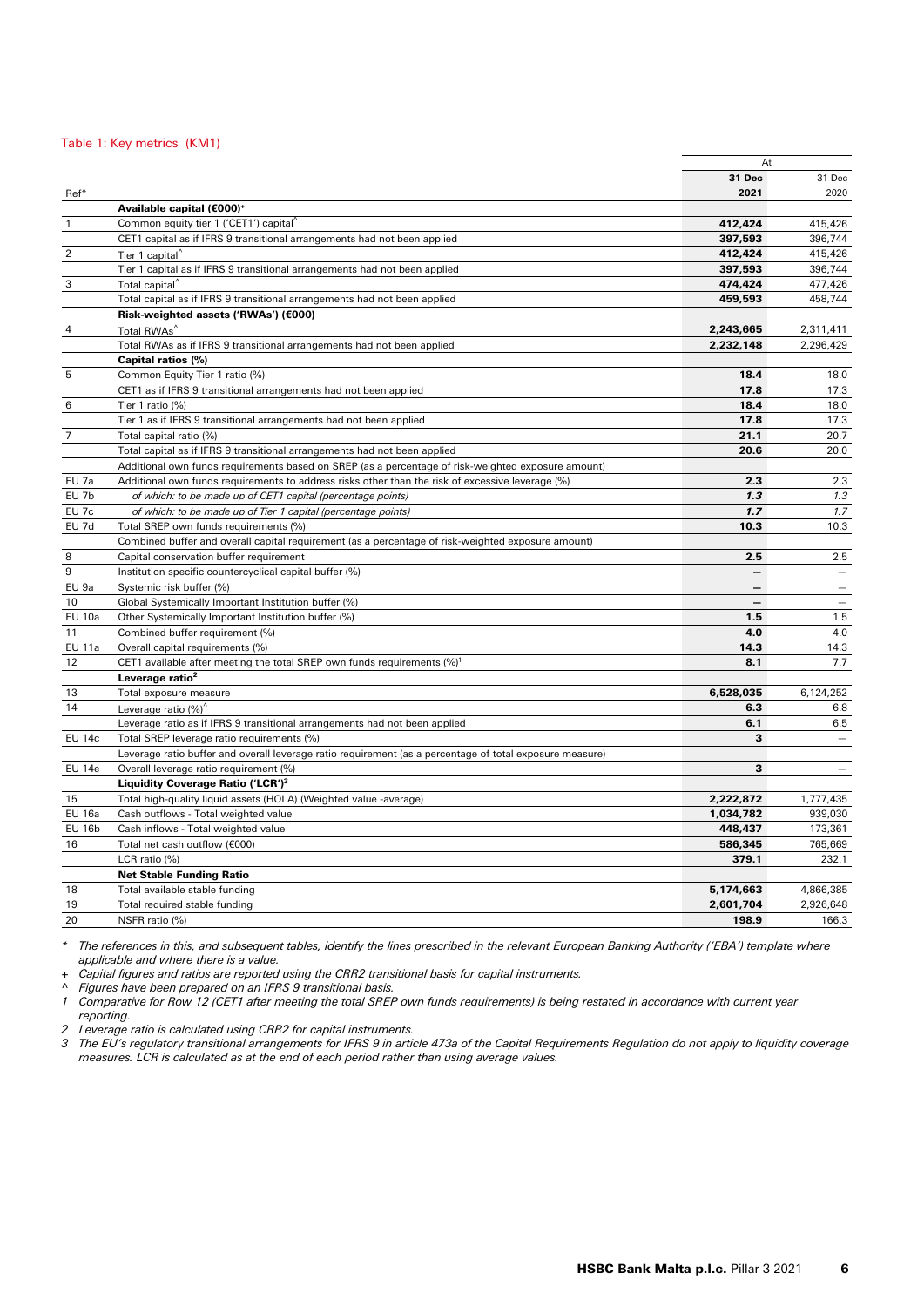Table 2: Net value of exposure at the end of year

|                                              | Group                                                       |                                             |                                            |  |
|----------------------------------------------|-------------------------------------------------------------|---------------------------------------------|--------------------------------------------|--|
|                                              |                                                             | At 31 Dec                                   |                                            |  |
|                                              |                                                             | 2021                                        |                                            |  |
|                                              | Net value of<br>exposure at the<br>end of year <sup>^</sup> | <b>Risk-weighted</b><br>assets <sup>^</sup> | <b>Capital</b><br>Required <sup>1, ^</sup> |  |
|                                              | €000                                                        | €000                                        | €000                                       |  |
| Central governments or central banks         | 2,036,465                                                   | 81,095                                      | 6,488                                      |  |
| Public sector entities                       | 448,517                                                     | —                                           |                                            |  |
| Multilateral development banks               | 121.596                                                     |                                             |                                            |  |
| Institutions                                 | 357,368                                                     | 75,190                                      | 6,015                                      |  |
| Corporates                                   | 1,328,146                                                   | 513,339                                     | 41,068                                     |  |
| Retail exposures                             | 665,276                                                     | 215,928                                     | 17,274                                     |  |
| Secured by mortgages on immovable property   | 2,180,171                                                   | 795,092                                     | 63,607                                     |  |
| Exposures in default                         | 159,768                                                     | 171,352                                     | 13,708                                     |  |
| Items associated with particularly high risk | 19,534                                                      | 24,051                                      | 1,924                                      |  |
| Equity exposures                             | 81                                                          | 81                                          | 6                                          |  |
| Other exposures                              | 125,566                                                     | 138,090                                     | 11,047                                     |  |
| <b>Credit risk</b>                           | 7,442,488                                                   | 2,014,218                                   | 161,137                                    |  |
| Operational risk                             |                                                             | 227,726                                     | 18,218                                     |  |
| Foreign exchange risk                        |                                                             | 252                                         | 20                                         |  |
| <b>CVA Risk</b>                              |                                                             | 1,469                                       | 118                                        |  |
| <b>Total</b>                                 |                                                             | 2,243,665                                   | 179,493                                    |  |
| Own funds                                    |                                                             |                                             |                                            |  |
| Common Equity Tier 1                         |                                                             |                                             | 412,424                                    |  |
| Tier 2                                       |                                                             |                                             | 62,000                                     |  |
| <b>Total own funds</b>                       |                                                             |                                             | 474,424                                    |  |
| <b>Total capital ratio</b>                   |                                                             |                                             | 21.1%                                      |  |

|                                              |           | At 31 Dec                |         |
|----------------------------------------------|-----------|--------------------------|---------|
|                                              |           | 2020                     |         |
| Central governments or central banks         | 1,455,295 | 67,826                   | 5,426   |
| Public sector entities                       | 442,838   |                          |         |
| Multilateral development banks               | 237,859   | $\overline{\phantom{0}}$ | —       |
| <b>International Organisations</b>           | 10,013    | —                        | —       |
| Institutions                                 | 354,454   | 121,959                  | 9,757   |
| Corporates                                   | 1,406,422 | 548,455                  | 43,876  |
| Retail exposures                             | 685,805   | 195,466                  | 15,637  |
| Secured by mortgages on immovable property   | 2,233,924 | 809,676                  | 64,774  |
| Exposures in default                         | 116,588   | 116,930                  | 9,354   |
| Items associated with particularly high risk | 51,217    | 66,850                   | 5,348   |
| Equity exposures                             | 33        | 33                       | 3       |
| Other items                                  | 136,442   | 146,451                  | 11,716  |
| Credit risk                                  | 7,130,890 | 2,073,647                | 165,891 |
| Operational risk                             |           | 237,216                  | 18,977  |
| Foreign exchange risk                        |           | 548                      | 44      |
| Total                                        |           | 2,311,411                | 184,912 |
| Own funds                                    |           |                          |         |
| Common Equity Tier 1                         |           |                          | 415,426 |
| Tier 2                                       |           |                          | 62,000  |
| Total own funds                              |           |                          | 477,426 |
| Total capital ratio                          |           |                          | 20.7%   |
|                                              |           |                          |         |

*^ Figures have been prepared on an IFRS9 transitional basis.*

*1 Capital requirements, here and in all tables where the term is used, represents the Pillar I capital charge at 8% of RWAs.*

HSBC Bank Malta p.l.c. has adopted the regulatory transitional arrangements in CRR2 for IFRS 9, including paragraph four of article 473a. These transitional arrangements permit banks to add back to their capital base a proportion of the impact that IFRS 9 has upon their loan loss allowances during the first five years of use. The impact is defined as:

- the increase in loan loss allowances on day one of IFRS 9 adoption; and
- any subsequent increase in expected credit losses ('ECL') in the non-credit impaired book thereafter.

Any add-back must be tax affected and accompanied by a recalculation of exposure and RWAs.

The EU's CRR 'Quick Fix' relief package enacted in June 2020 increased from 70% to 100% the relief that banks may take for loan loss allowances recognised since 1 January 2020 on the non-credit impaired book. In the current period, the net add-back to the capital base amounted to €14,831,000.

Some figures (indicated with  $\wedge$ ) within the table have been prepared on an IFRS 9 transitional basis. All other tables report numbers on the basis of full adoption of IFRS 9.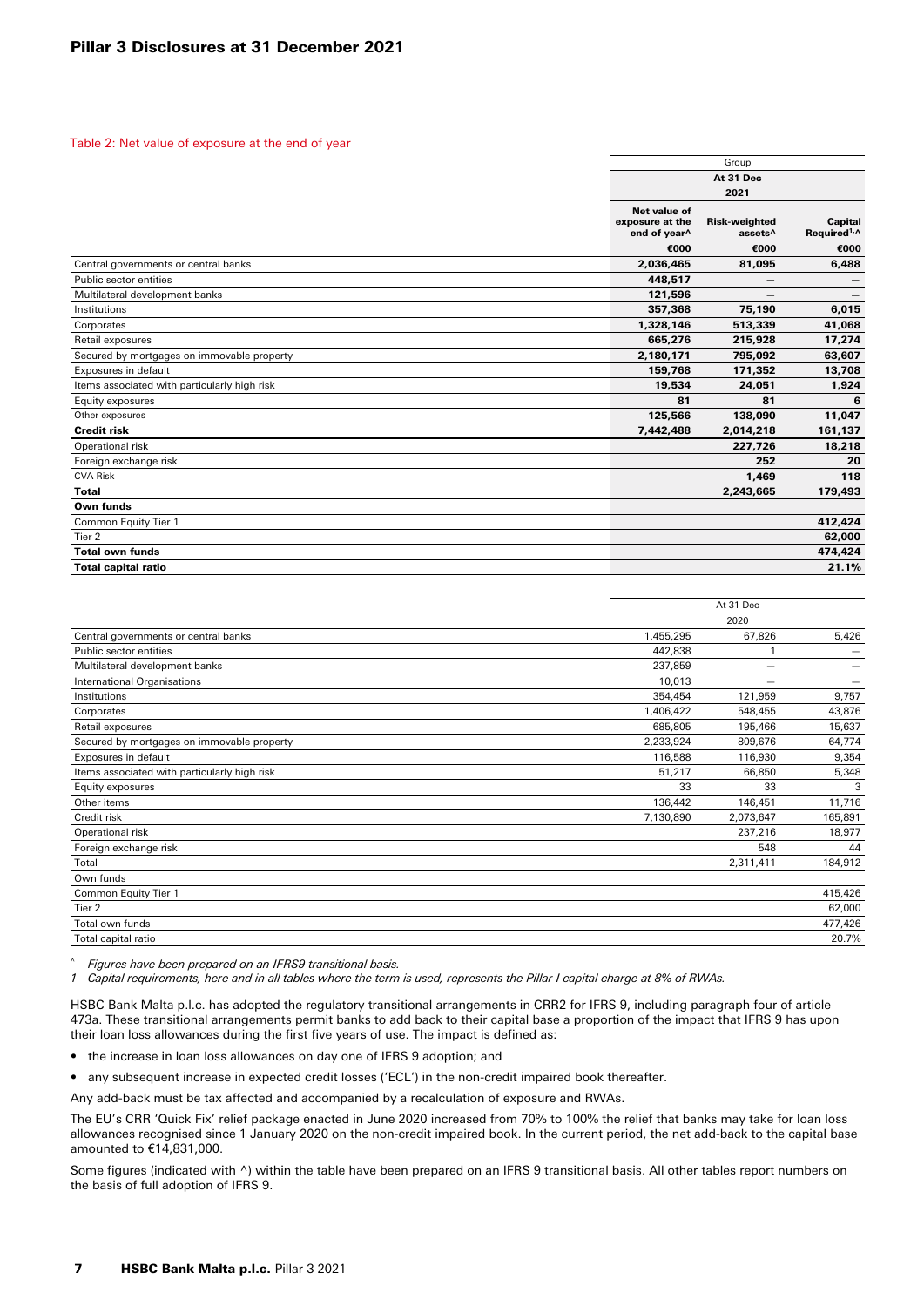## Regulatory Balance Sheet 2021

## Basis of consolidation

The basis of consolidation for the purpose of financial accounting under IFRSs, described in Note 2 on the Financial Statements, differs from that used for regulatory purposes, which provides a point in time value of all on balance sheet assets. The regulatory exposure value includes an estimation of risk, and is expressed as the amount expected to be outstanding in and when the counterparty defaults. Moreover the regulatory exposure classes are based on different criteria from accounting asset types and are therefore not comparable on a line by line basis. The following table provides a reconciliation of the financial accounting balance sheet to the regulatory scope of consolidation. Subsidiaries engaged in insurance activities are excluded from the regulatory consolidation by excluding assets, liabilities and post-acquisition reserves, leaving the investment of these insurance subsidiaries to be recorded at cost and deducted from CET1

| concentration. Cabolaiance chgagea in mealunce activities are excluded non-the regulatory concentration by excluding accele, habit<br>and post-acquisition reserves, leaving the investment of these insurance subsidiaries to be recorded at cost and deducted from CET1<br>(subject to thresholds). |                                                                                                                |                                                           |                                     |  |
|-------------------------------------------------------------------------------------------------------------------------------------------------------------------------------------------------------------------------------------------------------------------------------------------------------|----------------------------------------------------------------------------------------------------------------|-----------------------------------------------------------|-------------------------------------|--|
|                                                                                                                                                                                                                                                                                                       | Table 3 – EU CC2 – reconciliation of regulatory own funds to balance sheet in the audited financial statements |                                                           |                                     |  |
|                                                                                                                                                                                                                                                                                                       | <b>Balance sheet</b><br>as in published<br>financial<br>statements<br>€000                                     | <b>De-consolidation</b><br>of insurance<br>entity<br>€000 | Regulatory<br>balance sheet<br>€000 |  |
| <b>Assets</b>                                                                                                                                                                                                                                                                                         |                                                                                                                |                                                           |                                     |  |
| Balances with Central Bank of Malta, Treasury Bills and cash                                                                                                                                                                                                                                          | 1,496,407                                                                                                      |                                                           | 1,496,407                           |  |
| Items in course of collection from other banks                                                                                                                                                                                                                                                        | 4,453                                                                                                          |                                                           | 4,453                               |  |
| Financial assets mandatorily measured at fair value through profit or loss                                                                                                                                                                                                                            | 767,808                                                                                                        | (767, 808)                                                |                                     |  |
| Derivatives                                                                                                                                                                                                                                                                                           | 4,640                                                                                                          |                                                           | 4,640                               |  |
| Loans and advances to banks                                                                                                                                                                                                                                                                           | 619,273                                                                                                        | (6, 211)                                                  | 613,062                             |  |
| Loans and advances to customers                                                                                                                                                                                                                                                                       | 3,196,725                                                                                                      | -                                                         | 3,196,725                           |  |
| Financial investments                                                                                                                                                                                                                                                                                 | 845,735                                                                                                        |                                                           | 845,735                             |  |
| Prepayments and accrued income                                                                                                                                                                                                                                                                        | 20,558                                                                                                         | (2, 182)                                                  | 18,376                              |  |
| Current tax assets                                                                                                                                                                                                                                                                                    | 3,669                                                                                                          | (1, 810)                                                  | 1,859                               |  |
| Reinsurance assets                                                                                                                                                                                                                                                                                    | 77,972                                                                                                         | (77, 972)                                                 |                                     |  |
| Other non-current assets held for sale                                                                                                                                                                                                                                                                | 6,673                                                                                                          |                                                           | 6,673                               |  |
| Investment in subsidiaries                                                                                                                                                                                                                                                                            |                                                                                                                | 28,578                                                    | 28,578                              |  |
| Investment property                                                                                                                                                                                                                                                                                   | 1,600                                                                                                          | (1,600)                                                   |                                     |  |
| Property, plant and equipment                                                                                                                                                                                                                                                                         | 41,923                                                                                                         | (2)                                                       | 41,921                              |  |
| Intangible assets                                                                                                                                                                                                                                                                                     | 50,168                                                                                                         | (34, 146)                                                 | 16,022                              |  |
| Right-of-use assets                                                                                                                                                                                                                                                                                   | 2,569                                                                                                          |                                                           | 2,569                               |  |
| Deferred tax assets                                                                                                                                                                                                                                                                                   | 29,119                                                                                                         |                                                           | 29,119                              |  |
| Other assets                                                                                                                                                                                                                                                                                          | 5,513                                                                                                          | (688)                                                     | 4,825                               |  |
| Total assets at 31 Dec 2021                                                                                                                                                                                                                                                                           | 7,174,805                                                                                                      | (863, 841)                                                | 6,310,964                           |  |
| <b>Liabilities and equity</b>                                                                                                                                                                                                                                                                         |                                                                                                                |                                                           |                                     |  |
| Deposits by banks                                                                                                                                                                                                                                                                                     | 1,397                                                                                                          |                                                           | 1,397                               |  |
| Customer accounts                                                                                                                                                                                                                                                                                     | 5,621,195                                                                                                      | 34,187                                                    | 5,655,382                           |  |
| Items in the course of transmission to other banks                                                                                                                                                                                                                                                    | 21,573                                                                                                         | —                                                         | 21,573                              |  |
| Derivatives                                                                                                                                                                                                                                                                                           | 4,592                                                                                                          | —                                                         | 4,592                               |  |
| Accruals and deferred income                                                                                                                                                                                                                                                                          | 21,976                                                                                                         | (3, 673)                                                  | 18,303                              |  |
| Current tax liabilities                                                                                                                                                                                                                                                                               | 499                                                                                                            |                                                           | 499                                 |  |
| Liabilities under investment contracts                                                                                                                                                                                                                                                                | 185,137                                                                                                        | (185, 137)                                                |                                     |  |
| Liabilities under insurance contracts                                                                                                                                                                                                                                                                 | 658,197                                                                                                        | (658, 197)                                                |                                     |  |
| Provisions for liabilities and other charges                                                                                                                                                                                                                                                          | 21,252                                                                                                         | (1, 130)                                                  | 20,122                              |  |
| Deferred tax liabilities                                                                                                                                                                                                                                                                              | 15,005                                                                                                         | (11, 283)                                                 | 3,722                               |  |
| Borrowings from group undertaking                                                                                                                                                                                                                                                                     | 60,000                                                                                                         |                                                           | 60,000                              |  |
| Subordinated liabilities                                                                                                                                                                                                                                                                              | 62,000                                                                                                         | —                                                         | 62,000                              |  |
| Other liabilities                                                                                                                                                                                                                                                                                     | 12,245                                                                                                         | (3,850)                                                   | 8,395                               |  |
| Total liabilities at 31 Dec 2021                                                                                                                                                                                                                                                                      | 6,685,068                                                                                                      | (829, 083)                                                | 5,855,985                           |  |
| <b>Equity</b>                                                                                                                                                                                                                                                                                         |                                                                                                                |                                                           |                                     |  |
| Called up share capital                                                                                                                                                                                                                                                                               | 108,092                                                                                                        |                                                           | 108,092                             |  |
| Revaluation reserve                                                                                                                                                                                                                                                                                   | 24,330                                                                                                         |                                                           | 24,330                              |  |
| Retained earnings <sup>1</sup>                                                                                                                                                                                                                                                                        | 357,315                                                                                                        | (34, 758)                                                 | 322,557                             |  |
| Total equity at 31 Dec 2021                                                                                                                                                                                                                                                                           | 489,737                                                                                                        | (34, 758)                                                 | 454,979                             |  |

*1 The retained earnings also includes other movements in the equity. The balance sheet components are used in the calculation of the regulatory capital in table 4 (Own funds disclosure EU CC1). This table shows items at their accounting values which might be subject to adjustments in the calculation of regulatory capital.*

Total liabilities and equity at 31 Dec 2021 7,174,805 (863,841) 6,310,964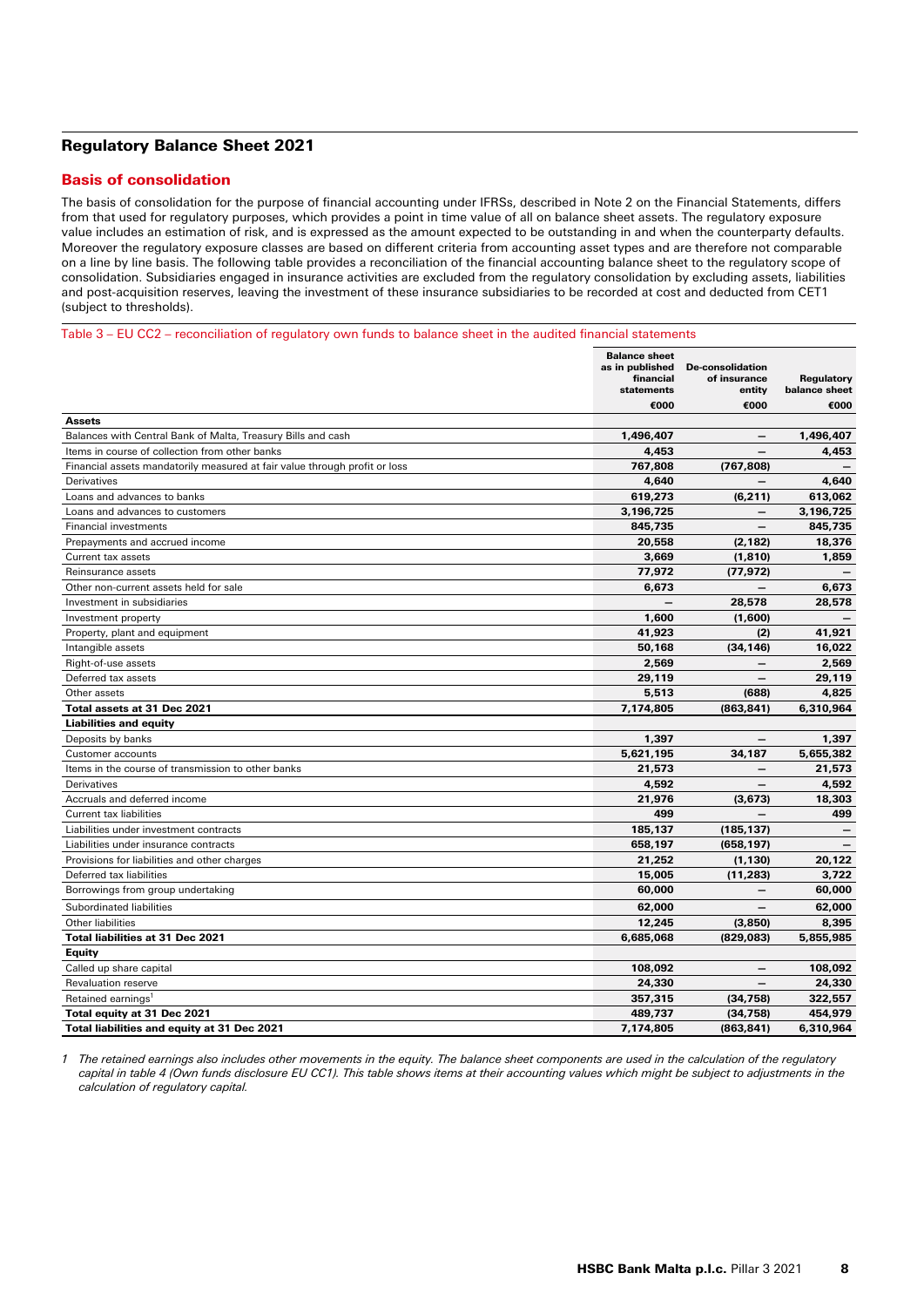#### Table 4: Principal entities with a different regulatory and accounting scope of consolidation (LI3)

|                                           |                        |                                       | At 31 Dec 2021                     |                               |                                                |                                                                          |
|-------------------------------------------|------------------------|---------------------------------------|------------------------------------|-------------------------------|------------------------------------------------|--------------------------------------------------------------------------|
|                                           |                        |                                       | Method of regulatory consolidation |                               |                                                |                                                                          |
|                                           | Principal activities   | Method of accounting<br>consolidation | <b>Fully</b><br>consolidated       | Proportional<br>consolidation | <b>Neither</b><br>consolidated<br>nor deducted | <b>Deducted</b><br>from capital<br>subject to<br>thresholds <sup>1</sup> |
| HSBC Bank Malta p.l.c.                    | Credit Institution     | Fully consolidated                    |                                    |                               |                                                |                                                                          |
| HSBC Global Asset Management (Malta) Ltd. | <b>Fund Management</b> | Fully consolidated                    |                                    |                               |                                                |                                                                          |
| HSBC Life Assurance (Malta) Ltd           | Life Assurance         | Fully consolidated                    |                                    |                               |                                                |                                                                          |

*1 The investment in HSBC Life Assurance (Malta) Ltd. does not exceed the thresholds and is therefore risk weighted at 250%.*

#### Explanations of differences between accounting and regulatory exposure amounts

#### Off-balance sheet amounts and potential future exposure for counterparty risk

Off-balance sheet amounts subject to credit risk regulatory frameworks include undrawn portions of committed facilities, various trade finance commitments and guarantees. We apply a credit conversion factor ('CCF') to these items and add potential future exposures ('PFE') for counterparty credit risk.

#### Differences due to financial collateral

Exposure value under the standardised approach is calculated after deducting credit risk mitigation whereas accounting value is before such deductions.

#### Differences due to expected credit losses

The carrying value of assets is net of credit risk adjustments.

#### Differences due to EAD modelling and other differences

The carrying value of assets is usually measured at amortised cost or fair value as at the balance sheet date. Other differences include IFRS 9 transitional arrangements applicable to standardised credit risk exposure.

#### Differences due to credit risk mitigation

In counterparty credit risk ('CCR'), differences arise between accounting carrying values and regulatory exposure as a result of the application of credit risk mitigation and the use of modelled exposures.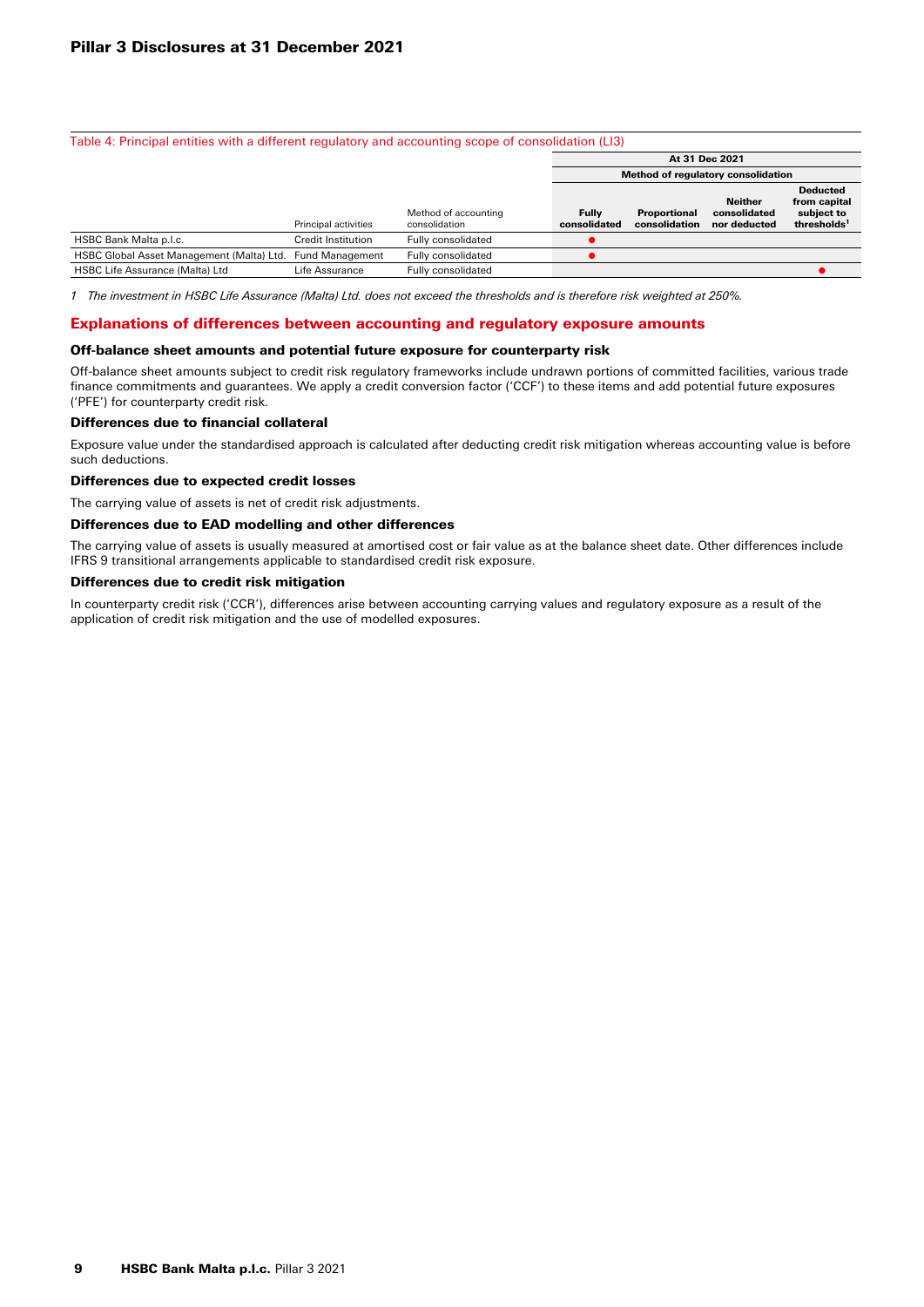# Capital management

## Approach and policy

HSBC Bank Malta p.l.c. objective in managing the bank's capital is to maintain appropriate levels of capital to support its business strategy and meet regulatory requirements at all times.

HSBC Bank Malta p.l.c. manages its capital to ensure that it exceeds current and expected future requirements. Throughout 2021, HSBC Bank Malta p.l.c. complied with the European Central Bank ('ECB') regulatory capital adequacy requirements. To achieve this, the bank manages its capital within the context of an annual capital plan, which is approved by the Board and which determines the appropriate amount and mix of capital.

The policy on capital management is underpinned by the HSBC group capital management framework, which enables a consistent management of the capital.

The Internal Capital Adequacy Assessment Process ('ICAAP') which aims at assessing the adequacy of the bank's capital resources with regards to its risk and requirements, incorporates different assessment methods of the capital needs. These capital measures include economic capital and regulatory capital defined as follows:

- Economic capital is the internally calculated capital requirement which is deemed necessary by HSBC Bank Malta p.l.c. to support the risks to which it is exposed to; and
- Regulatory capital is the level of capital which HSBC Bank Malta p.l.c. is required to hold in accordance with the rules set by the legislation and the ECB.

The following risks managed through the capital management framework have been identified as material:

- Credit risk,
- Operational risk,
- Interest rate risk in the banking book,
- Insurance risk and
- Residual risks.

## Stress testing

Stress testing is incorporated in the capital management framework and is an important component of understanding the sensitivities of the core assumptions included in HSBC Bank Malta p.l.c.'s capital plans to the adverse effect of extreme but plausible events. Stress testing allows senior management to formulate its response, including risk mitigating actions, in advance of conditions starting to reflect the stress scenarios identified.

The actual market stresses experienced by the financial system in recent years and more recently through Covid-19 have been used to inform the capital planning process and further develop the stress scenarios employed within HSBC Bank Malta p.l.c.

Regulatory stress tests (carried out at the request of regulators using their prescribed assumptions), internal stress tests (using internally defined scenarios defined to capture the specific risks faced by HSBC Bank Malta p.l.c.) and sensitivity analysis are performed. HSBC Bank Malta p.l.c. takes into account the results of all such regulatory and internal stress testing when assessing internal capital requirements.

## Risks to capital

Beyond the stress testing framework, a list of the main risks with associated potential impacts on HSBC Bank Malta p.l.c capital ratios is reviewed regularly. These risks are identified as possibly affecting Risk-Weighted Assets ('RWAs') and/or capital position. They can either result from expected regulatory and model changes, or from structural and activity related items. These risks are monitored regularly within the Asset & Liability Committee and the Risk Management Meetings. For the relevant categories of risk, scenario analysis are performed. The downside or upside scenarios are assessed against our capital management objectives and mitigating actions are assigned as necessary.

HSBC Bank Malta p.l.c.'s approach to managing its capital position has been to ensure the bank complies with current regulatory requirements and internal risk appetite, as well as to ensure that future regulatory requirements are considered.

## **Capital**

The Basel III framework also introduces a number of capital buffers, including the Capital Conservation Buffer ('CCB'), Countercyclical Buffer ('CCyB'), and other systemic buffers such as the Globally/Other Systematically Important Institutions ('G-SII'/'O-SII') buffer. CRR and CRD legislations implemented Basel III in the EU.

The capital management framework defines regulatory capital and economic capital as the two primary measures for the management and control of capital.

Regulatory capital is the capital which HSBC Bank Malta p.l.c. is required to hold in accordance with the rules established by regulators; and Economic capital is the internally calculated capital requirement to support risks to which HSBC Bank Malta p.l.c. is exposed and forms a core part of the internal capital adequacy assessment process.

## Overview of regulatory capital framework

## Main features of CET1 and T2 instruments issued by HSBC Bank Malta p.l.c.

For regulatory purposes, HSBC Bank Malta p.lc.'s capital base can be divided into three main categories, namely Common Equity Tier 1, Additional Tier 1 and Tier 2, depending on the degree of permanence and loss absorbency exhibited. HSBC Bank Malta p.l.c.'s capital base is divided into two main categories, namely Common Equity Tier 1 and Tier 2, as it holds no instruments under Additional Tier 1. The main features of capital issued by HSBC Bank Malta p.l.c are described below.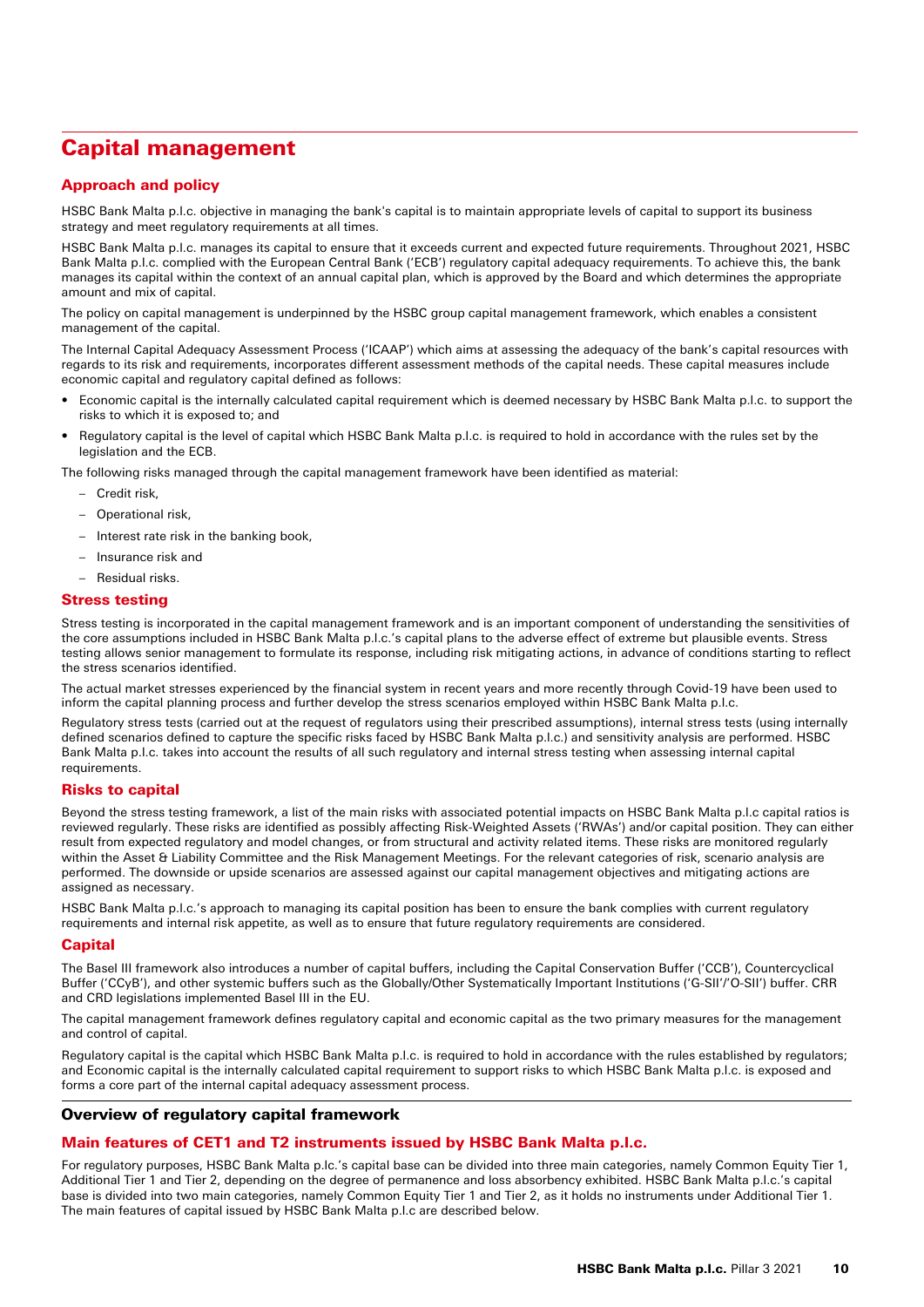## Pillar 3 Disclosures at 31 December 2021

Common Equity Tier 1 ('CET1') capital is the highest quality form of capital, comprising shareholders' equity and related non-controlling interests (subject to limits). Under CRD/CRR, various capital deductions and regulatory adjustments are made against these items – these include deductions for goodwill and intangible assets, deferred tax assets that rely on future profitability as well as prudential recognition for Non-Performing Exposures in line with latest regulations and requirements.

Tier 2 capital comprises eligible subordinated debt and any related share premiums.

T2 capital instruments are either perpetual subordinated instruments or dated instruments on which there is an obligation to pay coupons. These instruments or subordinated loans comprise dated loan capital repayable at par on maturity and must have an original maturity of at least five years. Some subordinated loan capital may be called and redeemed by the issuer to, subject to prior consent from the ECB. For regulatory purposes, it is a requirement that Tier 2 instruments are amortised on a straight line basis in their final five years to maturity, thus reducing the amount of capital that is recognised for regulatory purposes.

Our T2 capital which consists of subordinated debt with HSBC Bank plc is repayable at par on maturity and must have an original maturity of a least five years. It may be called and redeemed by the issuer; subject to prior consent from the ECB.

A list of the main features of HSBC Bank Malta p.l.c. regulatory capital instruments prepared in accordance with the instructions provided in Annex III of the Regulation 1423/2013 are presented in the table on the following page.

Table 5: Main features of regulatory own funds instruments and eligible liabilities instruments (EU CCA)

|                                                                                |                                                                   | <b>Subordinated Tier 2</b>                                |
|--------------------------------------------------------------------------------|-------------------------------------------------------------------|-----------------------------------------------------------|
| <b>Capital Instruments Main Features</b>                                       | <b>HSBC Ordinary shares</b>                                       | <b>Regulatory Capital 2028</b>                            |
| Issuer                                                                         | <b>HSBC Bank Malta p.l.c.</b>                                     |                                                           |
| Unique identifier                                                              | MT0000030107                                                      | N/A                                                       |
| Governing Law(s) of the instrument                                             | <b>Maltese Law</b>                                                | <b>Maltese Law</b>                                        |
| <b>Regulatory Treatment</b>                                                    |                                                                   |                                                           |
| <b>Transitional CRR rules</b>                                                  | <b>Common Equity Tier 1</b>                                       | Tier <sub>2</sub>                                         |
| Post-transitional CRR rules                                                    | <b>Common Equity Tier 1</b>                                       | Tier <sub>2</sub>                                         |
| Eligible at solo/(sub)consolidated /solo and (sub)consolidated                 | Solo and (Sub) consolidated                                       | Solo and (Sub) consolidated                               |
| Amount recognised in regulatory capital                                        | 108,091,800                                                       | 62,000,000                                                |
| Nominal amount of instrument                                                   | 108,091,800                                                       | 62,000,000                                                |
| Issue price                                                                    | N/A                                                               | At par $(€100$ per bond)                                  |
| Redemption price                                                               | N/A                                                               | At €100                                                   |
| Accounting classification                                                      | <b>Share Equity</b>                                               | Liability - amortised cost                                |
| Original date of issuance                                                      | January 27, 1993*                                                 | <b>December 14, 2018</b>                                  |
| Perpetual or dated                                                             | N/A                                                               | <b>Dated</b>                                              |
| Original maturity date                                                         | <b>No</b>                                                         | <b>December 14, 2028</b>                                  |
| Issuer call subject to prior supervisory approval                              | No                                                                | Yes                                                       |
| <b>Coupons/dividends</b>                                                       |                                                                   |                                                           |
| Fixed or floating dividend coupon                                              | <b>Floating</b>                                                   | <b>Floating</b>                                           |
| Coupon rate and any related index                                              | N/A                                                               | <b>3 month EURIBOR</b>                                    |
| Existence of dividend stopper                                                  | No                                                                | No                                                        |
| Fully discretionary, partially discretionary or mandatory (in terms of timing) | <b>Fully discretionary</b>                                        | <b>Mandatory</b>                                          |
| Fully discretionary, partially discretionary or mandatory (in terms of amount) | <b>Partially discretionary</b>                                    | <b>Mandatory</b>                                          |
| Existence of step up or other incentive to redeem                              | N/A                                                               | No                                                        |
| Non-cumulative or cumulative                                                   | <b>Non-cumulative</b>                                             | <b>Non-cumulative</b>                                     |
| Convertible or non-convertible                                                 | <b>Non-convertible</b>                                            | <b>Non-convertible</b>                                    |
| Position in subordination hierarchy in liquidation                             | <b>Subordinated to HSBC</b><br><b>Subordinated Tier 2 Capital</b> | <b>Subordinated to senior creditors</b><br>and depositors |
| Non-compliant transitional features                                            | <b>No</b>                                                         | <b>No</b>                                                 |

*\* Date when the bank was initially listed on the Malta Stock Exchange*

The full Terms and Conditions (T&Cs) of the HSBC Ordinary Shares are available in the Memorandum and Articles of Association; an electronic copy is available on our website (https://www.about.hsbc.com.mt/investor relations) under section Company Notifications – Announcements. The full T&Cs of the T2 Regulatory Capital 2028 is available by contacting the company secretary of HSBC Bank Malta p.l.c. (companysecretarymalta@hsbc.com). Information with respect to any capital instrument in these documents should not be used for investment advice and does not constitute an offer to sell or solicitation of an offer to buy any such capital instrument or any advice or recommendation with respect to any such capital instrument. When making a decision about investments, investors as well as prospective investors should seek the advice of a professional financial adviser.

Further to the above, the local group's total own funds include other items the terms of which are described below.

#### Retained earnings

The retained earnings represent earnings not paid out as dividends. Profits form part of Own funds only if those profits have been verified by the local group's independent external auditor. The local group may only make distributions out of profits available for this purpose.

#### Accumulated other comprehensive income

#### Property revaluation reserve

This represents the surplus arising on the revaluation of the local group's property net of related deferred tax effects. This reserve is not available for distribution.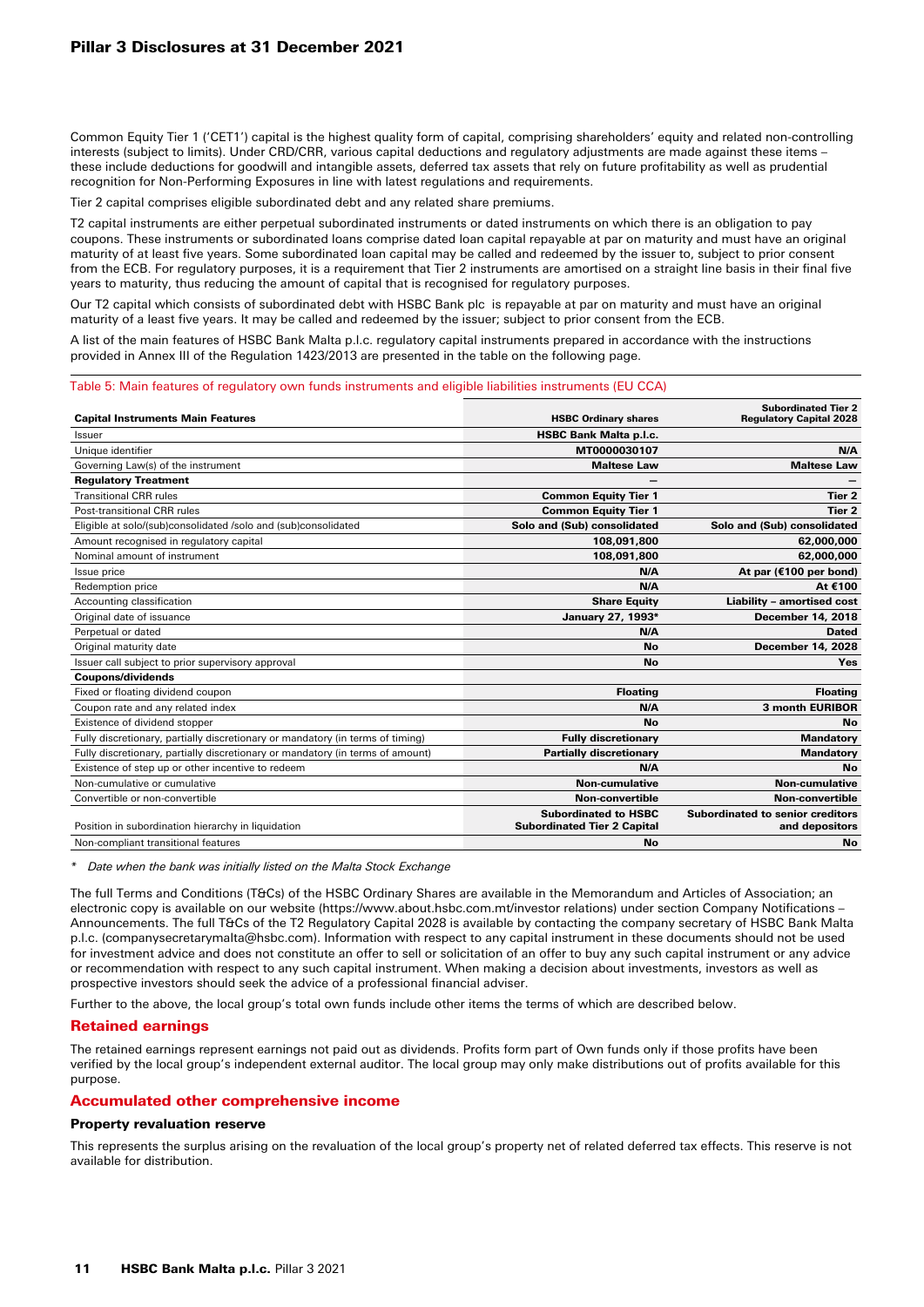#### Financial investments reserve

This represents the cumulative net change in fair values of financial investments held by the local group, net of related deferred tax effects.

## Disclosure on Own Funds

The own funds disclosure template ('EU CC1') is presented in accordance with Article 437 of the CRR.

Table 6: Composition of regulatory own funds (EU CC1)

|                |                                                                                                                                                                                                                                                   | At        |           |
|----------------|---------------------------------------------------------------------------------------------------------------------------------------------------------------------------------------------------------------------------------------------------|-----------|-----------|
|                |                                                                                                                                                                                                                                                   | 31 Dec    | 31 Dec    |
| Ref            |                                                                                                                                                                                                                                                   | 2021      | 2020      |
|                | Common equity tier 1 (CET1) capital: instruments and reserves                                                                                                                                                                                     | €000      | €000      |
| $\mathbf{1}$   | Capital instruments and the related share premium accounts                                                                                                                                                                                        | 108,092   | 108,092   |
|                | - of which: ordinary shares                                                                                                                                                                                                                       | 108.092   | 108,092   |
| $\overline{2}$ | Retained earnings <sup>1</sup>                                                                                                                                                                                                                    | 296.659   | 281,034   |
| 3              | Accumulated other comprehensive income (and other reserves)                                                                                                                                                                                       | 24,330    | 32,718    |
| 3a             | Funds for general banking risk (related to BR09) <sup>2</sup>                                                                                                                                                                                     | 6,209     | 6,209     |
| EU-5a          | Independently reviewed profits net of any foreseeable charge or dividend                                                                                                                                                                          | 11,633    | 10,953    |
| 6              | Common equity tier 1 capital before regulatory adjustments                                                                                                                                                                                        | 446.923   | 439,006   |
|                | Common equity tier 1 capital: regulatory adjustments                                                                                                                                                                                              |           |           |
| $\overline{7}$ | Additional valuation adjustments <sup>3</sup>                                                                                                                                                                                                     | (1,083)   | (1, 147)  |
| 8              | Intangible assets <sup>4</sup>                                                                                                                                                                                                                    | (5,062)   | (4,966)   |
| 27a            | Other regulatory adjustments <sup>5</sup>                                                                                                                                                                                                         | (28, 354) | (17, 467) |
| 28             | Total regulatory adjustments to Common equity tier 1 (CET1)                                                                                                                                                                                       | (34, 499) | (23,580)  |
| 29             | Common equity tier 1 (CET1) capital                                                                                                                                                                                                               | 412,424   | 415,426   |
| 36             | Additional Tier 1 (AT1) capital before regulatory adjustments                                                                                                                                                                                     |           |           |
| 45             | Tier 1 capital (T1 = $CET1 + AT1$ )                                                                                                                                                                                                               | 412,424   | 415,426   |
| 51             | Tier 2 (T2) capital before regulatory adjustments                                                                                                                                                                                                 | 62,000    | 62,000    |
| 57             | Total regulatory adjustments to Tier 2 (T2) capital                                                                                                                                                                                               |           |           |
| 58             | Tier 2 (T2) capital                                                                                                                                                                                                                               | 62,000    | 62,000    |
| 59             | Total capital (TC = $T1 + T2$ )                                                                                                                                                                                                                   | 474,424   | 477,426   |
| 60             | Total Risk exposure amount                                                                                                                                                                                                                        | 2,243,665 | 2,311,411 |
|                | <b>Capital ratios and buffers</b>                                                                                                                                                                                                                 |           |           |
| 61             | Common equity tier 1                                                                                                                                                                                                                              | 18.4%     | 18.0%     |
| 62             | Tier 1                                                                                                                                                                                                                                            | 18.4%     | 18.0%     |
| 63             | <b>Total capital</b>                                                                                                                                                                                                                              | 21.1%     | 20.7%     |
| 64             | Institution specific buffer requirement                                                                                                                                                                                                           | 9.8%      | 9.8%      |
| 65             | - of which: capital conservation buffer requirement                                                                                                                                                                                               | 2.5%      | 2.5%      |
| 66             | - of which: counter cyclical buffer requirement                                                                                                                                                                                                   | $-$ %     | $-\%$     |
| 67             | - of which: systemic risk buffer requirement $6$                                                                                                                                                                                                  | $-$ %     | $-\%$     |
| 67a            | - of which: Global Systemically Important Institution (G-SII) or Other Systemically Important Institution (O-SII) buffer                                                                                                                          | 1.5%      | 1.5%      |
| EU-67b         | of which: additional own funds requirements to address the risks other than the risk of excessive leverage                                                                                                                                        | 1.3%      | 1.3%      |
| 68             | Common Equity Tier 1 available to meet buffers                                                                                                                                                                                                    | 11.6%     | 11.5%     |
|                | Amounts below the threshold for deduction (before risk weighting)                                                                                                                                                                                 |           |           |
| 73             | Direct and indirect holdings by the institution of the CET1 instruments of financial sector entities where the institution has a<br>significant investment in those entities (amount below 17.65% thresholds and net of eligible short positions) | 28,578    | 28,578    |
| 75             | Deferred tax assets arising from temporary differences (amount below 10% threshold, net of related tax liability)                                                                                                                                 | 29,119    | 27,130    |

*1 The retained earnings in the disclosure template above does not agree with the retained earnings in the consolidated results reported by the local group under IFRS due to the exclusion of the subsidiary engaged in insurance activities from the regulatory consolidation. Furthermore the amount represents the closing Retained Earnings excluding Profit for the Year after proposed dividends.*

*2 The local group is required to allocate funds to this reserve in accordance with the revised Banking Rule BR/09: 'Measures Addressing Credit Risks arising from the Assessment of the Quality of Asset Portfolios of Credit Institutions authorised under the Banking Act, 1994'. This reserve refers to the amount allocated by the bank from its retained earnings, to a non-distributable reserve against potential risks linked to the local group's non-performing loans and advances. .*

*3 Additional value adjustments are deducted from CET1. These are calculated on all assets measured at fair value.*

*4 On 12 November 2020, EU Commission Delegated Legislation (EU/2020/2176) was enacted which replaced the full CET1 capital deduction on Software Assets with a combination of CET1 deductions and Risk Weighted Assets ('RWA'), where the portion subject to RWA shall be risk weighted at 100% which at year end 31 December 2021 amounted to €10,951,000.*

*5 The disclosures in row 27a 'Other Regulatory Adjustments' is introduced for the reporting period December 2021 to align to the EBA reporting framework 3.0, replacing the disclosures in rows 9a, 9b ,9c and 26a for the comparative period.*

*6 The bank does not have any systemic risk buffer as at year end 31 December 2021.*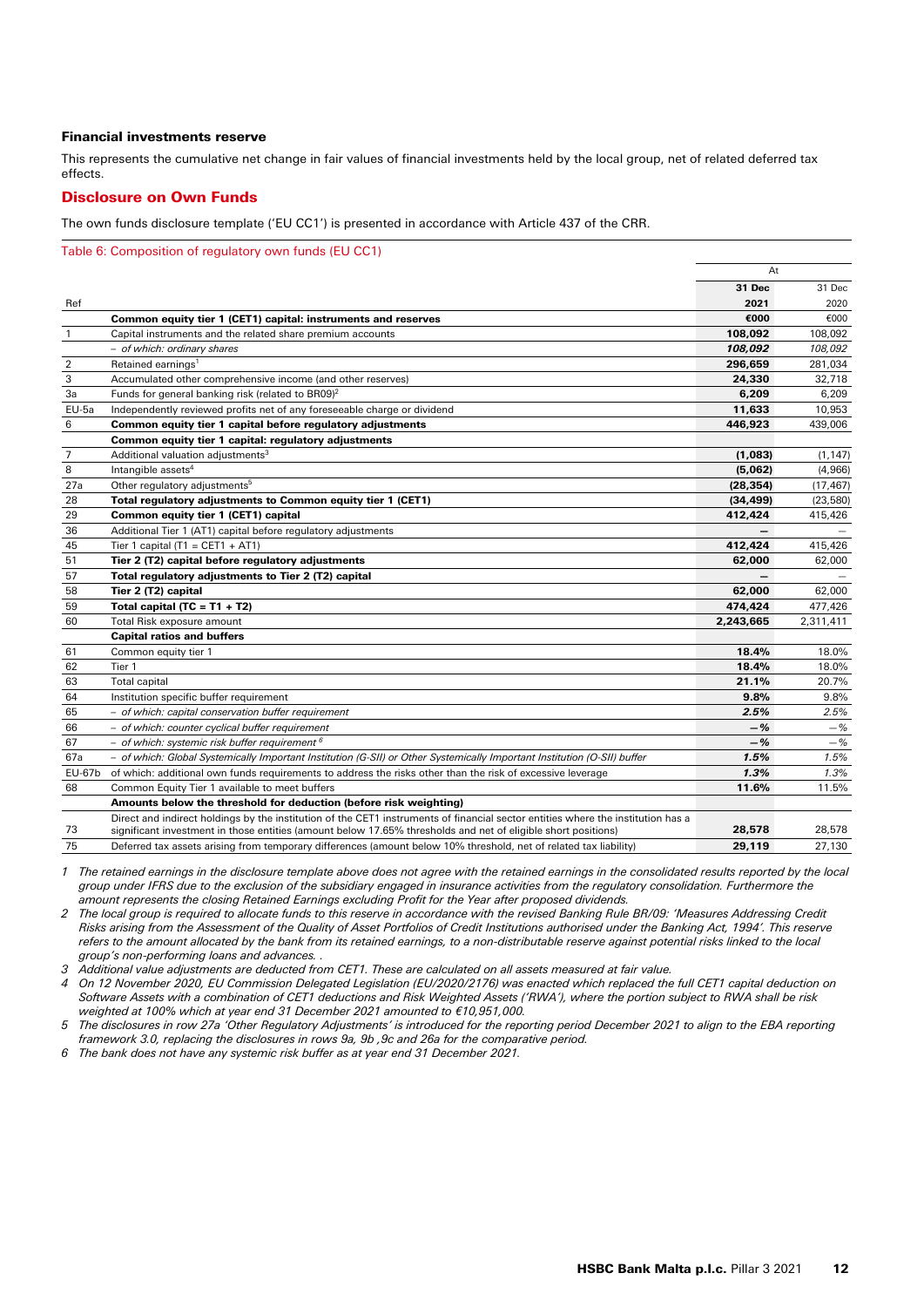Table 7: Reconciliation between accounting and regulatory scope of consolidation

|                                                       | At        |           |
|-------------------------------------------------------|-----------|-----------|
|                                                       | 31 Dec    | 31 Dec    |
|                                                       | 2021      | 2020      |
|                                                       | €000      | €000      |
| <b>Common Equity Tier 1 (CET) capital</b>             |           |           |
| Called up share capital                               | 108,092   | 108,092   |
| Retained earnings                                     | 357,315   | 337,604   |
| <b>Revaluation reserve</b>                            | 24,330    | 32,718    |
| Adjustments                                           |           |           |
| - depositor compensation scheme                       | (20, 193) | (20, 781) |
| - intangible assets                                   | (5,062)   | (4,966)   |
| - expected final dividend                             | (8,010)   | (2,717)   |
| - retained earnings - HSBC Life Assurance (Malta) Ltd | (34, 804) | (36, 691) |
| - prudential valuation adjustment                     | (1,083)   | (1, 147)  |
| - IFRS 9 transitional adjustments                     | 14,831    | 18,682    |
| - single resolution fund                              | (1, 272)  | (1,053)   |
| - Non performing Loans                                | (21, 720) | (14, 315) |
|                                                       | 412,424   | 415,426   |
| <b>Tier 2 capital</b>                                 |           |           |
| Subordinated liabilities                              | 62,000    | 62,000    |
|                                                       | 62,000    | 62,000    |
| <b>Total own funds</b>                                | 474,424   | 477,426   |

## Pillar 1

Pillar 1 covers the capital requirements for credit risk, market risk and operational risk. Credit risk includes counterparty and noncounterparty credit risk requirements. These requirements are expressed in terms of RWAs. The table provides information on the scope of permissible approaches and our adopted approach by risk type.

| <b>Risk category</b>            | <b>Scope of permissible approaches</b>                                                                                                                                                                                                                                                                                                                                                                                                                                                                                                                                                                                                                                                                                                                                                                                                   | Approach adopted by HSBC Bank Malta p.l.c.                                                                                                                                                                                                                                                                        |
|---------------------------------|------------------------------------------------------------------------------------------------------------------------------------------------------------------------------------------------------------------------------------------------------------------------------------------------------------------------------------------------------------------------------------------------------------------------------------------------------------------------------------------------------------------------------------------------------------------------------------------------------------------------------------------------------------------------------------------------------------------------------------------------------------------------------------------------------------------------------------------|-------------------------------------------------------------------------------------------------------------------------------------------------------------------------------------------------------------------------------------------------------------------------------------------------------------------|
| Non-counterparty<br>Credit risk | CRR allows three approaches for the calculation of Pillar 1 credit risk capital<br>requirements.<br>The standardised approach requires banks to use external credit ratings to<br>determine the risk weightings applied to rated counterparties. Other<br>counterparties are classified into broad categories and standardised risk<br>weightings are applied to these categories.<br>The internal ratings-based ('IRB') foundation approach, allows banks to<br>calculate their credit risk capital requirements on the basis of their internal<br>assessment of a counterparty's probability of default ('PD'), while their<br>estimates of exposure at default ('EAD') and loss given default ('LGD') are<br>subject to standard supervisory parameters.<br>Finally, the IRB Advanced approach allows banks to use their own internal | For consolidated Group reporting, we have adopted<br>the standardised approach for our business in<br>accordance with Article 317. Under the standardised<br>approach the local group utilises risk weights<br>determined by exposure class, credit risk mitigation<br>and credit ratings as outlined in the CRR. |
|                                 | assessment in both determining PD and quantifying EAD and LGD. Expected<br>Losses are assessed by multiplying EAD by PD and LGD. The capital<br>requirement is intended to cover unexpected losses. It is based on a formula<br>foreseen by the regulatory framework which incorporates PD, LGD, EAD and<br>other variables such as maturity and correlation.                                                                                                                                                                                                                                                                                                                                                                                                                                                                            |                                                                                                                                                                                                                                                                                                                   |
| Counterparty<br>credit risk     | Three approaches to calculating CCR and determining exposure values are<br>defined by the CRR, mark-to-market, standardised and Internal Model<br>Method ('IMM'). These exposure values are used to determine capital<br>requirements under one of the credit risk approaches: standardised, IRB<br>foundation or IRB advanced.                                                                                                                                                                                                                                                                                                                                                                                                                                                                                                          | In order to determine exposures at default, HSBC<br>Bank Malta p.l.c. uses the mark-to-market approach<br>to calculate the CCR exposure value as defined in<br>Article 274 of the Capital Requirements Regulation.                                                                                                |
|                                 | Two approaches are set out by the Regulatory Authorities for calculating the<br>Credit Valuation Adjustment ('CVA') risk capital charge: an advanced<br>methodology that is only available to institutions that have approved internal<br>models, and a standardised approach.                                                                                                                                                                                                                                                                                                                                                                                                                                                                                                                                                           |                                                                                                                                                                                                                                                                                                                   |
| Equity                          | For the non-trading book, equity exposures can be assessed under<br>standardised, simplified or IRB approaches.                                                                                                                                                                                                                                                                                                                                                                                                                                                                                                                                                                                                                                                                                                                          | For HSBC Bank Malta p.l.c. reporting purposes, all<br>non-trading book equity exposures are treated under<br>the standardised approach.                                                                                                                                                                           |
| Market risk                     | Market risk capital requirements can be determined under either the<br>standard rules or the Internal Models Approach ('IMA'). The latter involves<br>the use of internal Value at Risk ('VaR') models to measure market risks and<br>determine the appropriate capital requirement. In addition to the VaR models,<br>other internal models include Stressed VaR and Incremental Risk Charge<br>('IRC').                                                                                                                                                                                                                                                                                                                                                                                                                                | For HSBC Bank Malta p.l.c. the market risk capital<br>requirement is measured using the standard rules.                                                                                                                                                                                                           |
| Operational risk                | The CRR includes a capital requirement for operational risk, based on three<br>levels of sophistication. The capital required under the basic indicator<br>approach is a simple percentage of gross revenues. Under the standardised<br>approach; banks apply different percentages to the total operating income to<br>each of eight defined business lines. Thirdly, the advanced measurement<br>approach uses banks' own statistical analysis and modelling of operational<br>risk data to determine capital requirements.                                                                                                                                                                                                                                                                                                            | HSBC Bank Malta p.l.c. has historically adopted and<br>currently uses the standardised approach in<br>determining its operational risk capital requirements.                                                                                                                                                      |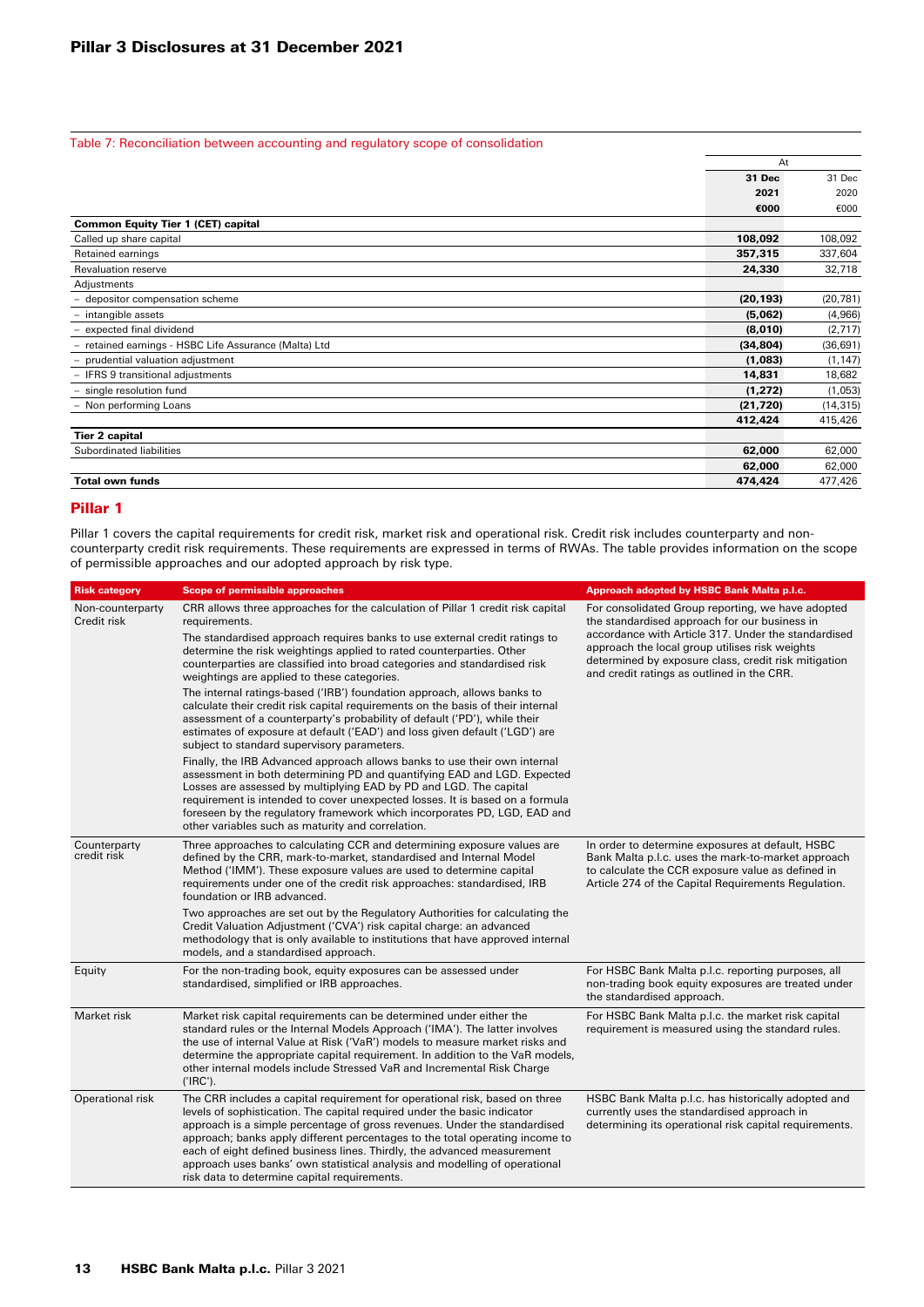# Capital buffers

The local group is compliant with the CRD capital requirements. Banking Rule BR/15: 'Capital Buffers of Credit Institutions authorised under the Banking Act 1994, requires additional buffers, namely the 'capital conservation buffer', the 'countercyclical buffer', 'other systemically important institutions ('O-SII') buffer' and the 'systemic risk buffer'. Automatic restrictions on capital distributions apply if the local group's CET1 capital falls below the level of its CRD combined buffer.

The local group is required to maintain a capital conservation buffer of 2.5%, O-SII buffer of 1.5% and the institution-specific countercyclical buffer as determined by Article 140 (1) of Directive 2013/36/EU. These capital buffers are to be composed of CET1 capital, as a percentage of the Risk Weighted Assets.

The countercyclical capital buffer is an additional capital buffer introduced by Basel III to achieve the broader macro prudential goal of protecting the banking sector in periods of excess aggregate credit growth.

CRD contemplates a countercyclical buffer in line with Basel III, in the form of an institution-specific countercyclical buffer and the application of increased requirements to address macro-prudential or systemic risk. This is expected to be set in the range of 0-2.5% of relevant credit exposure RWAs, whereby the rate shall consist of the weighted average of the 'countercyclical buffer' rates that apply in the jurisdiction where the relevant exposures are located. Given that the local group's exposures are contained within Malta, this buffer results in a marginal percentage.

The tables below disclose the geographical distribution of the bank's credit exposure relevant to the calculation of the institution-specific countercyclical buffer rate and the amount of institution-specific countercyclical capital buffer. The disclosures are performed in accordance with Article 440 of Regulation (EU) 575/2013.

Table 8: Geographical distribution of credit exposures relevant for the calculation of the countercyclical capital buffer (EU CCyB1)

|                              | Group                                                       |                                          |              |                                     |                                    |
|------------------------------|-------------------------------------------------------------|------------------------------------------|--------------|-------------------------------------|------------------------------------|
|                              | <b>General credit</b><br>Own funds requirement<br>exposures |                                          |              | Counter-                            |                                    |
|                              | <b>Exposure</b><br>value<br>for $SA^{\wedge}$               | of which:<br>general credit<br>exposures | <b>Total</b> | Own funds<br>requirement<br>weights | cyclical<br>capital buffer<br>rate |
| <b>Breakdown per country</b> | €000                                                        | €000                                     | €000         | $\frac{9}{6}$                       | $\frac{0}{0}$                      |
| Malta                        | 3,281,352                                                   | 137,439                                  | 137,439      | 92.47                               | —                                  |
| Bulgaria                     | 197                                                         | 16                                       | 16           | 0.01                                | 1.00                               |
| Czech Republic               | 26                                                          | $\overline{2}$                           | $\mathbf{2}$ | $\overline{\phantom{m}}$            | 0.50                               |
| Hong Kong                    | 6                                                           | $\overline{\phantom{m}}$                 | –            | -                                   | 1.00                               |
| Luxembourg                   | 5                                                           | 1                                        |              | -                                   | 0.50                               |
| Norway                       | $\overline{\phantom{m}}$                                    |                                          |              | $\overline{\phantom{0}}$            | 0.50                               |
| Others                       | 281.475                                                     | 11,177                                   | 11,177       | 7.52                                | $\overline{\phantom{m}}$           |
| Total at 31 December 2021    | 3,563,061                                                   | 148.635                                  | 148.635      | 100.00                              |                                    |

|                           |                                            | Group                                                 |                    |                                     |                                                |  |  |
|---------------------------|--------------------------------------------|-------------------------------------------------------|--------------------|-------------------------------------|------------------------------------------------|--|--|
|                           | General credit<br>exposures                | Own funds requirement                                 |                    |                                     |                                                |  |  |
|                           | Exposure<br>value<br>for $SA^{\Lambda, 1}$ | of which:<br>general credit<br>exposures <sup>1</sup> | Total <sup>1</sup> | Own funds<br>requirement<br>weights | Counter-<br>cyclical<br>capital buffer<br>rate |  |  |
| Breakdown per country     | €000                                       | €000                                                  | €000               | $\%$                                | $\frac{0}{0}$                                  |  |  |
| Malta                     | 3,381,127                                  | 139,744                                               | 139,744            | 93.00                               | —                                              |  |  |
| Bulgaria                  | 4                                          |                                                       |                    |                                     | 0.50                                           |  |  |
| Czech Republic            | 32                                         | 2                                                     | $\mathfrak{p}$     |                                     | 0.50                                           |  |  |
| Hong Kong                 | 44                                         | 3                                                     | 3                  |                                     | 1.00                                           |  |  |
| Luxembourg                |                                            | $\overline{\phantom{0}}$                              | —                  |                                     | 0.25                                           |  |  |
| Norway                    | 12                                         |                                                       |                    |                                     | 1.00                                           |  |  |
| Slovakia                  | —                                          | –                                                     | —                  |                                     | 1.00                                           |  |  |
| Other                     | 262,802                                    | 10,511                                                | 10,511             | 7.00                                |                                                |  |  |
| Total at 31 December 2020 | 3,644,022                                  | 150,262                                               | 150,262            | 100.00                              |                                                |  |  |

*^ Figures have been prepared on an IFRS 9 transitional basis.*

*1 Column 'Exposure value for SA' represents the exposure at default ('EAD') amounts and is disclosed as per the EBA guidelines. Comparative figures are being restated in accordance with current year reporting logic whereby EAD is the value of exposures after deducting provisions and*  credit risk mitigants. In prior periods the disclosure within this table was presented using the net value of exposures, which is the value of *exposures after deducting provisions.*

| Table 9: Amount of institution-specific countercyclical capital buffer (EU CCyB2) |                    |           |
|-----------------------------------------------------------------------------------|--------------------|-----------|
|                                                                                   | Group <sup>^</sup> |           |
|                                                                                   | 2021               | 2020      |
|                                                                                   | €000               | €000      |
| Total risk amount                                                                 | 2.243.665          | 2,311,411 |
| Institution specific countercyclical buffer rate (%)                              |                    |           |
| Institution specific countercyclical buffer requirement                           | 3                  |           |

*^ Figures have been prepared on an IFRS 9 transitional basis.*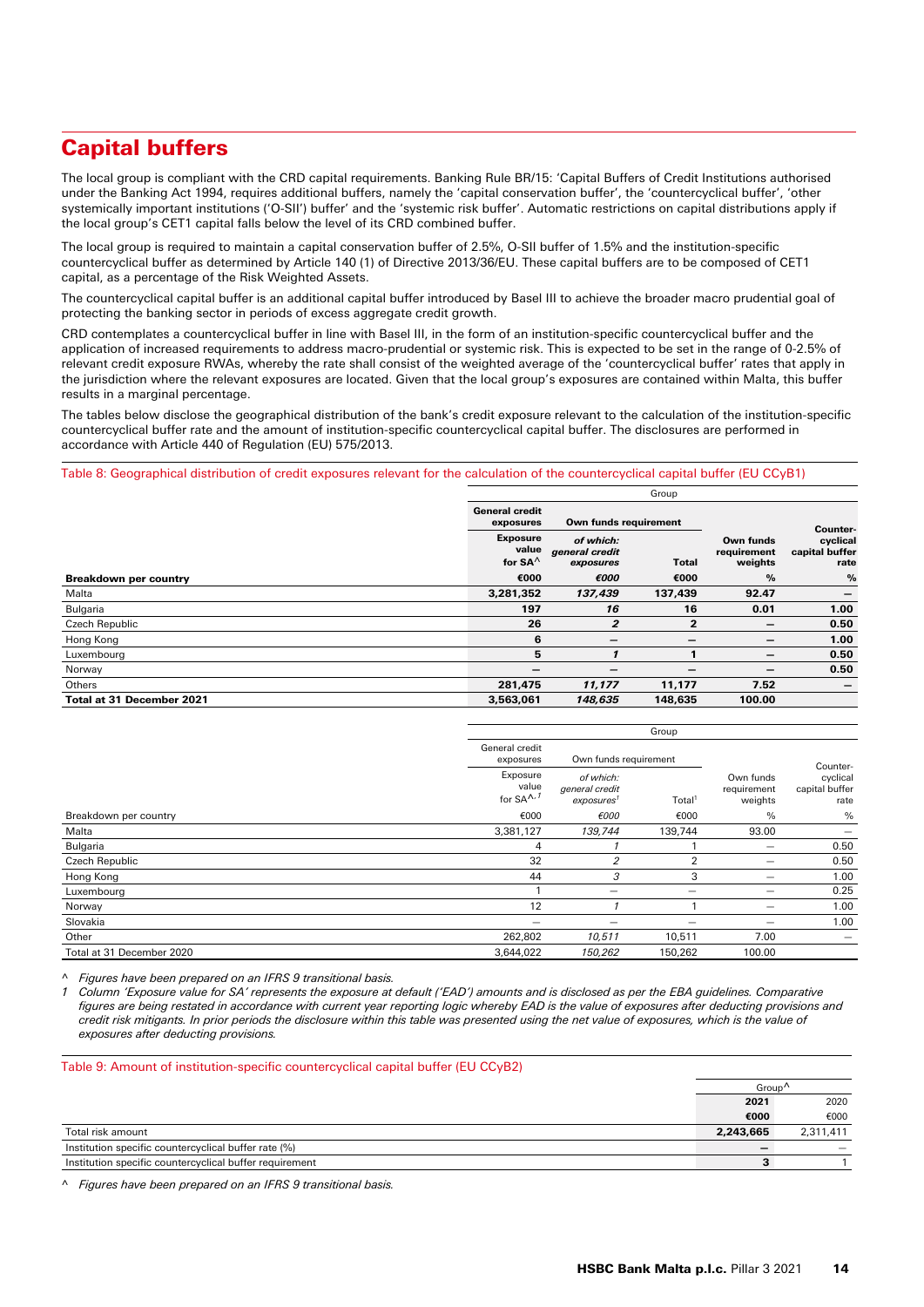In addition to the measures above, CRD sets out a 'systemic risk buffer' for the financial sector as a whole, or one or more sub-sectors, to be deployed as necessary by each EU member state with a view to mitigate structural macro-prudential risk. The 'systemic risk buffer' may range between 0% and 5%. In the case of the local group, the higher of the O-SII buffer and the systemic risk buffer applies.

Table EU OV1 is presented in accordance with Article 438 ( c ) to (f) of the CRR, and shows a breakdown by exposure class of the total RWEAs as well as the capital that is required for credit, market and operational risks.

## Table 10: Overview of RWAs (OV1)<sup>1</sup>

|       |                                                                                       |                                             | At                                                       |                                      |                                                 |
|-------|---------------------------------------------------------------------------------------|---------------------------------------------|----------------------------------------------------------|--------------------------------------|-------------------------------------------------|
|       |                                                                                       | 31 Dec                                      | 31 Dec                                                   | 31 Dec                               | 31 Dec                                          |
|       |                                                                                       | 2021                                        | 2021                                                     | 2020                                 | 2020                                            |
|       |                                                                                       | <b>Risk-weighted</b><br>assets <sup>^</sup> | <b>Minimum</b><br>capital<br>requirements <sup>1,1</sup> | Risk-weighted <sup>2</sup><br>assets | Minimum<br>capital <sup>2</sup><br>requirements |
|       |                                                                                       | €000                                        | €000                                                     | €000                                 | €000                                            |
|       | Credit risk (excluding CCR)                                                           | 2,001,551                                   | 160,124                                                  | 2,067,654                            | 165,412                                         |
| 2     | - of which: the standardised approach                                                 | 2,001,551                                   | 160,124                                                  | 2,067,654                            | 165,412                                         |
| 6     | Counterparty credit risk - CCR                                                        | 14,136                                      | 1,131                                                    | 5,993                                | 479                                             |
|       | - of which the standardised approach                                                  | 12,667                                      | 1,013                                                    | 5,993                                | 479                                             |
| EU 8b | - of which credit valuation adjustment - $CVA3$                                       | 1,469                                       | 118                                                      |                                      |                                                 |
| 19    | Market risk                                                                           | 252                                         | 20                                                       | 548                                  | 44                                              |
| 20    | - of which: the standardised approach                                                 | 252                                         | 20                                                       | 548                                  | 44                                              |
| 23    | Operational risk                                                                      | 227,726                                     | 18,218                                                   | 237,216                              | 18,977                                          |
| 24    | - of which: standardised approach                                                     | 227,726                                     | 18,218                                                   | 237,216                              | 18,977                                          |
| 27    | Amounts below the thresholds for deduction (subject to 250% risk weight) <sup>4</sup> | 72,796                                      | 5,824                                                    | 139,270                              | 11,141                                          |
| 29    | <b>Total</b>                                                                          | 2,243,665                                   | 179,493                                                  | 2,311,411                            | 184,912                                         |

*^ Figures have been prepared on an IFRS 9 transitional basis.*

*1 'Capital requirements' here and in all tables where the term is used, represents the minimum total capital charge set at 8% of RWAs by article 92 of the Capital Requirements Regulation.*

*2 Comparative figures are being restated in accordance with current year reporting.*

*3 Introduced in June 2022.*

*4 Amounts are presented for information only and excluded from the Total.*

## Pillar 2 and Internal Capital Adequacy Assessment Process

## Pillar 2

Pillar 2 (supervisory review process) aims to reinforce the minimum capital requirements of Pillar 1. This includes efforts by banks to assess their capital adequacy and by supervisors to review such assessment.

A major tool of the Pillar 2 is the Internal Capital Adequacy Assessment Process ('ICAAP'), conducted by HSBC Bank Malta p.l.c. to determine a forward-looking assessment of its capital requirements given its business strategy, risk profile, risk appetite and capital plan. As part of this ICAAP, a range of stress tests are applied to the bank's capital plan. These tests, coupled with the economic capital framework, are used to assess the internal capital adequacy. This assessment process is summarized in an annual ICAAP report which is approved by the Board of HSBC Bank Malta p.l.c. A Capital Adequacy Statement is issued to the Joint Supervisory Team which provides the views of management on the capital adequacy of HSBC Bank Malta p.l.c. and is signed off by the Executive and the Board of Directors.

Pillar 2 is embedded in a broader Supervisory Review and Evaluation Process ('SREP'), which leads to an annual determination of individual capital requirements and guidance. This process can also include specific demands on all aspects of the bank's management. The SREP results in a Pillar 2 requirement ('P2R') and a Pillar 2 guidance ('P2G'), which are added to the Pillar 1 requirements ('P1R').

The Overall Capital Requirement, applicable on total capital is composed of the P1R and the P2R add-on, and the cumulated regulatory buffers. This stands as the applicable regulatory minimum on total capital for a bank falling under ECB supervision.

The Total SREP capital requirement, which is composed only of the P1R and the P2R requirement add-on applicable on the total capital ratio, is the ratio that banks should respect under stressed scenarios.

As a result of the annual SREP, the ECB has maintained at 2.25 percent the P2R for HSBC Bank Malta p.l.c. for the year 2022. Following the ECB decision on the 8 April 2020 amending the composition of the P2R to be held in the form of 56.25 per cent of CET 1 and 75 per cent of Tier 1, as a minimum.

HSBC Bank Malta p.l.c. is required to meet on a consolidated basis a minimum capital ratio of at least 14.25 per cent. The OCR is composed of : the 8 per cent P1R, the 2.25 per cent P2R and 4 per cent CBR. The requirement of CET1 is 9.77 per cent<sup>1</sup> excluding P2G.

#### Internal capital adequacy assessment process

The Asset and Liability Committee, the Risk Committee and ultimately the Board, examine the Bank's regulatory and economic capital profiles, in order to ensure that capital resources:

- remain sufficient to support the bank's risk profile and outstanding commitments;
- exceed current regulatory requirements, and that the bank is well placed to meet those expected in the future;
- allow the bank to remain adequately capitalised in the event of a severe economic downturn stress scenario; and
- remain consistent with the strategic and operational goals, and the shareholders and investors' expectations.

Stress testing forms an integral part of the ICAAP and highlights potential adverse unexpected outcomes that could arise under baseline and adverse scenarios. The ICAAP provides a quantitative indication of how much capital might be required to absorb the losses, should such scenarios occur.

*1 The 9.77% excludes the AT1 (P1R and P2R) which are currently managed through CET1.*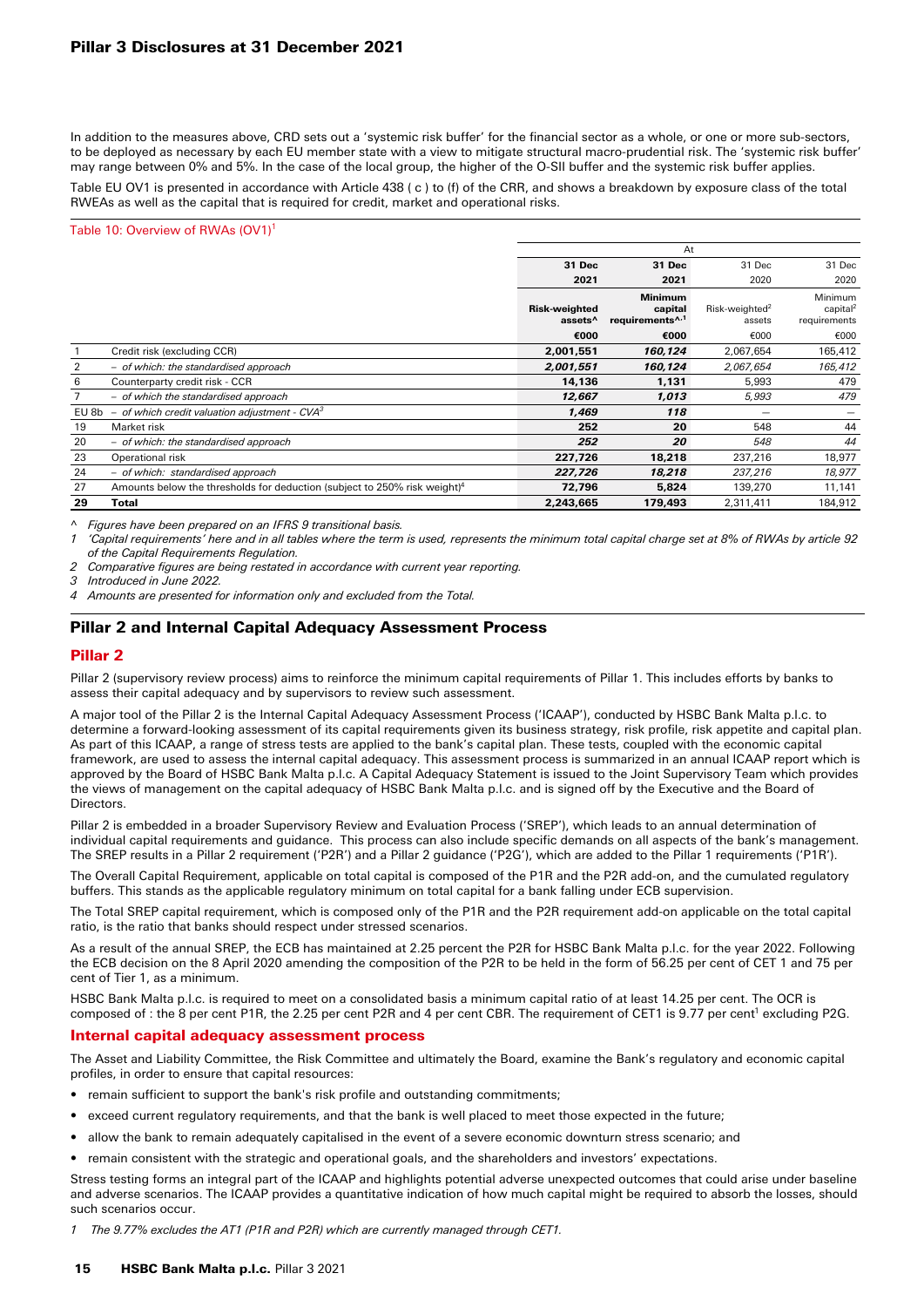The minimum regulatory capital that HSBC Bank Malta p.l.c. is required to hold is determined by the rules and guidance established by the Joint Supervisory Team. These capital requirements are a primary influence shaping the business planning process, in which RWA targets are established for global businesses in accordance with the bank's strategic direction and risk appetite.

The economic capital assessment is a more risk-sensitive measure, as it covers a wider range of risks and takes account of substantial diversification of risk accruing from the bank's operations. Both the regulatory and the economic capital assessments rely upon the use of models that are integrated into the management of risk. Economic capital models are calibrated to quantify the level of capital that is sufficient to absorb potential losses over a one-year time horizon with a 99.95% confidence level.

The ICAAP and its constituent economic capital calculations are examined by the Joint Supervisory Team as part of its supervisory review and evaluation process. The ICAAP examination coupled with the EBA stress testing exercise inform the regulator's view of the P2R and P2G.

A strong level of integration between risk and capital management frameworks helps optimising the response to business demand for regulatory and economic capital. Risks that are explicitly assessed through economic capital are credit risk, including counterparty credit risk, market and operational risk, non-trading book interest rate risk, insurance risk and pension risk.

## Minimum Requirement for own funds and Eligible Liabilities ('MREL')

The minimum requirement for own funds and eligible liabilities ('MREL') is set by Single Resolution Board ('SRB') to ensure that Banks maintain at all times sufficient eligible instruments to facilitate the implementation of the preferred resolution strategy. HSBC Bank Malta p.l.c. is subject to the MREL requirements as revised in 2019 through amendments to the EU Bank Recovery and Resolution Directive 2014/59/EU ('BRRD'); Regulation 806/2014/EU establishing a Single Resolution Mechanism ('SRMR'), the Capital Requirements Regulation ('CRR') and Capital Requirements Directive ('CRD') (the Banking Package).

This MREL requirement can be met with own funds and eligible liabilities in line with the SRB Policy under the Banking Package. HSBC Bank Malta p.l.c. Interim Targets for internal MREL commencing 01 January 2022 have been communicated at the maximum of 19.87 per cent of RWAs in addition to a combined buffer requirement of 2.5 per cent and 5.91 per cent of leverage exposures. As at 31 December 2021, HSBC Bank Malta p.l.c. has been able to meet the MREL requirements through own funds and other internal eligible liabilities.

## Leverage ratio

The leverage ratio was introduced into the Basel III framework as a non-risk-based limit to supplement risk-based capital requirements. It aims at constraining the build-up of excess leverage in the banking sector, introducing additional safeguards against model risk and measurement errors. The Basel III leverage ratio is a volume-based measure calculated as Tier 1 capital divided by total on and weighted off-balance sheet exposures.

The new banking package published in June 2019 ('CRR2') introduced a minimum leverage ratio requirement of 3 per cent applicable as of 28 June 2021. The leverage ratio has become a binding Pillar 1 own-funds requirement since that date. The risk of excess leverage is managed as part of HSBC Bank Malta p.l.c.'s risk appetite framework and monitored using a leverage ratio metric within the Risk Appetite Statement ('RAS').

The RAS articulates the aggregate level and types of risk that HSBC Bank Malta p.l.c. is willing to accept in its business activities in order to achieve its strategic business objectives.

The RAS is monitored via the risk appetite profile report, which includes comparisons of actual performance against the risk appetite and tolerance thresholds assigned to each metric, to ensure that any excessive risk is highlighted, assessed and mitigated appropriately. The risk appetite profile report is presented monthly to the Risk Management Meeting ('RMM').

For HSBC Bank Malta p.l.c. the leverage exposure measure is also calculated and presented to the Asset and Liability Management Committee every month.

The ECB announced on 18 June 2021 that banks under its supervision may continue to exclude until March 2022 certain central bank exposures from the leverage ratio, due to persisting exceptional macroeconomic circumstances resulting from the Covid-19 pandemic. However, banks who choose to apply the exemption will also have to recalibrate their minimum 3 per cent leverage ratio requirement upwards such that only the increase of central bank exposures since the beginning of the pandemic effectively benefit from the leverage ratio relief. HSBC Bank Malta p.l.c. opted out of excluding certain central bank exposures from the leverage ratio. The local group's leverage ratio at 31 December 2021 is well above the 3% minimum requirement and therefore no additional capital is needed.

The following is the local group's leverage ratio, determined in accordance with the requirements stipulated by implementing regulation EU 2016/200 ratified under regulation EU 2019/876.

Table EU LR1 gives a summary of the reconciliation between accounting assets and the leverage ratio exposures, whereas table EU LR2 gives a comprehensive disclosure of the leverage ratio.

Table 11: Summary reconciliation of accounting assets and leverage ratio exposures (EU LR1)

|                |                                                                                                                              | At 31 Dec  |            |
|----------------|------------------------------------------------------------------------------------------------------------------------------|------------|------------|
|                |                                                                                                                              | 2021       | 2020       |
|                |                                                                                                                              | €000       | €000       |
|                | Total assets as per published financial statements                                                                           | 7,174,805  | 6,730,459  |
|                | Adjustments for:                                                                                                             |            |            |
| $\mathfrak{p}$ | Adjustment for entities which are consolidated for accounting purposes but are outside the scope of prudential consolidation | (863, 841) | (838, 248) |
| 8              | Adjustment for derivative financial instruments                                                                              | 15,142     | 2.925      |
| 10             | Adjustment for off-balance sheet items (ie conversion to credit equivalent amounts of off-balance sheet exposures)           | 222,170    | 228,534    |
| 12             | Other adjustments                                                                                                            | (20, 241)  | 582        |
| 13             | Total exposure measure                                                                                                       | 6,528,035  | 6,124,252  |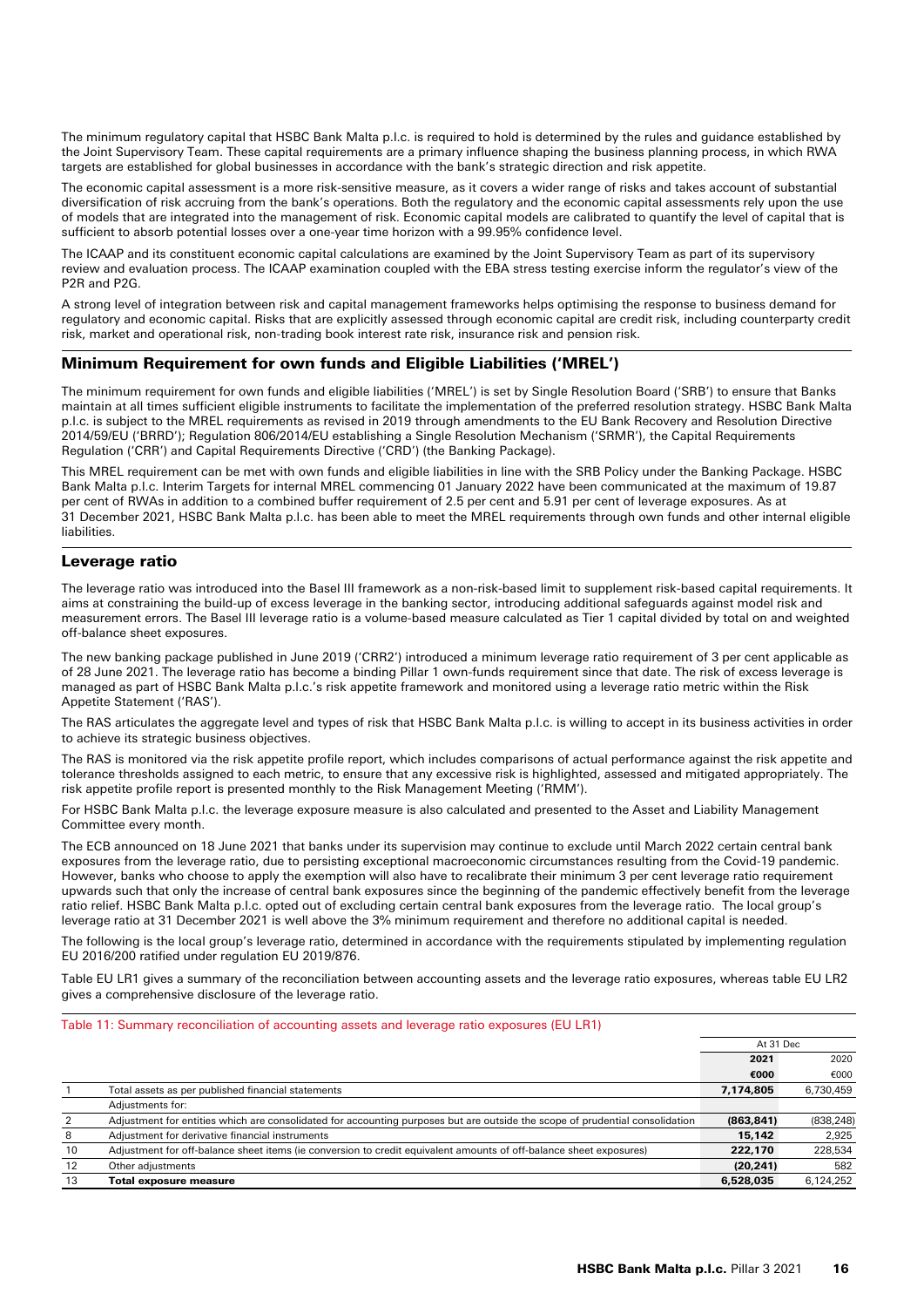Table 12: Leverage ratio common disclosure (EU LR2)

|    |                                                                                                             | At 31 Dec  |            |
|----|-------------------------------------------------------------------------------------------------------------|------------|------------|
|    |                                                                                                             | 2021       | 2020       |
|    |                                                                                                             | €000       | €000       |
|    | On-balance sheet exposures (excluding derivatives)                                                          |            |            |
|    | On-balance sheet items (excluding derivatives, SFTs, but including collateral)                              | 6,320,582  | 5,909,798  |
| 6  | (Asset amounts deducted in determining Tier 1 capital)                                                      | (34, 499)  | (23,579)   |
|    | Total on-balance sheet exposures (excluding derivatives and SFTs)                                           | 6,286,083  | 5,886,219  |
|    | <b>Derivative exposures</b>                                                                                 |            |            |
| 8  | Replacement cost associated with SA-CCR derivatives transactions (ie net of eligible cash variation margin) | 7,231      | 6,574      |
| 9  | Add-on amounts for potential future exposure associated with SA-CCR derivatives transactions                | 12,551     | 2,925      |
| 13 | <b>Total derivative exposures</b>                                                                           | 19,782     | 9,499      |
|    | Other off-balance sheet exposures                                                                           |            |            |
| 19 | Off-balance sheet exposures at gross notional amount                                                        | 1,104,643  | 1,152,359  |
| 20 | (Adjustments for conversion to credit equivalent amounts)                                                   | (882, 473) | (923, 825) |
| 22 | Off-balance sheet exposures                                                                                 | 222,170    | 228,534    |
|    | Capital and total exposure measure                                                                          |            |            |
| 23 | Tier 1 capital                                                                                              | 412,424    | 415,426    |
| 24 | Total exposure measure                                                                                      | 6,528,035  | 6,124,252  |
|    | Leverage ratios                                                                                             |            |            |
| 25 | Leverage ratio (%) - transitional                                                                           | 6.3        | 6.8        |
| 26 | Regulatory minimum leverage ratio requirement (%)                                                           | 3.0        | N/A        |

Table EU LR3 provides the split of the on balance sheet exposures; derivatives are excluded from the calculation.

Table 13: Leverage ratio – Split of on-balance sheet exposures (excluding derivatives and exempted exposures) – (EU LR3)

|             |                                                                                                                          | At 31 Dec |           |
|-------------|--------------------------------------------------------------------------------------------------------------------------|-----------|-----------|
|             |                                                                                                                          | 2021      | 2020      |
|             |                                                                                                                          | €000      | €000      |
| $EU-1$      | Total on-balance sheet exposures (excluding derivatives, SFTs and exempted exposures) <sup>1</sup>                       | 6,320,582 | 5,909,799 |
| $EU-3$      | Banking book exposures, of which:                                                                                        | 6.320.582 | 5,909,799 |
| $EU-5$      | exposures treated as sovereigns                                                                                          | 2,034,590 | 1,441,731 |
| $EU-6$      | exposures to regional governments, multilateral development banks ('MDB'), international organisations and public sector |           |           |
|             | entities not treated as sovereigns                                                                                       | 464.593   | 583,342   |
| <b>EU-7</b> | institutions                                                                                                             | 342.958   | 323,754   |
| $EU-8$      | secured by mortgages of immovable properties                                                                             | 2,180,171 | 2,233,925 |
| $EU-9$      | retail exposures                                                                                                         | 286.784   | 262,997   |
| EU-10       | corporate                                                                                                                | 726.314   | 778.079   |
| EU-11       | exposures in default                                                                                                     | 145.851   | 110.192   |
| EU-12       | other exposures (e.g. equity and other non-credit obligation assets) <sup>1</sup>                                        | 139.321   | 175,779   |
|             |                                                                                                                          |           |           |

*1 Comparatives are being restated in accordance with current year reporting.*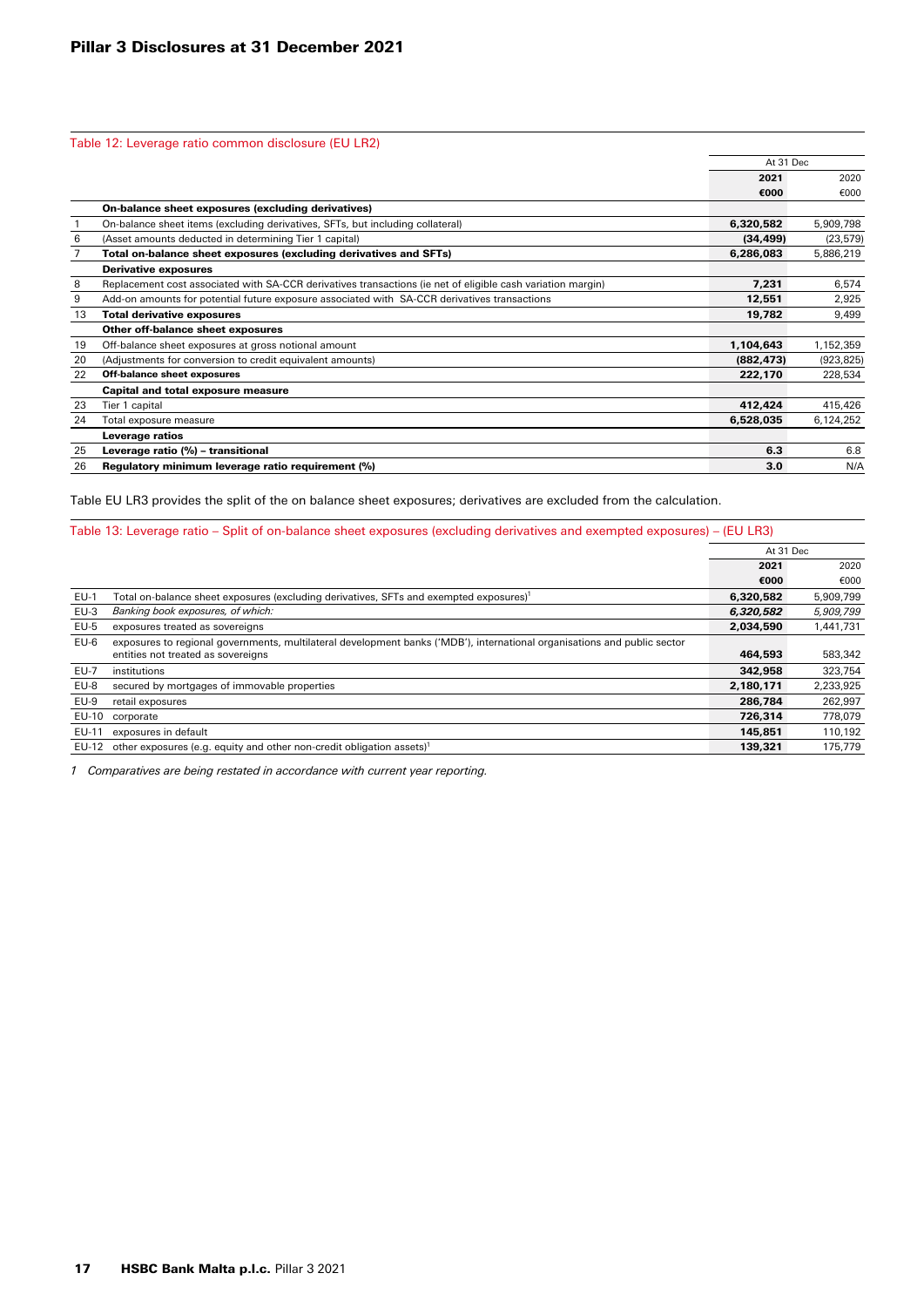## Credit risk

## Overview and Responsibilities

Credit risk is the risk of financial loss if a customer or counterparty fails to meet an obligation under a contract. It arises principally from direct lending, trade finance and treasury business, mainly through the holdings of debt securities, but also from off-balance sheet products such as guarantees. Credit risk represents our largest regulatory capital requirement.

The principal objectives of our credit risk functions are:-

- to maintain across HSBC a strong culture of responsible lending and a robust credit risk policy and control framework;
- to both partner and challenge our businesses in defining, implementing and continually re-evaluating our credit risk appetite under actual and stress scenario conditions; and
- to ensure there is independent, expert scrutiny of credit risks, their costs and their mitigation.

The credit risk functions within Wholesale Credit and Market Risk ('WMR') and Wealth and Personal Banking ('WPB') are the constituent parts that support the CRO in overseeing credit risks. The major duties comprise undertaking independent reviews of large and high-risk credit proposals, overseeing large exposure policy and reporting on our wholesale and retail credit risk management disciplines. They also own our credit policy and credit systems programmes, oversee portfolio management and report on risk matters to senior executive management and regulators.

These credit risk functions work closely with other parts of Risk, for example with Operational Risk on the internal control framework and with Risk Strategy on the risk appetite process. In addition, they work jointly with Risk Strategy and Finance on stress testing.

The credit risk functions fulfil an essential role as independent risk control units distinct from business line management providing objective scrutiny of risk rating assessments, credit proposals for approval and other risk matters.

Our credit risk procedures operate through a hierarchy of personal credit limit approval authorities. The chief executive acting under authorities delegated by the board and Group standards, is accountable for credit risk and other risks faced by the business. In turn, the chief executive delegates authority to operating chief risk officer and management teams on an individual basis. HSBC Bank Malta p.l.c. is responsible for the quality and performance of its credit portfolios in accordance with the HSBC Bank plc standards. Above these thresholds of delegated personal credit limit approval authorities, approval must be sought from the regional credit risk and / or the global credit risk function as appropriate.

## Credit risk management

## Credit risk

Our exposure to credit risk arises from a wide range of customer and products, and the risk rating systems in place to measure and monitor these risks are correspondingly diverse. Senior management receives a variety of reports on our credit risk exposures, including expected credit losses, total exposures and RWEAs, as well as updates on specific portfolios that are considered to have heightened credit risk.

Credit risk exposures are generally measured and managed in portfolios of either customer types or product categories. Risk rating systems are designed to assess the default propensity of, and loss severity associated with distinct customers who are typically managed as individual relationships or, in the case of retail business exposures, on a product portfolio basis.

Risk rating systems for retail exposures are generally quantitative in nature, applying techniques such as behavioural analysis across product portfolios comprising large numbers of homogeneous transactions. Rating systems for individually managed relationships typically use customer financial statements and market data analysis, but also qualitative elements and a final subjective overlay to better reflect any idiosyncratic elements of the customer's risk profile.

A fundamental principle of our policy and approach is that analytical risk rating systems and scorecards are all valuable tools at the disposal of management. The wholesale credit process provides for at least an annual review of facility limits granted. Review may be more frequent, as required by circumstances such as the emergence of adverse risk factors.

We constantly seek to improve the quality of our risk management. HSBC Bank Malta p.l.c.'s IT systems that process credit risk data continue to be enhanced in order to deliver both comprehensive management information in support of business strategy and solutions to evolving regulatory reporting requirements. HSBC Bank Malta p.l.c. adheres to the HSBC Group standards that govern the process through which risk rating systems are initially developed, judged fit for purpose, approved and implemented. They also govern the conditions under which analytical risk model outcomes can be overridden by decision takers and the process of model performance monitoring and reporting. The emphasis is on an effective dialogue between business line and risk management, suitable independence of decision takers, and a good understanding and robust challenge on the part of senior management.

Like other facets of risk management, analytical risk rating systems are not static. They are subject to review and modification in light of the changing environment, the greater availability and quality of data, and any deficiencies identified through internal and external regulatory review. Structured processes and metrics are in place to capture relevant data and feed this into continuous model improvement.

In response to the onset of the Covid-19 pandemic, credit risk appetite was reviewed and adjusted in line with expected impact, as well to support measures aimed at assisting clients through the pandemic.

The tables below set out details of HSBC Bank Malta p.l.c.'s credit risk exposures by exposure class and approach. Further explanation of HSBC Bank Malta p.l.c.'s approach to credit risk, including detail of the past due and impaired exposure, and its approach to credit risk impairment, can be found in the Annual Report and Accounts of HSBC Bank Malta p.l.c.

#### Credit quality of exposures by exposures class and instruments

We form part of a universal bank with a conservative approach to credit risk. This is reflected in our credit risk profile being diversified across a number of asset classes with a credit quality profile mainly concentrated in the lower risk classes. The following table provides information on the gross carrying amount of exposures and related impairment with further detail on the IFRS 9 stage, accumulated partial write off and collateral.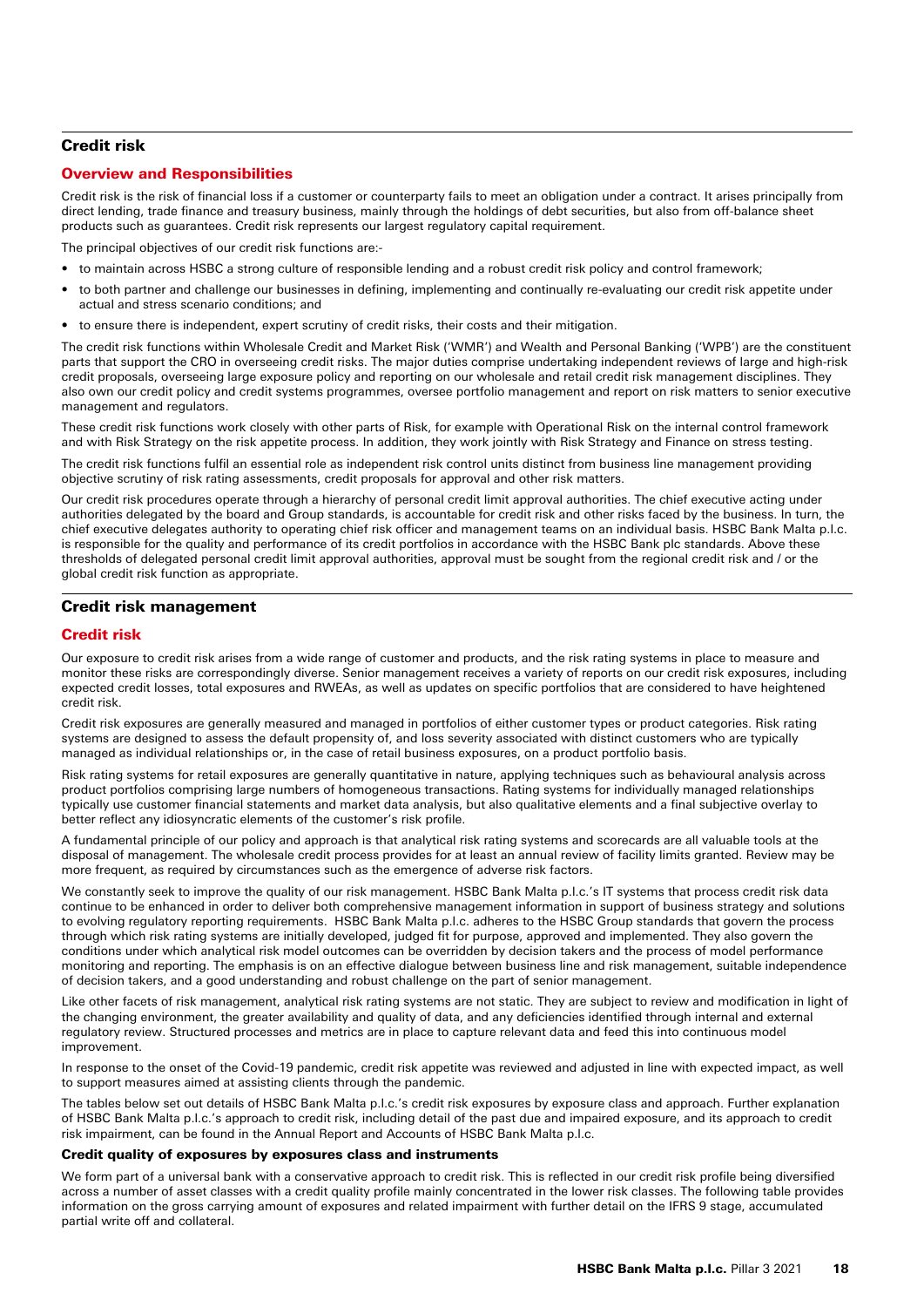|     |                                                                       |                             | Gross carrying amount/nominal amount |                          |                          |                          |                          | Accumulated impairment, accumulated negative changes<br>in fair value due to credit risk and provisions |                                                                           |                        |                          |                                                                                                                                             |                        |  |
|-----|-----------------------------------------------------------------------|-----------------------------|--------------------------------------|--------------------------|--------------------------|--------------------------|--------------------------|---------------------------------------------------------------------------------------------------------|---------------------------------------------------------------------------|------------------------|--------------------------|---------------------------------------------------------------------------------------------------------------------------------------------|------------------------|--|
|     |                                                                       | <b>Performing exposures</b> |                                      |                          |                          | Non-performing exposures |                          |                                                                                                         | <b>Performing exposures -</b><br>accumulated impairment<br>and provisions |                        |                          | Non-performing exposures -<br>accumulated impairment,<br>accumulated negative<br>changes in fair value due to<br>credit risk and provisions |                        |  |
|     |                                                                       |                             | Of which<br>stage 1                  | Of<br>which<br>stage 2   |                          | Of<br>which<br>stage 2   | Οf<br>which<br>stage 3   |                                                                                                         | Of<br>which<br>stage 1                                                    | Of<br>which<br>stage 2 |                          | Of<br>which<br>stage 2                                                                                                                      | Of<br>which<br>stage 3 |  |
| 005 | <b>Cash balances at central</b><br>banks and other demand<br>deposits | €000                        | €000<br>1,482,449 1,482,449          | €000                     | €000                     | €000                     | €000                     | €000<br>(10)                                                                                            | €000<br>(10)                                                              | €000                   | €000                     | €000                                                                                                                                        | €000                   |  |
| 010 | <b>Loans and advances</b>                                             |                             | 3,463,718 3,208,159 255,559 168,411  |                          |                          | $\qquad \qquad -$        |                          | 168,411 (30,355) (14,740) (15,615) (27,677)                                                             |                                                                           |                        |                          | $\overline{\phantom{0}}$                                                                                                                    | (27, 677)              |  |
| 020 | Central banks                                                         | 41,486                      | 41,486                               | —                        |                          | —                        |                          | —                                                                                                       |                                                                           |                        | -                        |                                                                                                                                             |                        |  |
| 030 | General governments                                                   | 151,226                     | 151,226                              | $\overline{\phantom{0}}$ | $\overline{\phantom{0}}$ | —                        | $\overline{\phantom{0}}$ | (29)                                                                                                    | (29)                                                                      | —                      | —                        | —                                                                                                                                           |                        |  |
| 040 | Credit institutions                                                   | 335,044                     | 335,044                              | —                        | $\qquad \qquad$          | —                        |                          | —                                                                                                       | —                                                                         | —                      | —                        | —                                                                                                                                           |                        |  |
| 050 | Other financial corporations                                          | 121,534                     | 38,629                               | 82,905                   | 4.471                    | $\overline{\phantom{0}}$ | 4.471                    | (3, 444)                                                                                                | (344)                                                                     | (3, 100)               | (286)                    |                                                                                                                                             | (286)                  |  |
| 060 | Non-financial corporations                                            | 623,866                     | 498,037                              | 125,829                  | 75,086                   |                          | 75,086                   | (10, 655)                                                                                               | (2, 473)                                                                  |                        | $(8, 182)$ (19,245)      |                                                                                                                                             | (19, 245)              |  |
| 070 | - of which SMEs                                                       | 339,589                     | 261,690                              | 77,899                   | 74,247                   | —                        | 74,247                   | (8,037)                                                                                                 | (1,741)                                                                   |                        | $(6, 296)$ $(18, 404)$   |                                                                                                                                             | (18, 404)              |  |
| 080 | Households                                                            | 2,190,562                   | 2,143,737                            | 46,825                   | 88,854                   | -                        | 88,854                   | $(16,227)$ $(11,894)$                                                                                   |                                                                           | (4, 333)               | (8, 146)                 | —                                                                                                                                           | (8, 146)               |  |
| 090 | <b>Debt securities</b>                                                |                             | 1,073,872 1,073,872                  | $\qquad \qquad -$        | —                        | -                        | $\qquad \qquad -$        | (76)                                                                                                    | (76)                                                                      | —                      | —                        | -                                                                                                                                           | -                      |  |
| 100 | Central banks                                                         |                             |                                      | —                        |                          | —                        | $\overline{\phantom{0}}$ | —                                                                                                       |                                                                           | —                      |                          | —                                                                                                                                           |                        |  |
| 110 | General governments                                                   | 952,434                     | 952,434                              | $\overline{\phantom{0}}$ | $\qquad \qquad$          | —                        | $\overline{\phantom{0}}$ | (75)                                                                                                    | (75)                                                                      | —                      | -                        | —                                                                                                                                           |                        |  |
| 120 | <b>Credit institutions</b>                                            | 121,438                     | 121,438                              | —                        | $\qquad \qquad$          | —                        | -                        | (1)                                                                                                     | (1)                                                                       | -                      | $\qquad \qquad$          | -                                                                                                                                           |                        |  |
| 130 | Other financial corporations                                          |                             | $\overline{\phantom{m}}$             | -                        | -                        | —                        | $\qquad \qquad$          | —                                                                                                       | —                                                                         | -                      | -                        | —                                                                                                                                           | -                      |  |
| 140 | Non-financial corporations                                            |                             |                                      |                          |                          |                          |                          |                                                                                                         |                                                                           |                        |                          |                                                                                                                                             |                        |  |
| 150 | <b>Off-balance-sheet</b><br>exposures                                 | 1,096,893                   | 987,901 108,992                      |                          | 11,205                   | —                        | 11,205                   | (1, 135)                                                                                                | (642)                                                                     | (493)                  | (635)                    |                                                                                                                                             | (635)                  |  |
| 160 | Central banks                                                         |                             |                                      |                          |                          | -                        |                          | —                                                                                                       |                                                                           | —                      |                          | —                                                                                                                                           |                        |  |
| 170 | General governments                                                   | 105,528                     | 105.528                              | —                        | -                        | -                        | $\overline{\phantom{m}}$ | (7)                                                                                                     | (7)                                                                       | -                      | -                        | —                                                                                                                                           | —                      |  |
| 180 | Credit institutions                                                   | 15,967                      | 15,967                               | —                        |                          | —                        |                          | -                                                                                                       | —                                                                         | —                      | -                        |                                                                                                                                             | -                      |  |
| 190 | Other financial corporations                                          | 56,324                      | 29,647                               | 26,677                   | $\qquad \qquad -$        | $\overline{\phantom{0}}$ | $\qquad \qquad -$        | (95)                                                                                                    | (55)                                                                      | (40)                   | $\overline{\phantom{0}}$ | —                                                                                                                                           | -                      |  |
| 200 | Non-financial corporations                                            | 511,378                     | 437,242                              | 74,136                   | 11,096                   | $\overline{\phantom{m}}$ | 11,096                   | (988)                                                                                                   | (535)                                                                     | (453)                  | (635)                    | —                                                                                                                                           | (635)                  |  |
| 210 | Households                                                            | 407,696                     | 399,517                              | 8,179                    | 109                      | $\overline{\phantom{0}}$ | 109                      | (45)                                                                                                    | (45)                                                                      | —                      | —                        | —                                                                                                                                           |                        |  |
| 220 | Total at 31 Dec 2021                                                  |                             | 7,116,932 6,752,381 364,551 179,616  |                          |                          |                          |                          | 179,616 (31,576) (15,468) (16,108) (28,312)                                                             |                                                                           |                        |                          |                                                                                                                                             | (28, 312)              |  |

|     |                                                          |                                         | <b>Collateral and financial</b><br>guarantees received |                                    |
|-----|----------------------------------------------------------|-----------------------------------------|--------------------------------------------------------|------------------------------------|
|     |                                                          | <b>Accumulated</b><br>partial write-off | On performing<br>exposures                             | On non-<br>performing<br>exposures |
|     |                                                          | €000                                    | €000                                                   | €000                               |
| 005 | Cash balances at central banks and other demand deposits | $\overline{\phantom{0}}$                | -                                                      |                                    |
| 010 | <b>Loans and advances</b>                                | (10, 620)                               | 2,711,128                                              | 101,612                            |
| 020 | Central banks                                            | -                                       |                                                        |                                    |
| 030 | General governments                                      | -                                       | 151,195                                                |                                    |
| 040 | <b>Credit institutions</b>                               | $\qquad \qquad$                         |                                                        |                                    |
| 050 | Other financial corporations                             | $\overline{\phantom{0}}$                | 67.976                                                 | 382                                |
| 060 | Non-financial corporations                               | (10, 620)                               | 402,019                                                | 21,066                             |
| 070 | - of which SMEs                                          | (10, 620)                               | 181,654                                                | 21,066                             |
| 080 | Households                                               | -                                       | 2,089,938                                              | 80,164                             |
| 090 | <b>Debt securities</b>                                   | $\qquad \qquad$                         | $\overline{\phantom{0}}$                               |                                    |
| 100 | Central banks                                            | -                                       |                                                        |                                    |
| 110 | General governments                                      | $\qquad \qquad$                         | $\qquad \qquad$                                        |                                    |
| 120 | <b>Credit institutions</b>                               | $\qquad \qquad$                         | -                                                      |                                    |
| 130 | Other financial corporations                             | -                                       | —                                                      |                                    |
| 140 | Non-financial corporations                               | -                                       | -                                                      |                                    |
| 150 | <b>Off-balance-sheet exposures</b>                       |                                         |                                                        |                                    |
| 160 | Central banks                                            |                                         |                                                        |                                    |
| 170 | General governments                                      |                                         |                                                        |                                    |
| 180 | <b>Credit institutions</b>                               |                                         |                                                        |                                    |
| 190 | Other financial corporations                             |                                         |                                                        |                                    |
| 200 | Non-financial corporations                               |                                         |                                                        |                                    |
| 210 | Households                                               |                                         |                                                        |                                    |
| 220 | Total at 31 Dec 2021                                     | (10.620)                                | 2,711,128                                              | 101.612                            |

Table 14: Performing and non-performing exposures and related provisions (EU CR1)

*1 Comparative figures are being restated in accordance with current year reporting.*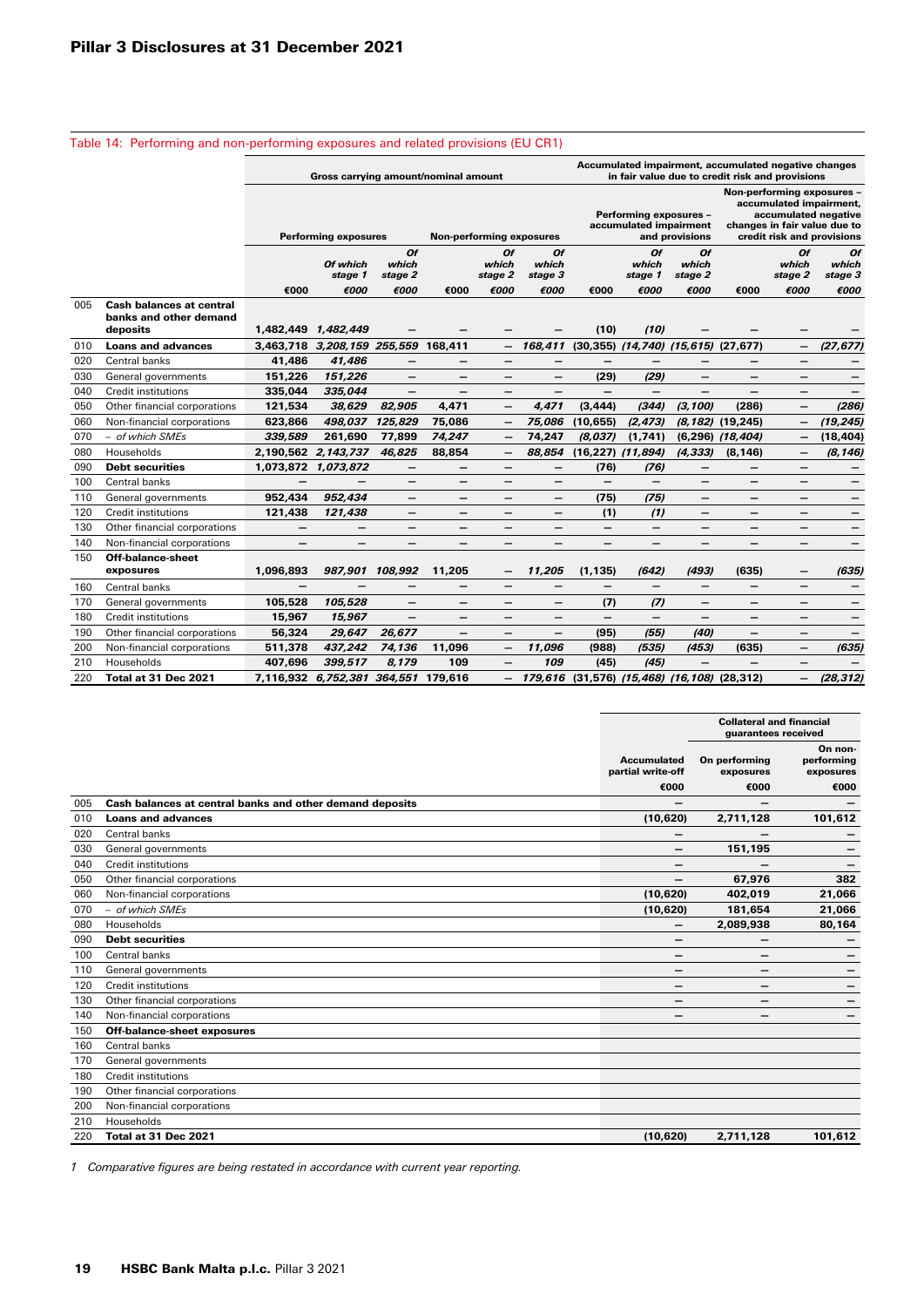|     |                                                                |                                              |                      |                                           | Gross carrying amount/nominal amount |                          |                                            | Accumulated impairment, accumulated negative changes in fair value<br>due to credit risk and provisions |                                                                    |                          |                          |                                                                                                                              |                   |
|-----|----------------------------------------------------------------|----------------------------------------------|----------------------|-------------------------------------------|--------------------------------------|--------------------------|--------------------------------------------|---------------------------------------------------------------------------------------------------------|--------------------------------------------------------------------|--------------------------|--------------------------|------------------------------------------------------------------------------------------------------------------------------|-------------------|
|     |                                                                |                                              | Performing exposures |                                           |                                      | Non-performing exposures |                                            |                                                                                                         | Performing exposures -<br>accumulated impairment and<br>provisions |                          |                          | Non-performing exposures -<br>accumulated impairment, negative<br>changes in fair value due to credit<br>risk and provisions |                   |
|     |                                                                | of which:<br>of which:<br>Stage 1<br>Stage 2 |                      | of which: of which:<br>Stage 2<br>Stage 3 |                                      |                          | of which<br>of which<br>stage 2<br>stage 1 |                                                                                                         |                                                                    | of which<br>stage 2      | of which<br>stage 3      |                                                                                                                              |                   |
|     |                                                                | €000                                         | €000                 | €000                                      | €000                                 | €000                     | €000                                       | €000                                                                                                    | €000                                                               | €000                     | €000                     | €000                                                                                                                         | €000              |
|     | At 31 December 2020                                            |                                              |                      |                                           |                                      |                          |                                            |                                                                                                         |                                                                    |                          |                          |                                                                                                                              |                   |
| 005 | Cash balances at<br>central banks and other<br>demand deposits | 778,046                                      | 778,046              |                                           |                                      |                          |                                            | (18)                                                                                                    | (18)                                                               |                          |                          |                                                                                                                              |                   |
| 010 | Loans and advances                                             | 3,716,555                                    | 3.385.859            | 330.696                                   | 130.996                              | $\overline{\phantom{0}}$ | 130,996                                    | (32, 743)                                                                                               | (13, 601)                                                          | (19, 142)                | (27, 173)                | $\qquad \qquad -$                                                                                                            | (27, 173)         |
| 020 | Central banks                                                  | 24,476                                       | 24,476               | $\overline{\phantom{0}}$                  | $\overline{\phantom{0}}$             |                          | —                                          | $\overline{\phantom{0}}$                                                                                | $\overline{\phantom{0}}$                                           | $\overline{\phantom{0}}$ |                          | —                                                                                                                            |                   |
| 030 | General governments                                            | 148.881                                      | 148.881              |                                           | $\qquad \qquad -$                    | $\overline{\phantom{0}}$ | $\qquad \qquad -$                          | (51)                                                                                                    | (51)                                                               | $\overline{\phantom{0}}$ | $\overline{\phantom{m}}$ | $\qquad \qquad -$                                                                                                            |                   |
| 040 | <b>Credit institutions</b>                                     | 497,381                                      | 497,381              | $\overline{\phantom{0}}$                  |                                      | $\overline{\phantom{0}}$ | —                                          | —                                                                                                       |                                                                    |                          |                          | —                                                                                                                            |                   |
| 050 | Other financial<br>corporations                                | 194.733                                      | 84,189               | 110.544                                   | 459                                  |                          | 459                                        | (4, 290)                                                                                                | (864)                                                              | (3, 426)                 | (82)                     |                                                                                                                              | (82)              |
| 060 | Non-financial<br>corporations                                  | 653,060                                      | 483,068              | 169,992                                   | 47,141                               |                          | 47,141                                     | (13, 513)                                                                                               | (3, 104)                                                           | (10, 409)                | (18, 777)                | —                                                                                                                            | (18, 777)         |
| 070 | $-$ of which: SMEs                                             | 404.654                                      | 285,888              | 118,766                                   | 46,308                               | $\overline{\phantom{0}}$ | 46,308                                     | (10, 782)                                                                                               | (2, 491)                                                           | (8, 291)                 | (17, 995)                | $\qquad \qquad -$                                                                                                            | (17, 995)         |
| 080 | Households                                                     | 2,198,024                                    | 2,147,864            | 50,160                                    | 83,396                               | $\overline{\phantom{0}}$ | 83,396                                     | (14, 889)                                                                                               | (9, 582)                                                           | (5, 307)                 | (8, 314)                 | -                                                                                                                            | (8, 314)          |
| 010 | Debt securities                                                | 1,134,124                                    | 1,134,124            | $\overline{\phantom{0}}$                  | $\overline{\phantom{0}}$             | $\overline{\phantom{0}}$ | $\overline{\phantom{0}}$                   | —                                                                                                       | $\qquad \qquad -$                                                  |                          | $\qquad \qquad -$        | —                                                                                                                            |                   |
| 110 | General governments                                            | 886,476                                      | 886,476              | $\overline{\phantom{0}}$                  | $\overline{\phantom{0}}$             | $\overline{\phantom{0}}$ | —                                          | $\overline{\phantom{0}}$                                                                                | $\overline{\phantom{0}}$                                           | $\overline{\phantom{0}}$ | $\overline{\phantom{0}}$ | —                                                                                                                            |                   |
| 120 | Credit institutions                                            | 247,648                                      | 247,648              | $\overline{\phantom{0}}$                  | $\overline{\phantom{0}}$             | $\overline{\phantom{0}}$ | $\overline{\phantom{0}}$                   | $\overline{\phantom{0}}$                                                                                | $\overline{\phantom{m}}$                                           | $\overline{\phantom{0}}$ | $\overline{\phantom{m}}$ | $\overline{\phantom{0}}$                                                                                                     | $\qquad \qquad -$ |
| 160 | Off-balance-sheet<br>exposures                                 | 1,218,465                                    | 1,060,941            | 157,524                                   | 2,876                                | $\overline{\phantom{0}}$ | 2,876                                      | (1,878)                                                                                                 | (693)                                                              | (1, 185)                 | (542)                    | $\overline{\phantom{0}}$                                                                                                     | (542)             |
| 170 | General governments                                            | 107,372                                      | 107,372              | $\overline{\phantom{0}}$                  |                                      | $\overline{\phantom{0}}$ | —                                          | (2)                                                                                                     | (2)                                                                | $\overline{\phantom{0}}$ | $\overline{\phantom{m}}$ | —                                                                                                                            |                   |
| 180 | <b>Credit institutions</b>                                     | 29.180                                       | 28.664               | 516                                       | $\equiv$                             | $\overline{\phantom{0}}$ | —                                          | (5)                                                                                                     | (5)                                                                | $\overline{\phantom{0}}$ | $\overline{\phantom{0}}$ | —                                                                                                                            |                   |
| 190 | Other financial<br>corporations                                | 70,242                                       | 40,213               | 30,029                                    |                                      |                          |                                            | (208)                                                                                                   | (146)                                                              | (62)                     |                          |                                                                                                                              |                   |
| 200 | Non-financial<br>corporations                                  | 550,649                                      | 434,133              | 116,516                                   | 2,775                                | $\overline{\phantom{0}}$ | 2,775                                      | (1,601)                                                                                                 | (509)                                                              | (1,092)                  | (542)                    | —                                                                                                                            | (542)             |
| 210 | Households                                                     | 461.022                                      | 450.559              | 10.463                                    | 101                                  | $\equiv$                 | 101                                        | (62)                                                                                                    | (31)                                                               | (31)                     |                          | —                                                                                                                            |                   |
| 220 | Total                                                          | 6,847,190                                    | 6,358,970            | 488,220                                   | 133,872                              | $\overline{\phantom{0}}$ | 133,872                                    | (34, 639)                                                                                               | (14, 312)                                                          | (20, 327)                | (27, 715)                | $\overline{\phantom{0}}$                                                                                                     | (27, 715)         |

## Table 14: Performing and non-performing exposures and related provisions (EU CR1) (continued)

|     |                                                          |                                  | Collaterals and financial<br>quarantees received |                                    |
|-----|----------------------------------------------------------|----------------------------------|--------------------------------------------------|------------------------------------|
|     |                                                          | Accumulated<br>partial write-off | On performing<br>exposures                       | On non-<br>performing<br>exposures |
|     |                                                          | €000                             | €000                                             | €000                               |
|     | At 31 December 2020                                      |                                  |                                                  |                                    |
| 005 | Cash balances at central banks and other demand deposits | $\overline{\phantom{0}}$         | $\overline{\phantom{0}}$                         |                                    |
| 010 | Loans and advances                                       | (12,073)                         | 2,643,517                                        | 109,356                            |
| 020 | Central banks                                            |                                  |                                                  |                                    |
| 030 | General governments                                      | $\qquad \qquad$                  | 148,873                                          |                                    |
| 040 | <b>Credit institutions</b>                               |                                  |                                                  |                                    |
| 050 | Other financial corporations                             | $\overline{\phantom{0}}$         | 120,239                                          | 378                                |
| 060 | Non-financial corporations                               | (12, 027)                        | 349,751                                          | 28,700                             |
| 070 | - of which: SMEs                                         | (12, 027)                        | 181,803                                          | 28,651                             |
| 080 | Households                                               | (46)                             | 2,024,654                                        | 80,278                             |
| 090 | Debt securities                                          |                                  | $\overline{\phantom{0}}$                         |                                    |
| 110 | General governments                                      |                                  | $\overline{\phantom{0}}$                         |                                    |
| 120 | <b>Credit institutions</b>                               | $\overline{\phantom{0}}$         | $\overline{\phantom{0}}$                         |                                    |
| 160 | Off-balance-sheet exposures                              |                                  |                                                  |                                    |
| 170 | General governments                                      |                                  |                                                  |                                    |
| 180 | <b>Credit institutions</b>                               |                                  |                                                  |                                    |
| 190 | Other financial corporations                             |                                  |                                                  |                                    |
| 200 | Non-financial corporations                               |                                  |                                                  |                                    |
| 210 | Households                                               |                                  |                                                  |                                    |
| 220 | Total                                                    | (12,073)                         | 2,643,517                                        | 109,356                            |

## Credit concentration risk

Concentrations of credit risk arise when a number of counterparties or exposures have comparable economic characteristics, or such counterparties are engaged in similar activities, or operate in the same geographical areas or industry sectors, so that their collective ability to meet contractual obligations is uniformly affected by changes in economic, political or other conditions. The local group uses a number of controls and measures to minimise undue concentration of exposure in its portfolios across industry, country and customer groups. These include portfolio and counterparty limits, approval and review controls, and stress testing.

## Credit concentration risk analysed by counterparty

In terms of Part Four of the CRR 'Large Exposures', the total amount of exposures which exceeded 10% of eligible capital represented 15.1% of the total loan portfolio as at end of 2021. These exposures are strictly monitored by management and every reasonable step is taken to reduce this concentration and spread risk over a wider customer base with further growth in the loan portfolio.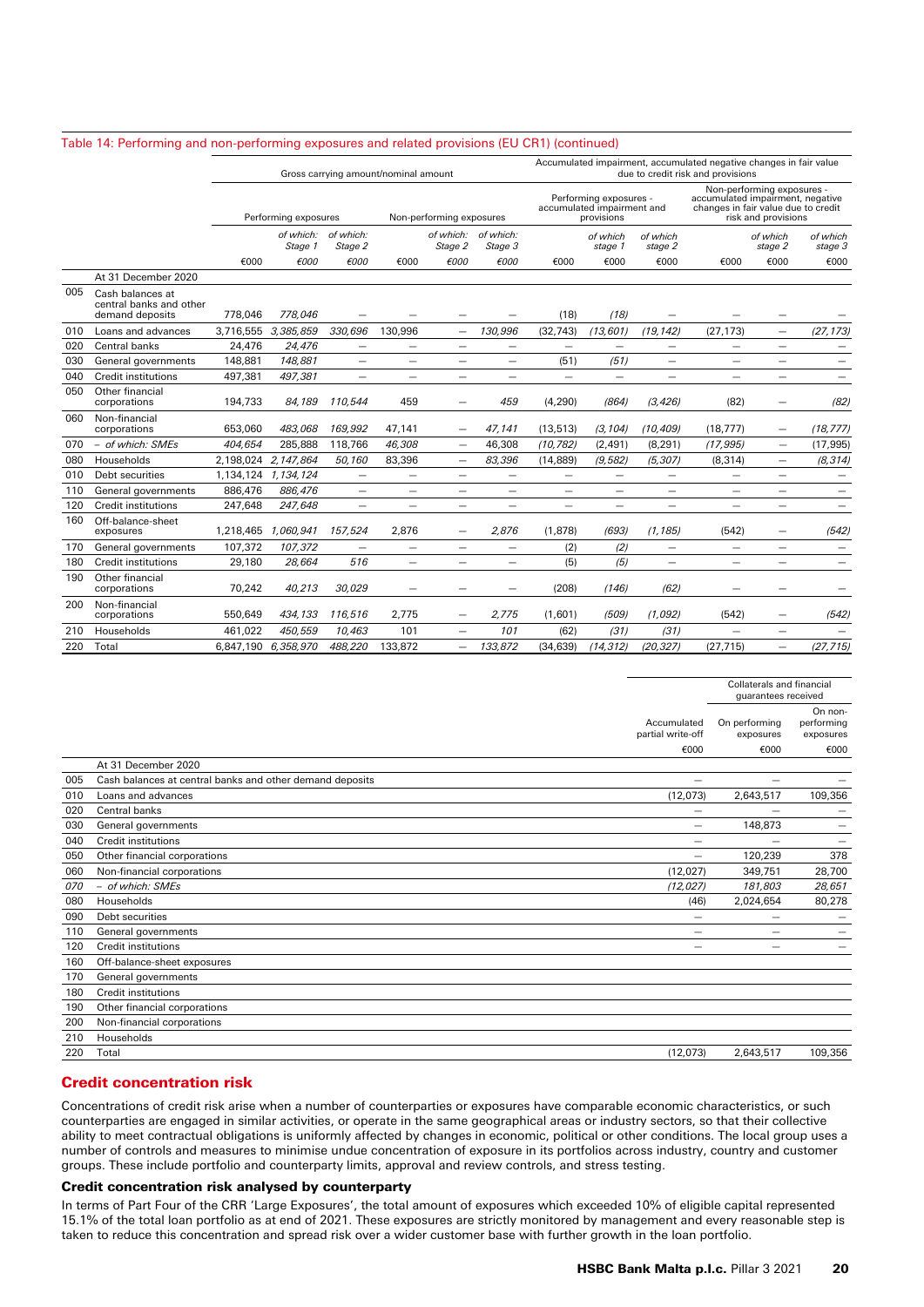## Pillar 3 Disclosures at 31 December 2021

The maximum on-balance sheet credit exposure to any client, group of connected clients or counterparty as at 31 December 2021 amounted to €183,418,000 before taking account of collateral or other credit enhancements.

Within its daily operations, the local group transacts with counterparty banks and other financial institutions. By conducting these transactions, the local group is running the risk of losing funds due to the possible delays in the repayment of existing and future obligations by counterparty banks. To mitigate this risk, the local group places short-term funds solely with pre-approved counterparties subject to pre-established limits determined on the basis of the respective institution's credit rating as well as with its parent. The positions are checked against the limits on a daily basis and in real time.

As prescribed in article 400(2)(c), in light of the fact that the local group is subject to prudential supervision on a consolidated basis, the local group's exposure with its parent is exempt from limits to large exposures outlined in article 395(1) of the CRR. Similarly, the local group invests in debt securities issued by the government of Malta, and given that these exposures attract a 0% risk weight they are exempt from large exposure limits.

## Expected Loss ('EL') and credit risk adjustments

The local group analyses credit loss experience in order to assess the performance of our risk measurement and control processes, and to inform our understanding of the implications for risk and capital management of dynamic changes occurring in the risk profile of our **exposures** 

HSBC Bank Malta p.l.c. adopted IFRS9 framework which uses the following three stage model for impairments that looks at the changes in credit quality:

- stage 1: Those financial assets that are unimpaired and without a significant increase in credit risk. A 12-month allowance for ECL is recognised;
- stage 2: A significant increase in credit risk has been experienced on these financial assets since initial recognition. A lifetime ECL is recognised; and
- stage 3: There is objective evidence of impairment and the financial assets are therefore considered to be in default or otherwise credit impaired. A lifetime ECL is recognised.

When comparing regulatory EL with measures of Expected Credit Losses ('ECL') under IFRS 9, differences in the definition and scope of each should be considered. These can give rise to material differences in the way economic, business and methodological drivers are reflected quantitatively in the accounting and regulatory measures of loss.

In general, HSBC Bank Malta p.l.c. calculates ECL using three main components namely probability of default, loss given default, and exposure at default.

ECL include impairment allowances (or provisions, against commitments and guarantees) calculated for a 12-month period ('12-month ECL'), for the remaining life of an exposure ('lifetime ECL'), and on financial assets that are considered to be in default or otherwise credit impaired. ECL resulting from default events that are possible:

- within the next 12 months are recognised for financial instruments in stage 1; and
- beyond 12 months are recognised for financial instruments in stages 2 and 3.

An assessment of whether credit risk has increased significantly since initial recognition is performed at each reporting period by considering the change in the risk of default occurring over the remaining life of the financial instrument.

Unless identified at an earlier stage, all financial assets are deemed to have suffered a significant increase in credit risk when 30 days past due.

Change in ECL and other credit impairment charges represents the movement in the ECL during the year including write-offs, recoveries and foreign exchange losses. EL represents the one-year regulatory expected loss accumulated in the book at the balance sheet date.

Credit risk adjustments ('CRAs') encompass the impairment allowances or provisions balances, and changes in ECL and other credit impairment charges.

Further information on the measurement of loans and advances is disclosed in Note 3 of the Significant accounting policies within the *Annual Report and Accounts*.

## Impaired loans and advances

Impaired loans and advances are those that are classified as CRR 9 or CRR 10. These grades are assigned when HSBC Bank Malta p.l.c. considers that either the customer is unlikely to pay its credit obligations in full without recourse to security, or when the customer is more than 90 days past due on any material credit obligation to the bank.

Impaired loans and advances also include renegotiated loans and advances that have been subject to a change in contractual cash flows as a result of a financial concession which the bank would not otherwise consider, and where it is probable that without the concession the borrower would be unable to meet the contractual payment obligations in full, unless the concession is insignificant and there are no other indicators of impairment. Impaired loans and advances can also arise from when a non-financial concession is granted, which may trigger an Unlikely to Pay ('UTP') assessment, the outcome of which may result in the exposure being re-classified as CRR9.

The table below analyses the change in stock of specific credit risk adjustment for the financial year ended 31 December 2021.

Table 15: Changes in the stock of non-performing loans and advances (EU CR2)

|     |                                                    | At 31 Dec 2021               |
|-----|----------------------------------------------------|------------------------------|
|     |                                                    | <b>Gross carrying amount</b> |
|     |                                                    | €000                         |
| 010 | Initial stock of non-performing loans and advances | 130,996                      |
| 020 | Inflows to non-performing portfolios               | 67,802                       |
| 030 | Outflows from non-performing portfolios            | (30, 387)                    |
|     | - of which:                                        |                              |
| 040 | due to write-offs                                  | (1,900)                      |
| 050 | due to other situations                            | (28, 487)                    |
| 060 | Final stock of non-performing loans and advances   | 168,411                      |
|     |                                                    |                              |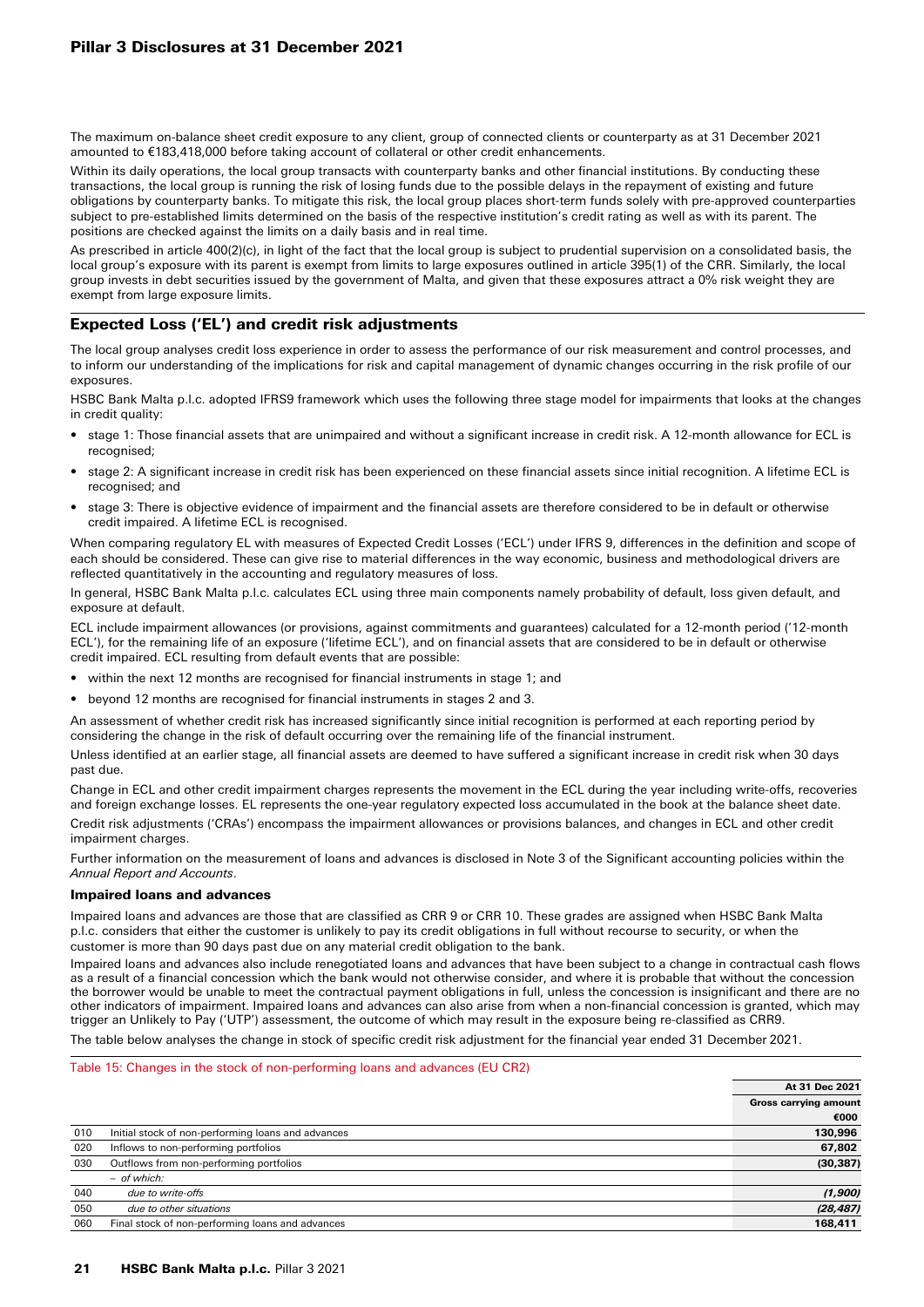#### Defaulted exposures

The accounting definition of "impaired" and the regulatory definition of "default" are generally aligned. For particular retail exposures regulatory default is identified at 180 days past due, while the exposures are identified as impaired at 90 days past due.

Table 16 presents an analysis of performing and non-performing exposures by days past due. The gross NPL ratio at 31 Dec 2021 was 4.64% (3.52% in 2020) calculated in line with the EBA guidelines.

#### Table 16: Credit quality of performing and non-performing exposures by past due days EU CQ3 Gross carrying amount/nominal amount Performing exposures Non-performing exposures Total Not past due or past due ≤ 30 days Past due > 30 days ≤ 90 days Total **Unlikely** to pa but not past due or past due ≤ 90 days Past due > 90 days ≤ 180 days Past due  $> 180$  days ≤ 1 year Past due<br>> 1 year year ≤ 2 years Past due  $\overline{\phantom{a}}$ years ≤<br>5 years vears Past due > 5 years ≤<br>7 years years Past due > 7 years *Of which defaulted* €000 €000 €000 €000 €000 €000 €000 €000 €000 €000 €000 *€000* At 31 December 2021 5 Cash balances at central banks and other demand deposits<sup>1</sup> 1,482,449 1,482,449 — — — — — — — — — *—*  10 Loans and advances 3,463,718 3,454,499 9,219 168,411 89,480 15,763 26,195 5,239 17,692 6,776 7,266 *168,411*  20 Central banks 41,486 41,486 — — — — — — — — — *—*  30 General governments 151,226 151,226 – – – – – – – – – – – 40 Credit institutions 335,044 335,044 — — — — — — — — — *—*  50 Other financial corporations 121,534 121,534 — 4,471 719 — 3,693 — — — 59 *4,471*  60 Non-financial corporations 623,866 620,983 2,883 75,086 28,985 8,583 19,484 124 12,788 3,614 1,508 *75,086*  70 *– of which: SMEs 339,589 336,706 2,883 74,247 28,985 8,583 19,484 124 12,788 3,613 670 74,247*  80 Households 2,190,562 2,184,226 6,336 88,854 59,776 7,180 3,018 5,115 4,904 3,162 5,699 *88,854*  90 Debt securities 1,073,872 1,073,872 — — — — — — — — — *—*  110 General governments **952,434** 952,434 120 Credit institutions 121,438 121,438 — — — — — — — — — *—*  150 Off-balance-sheet exposures 1,096,893 11,205 *11,205*  170 General governments **105,528** 180 Credit institutions **15,967** 190 Other financial<br>corporations corporations 56,324 — *—*  200 Non-financial corporations 511,378 11,096 *11,096*  210 Households 407,696 109 *109*  220 Total 7,116,932 6,010,820 9,219 179,616 89,480 15,763 26,195 5,239 17,692 6,776 7,266 *179,616*  At 31 December 2020 5 Cash balances at central banks and other demand deposits<sup>1</sup> 778,046 778,046 10 Loans and advances 3,716,555 3,710,058 6,497 130,996 65,307 6,050 8,379 12,088 24,042 4,008 11,122 *130,996*  20 Central banks 24,476 24,476 — — — — — — — — — *—*  30 General governments 148,881 148,881 40 Credit institutions 497,381 497,381 — — — — — — — — — *—*  50 Other financial corporations 194,733 194,733 — 459 385 — — — — — 74 *459*  60 Non-financial corporations 653,060 652,090 970 47,141 18,656 65 531 8,262 16,790 1,263 1,574 *47,141*  70 *– of which: SMEs 404,654 403,684 970 46,308 18,649 65 531 8,262 16,790 1,214 797 46,308*  80 Households 2,198,024 2,192,497 5,527 83,396 46,266 5,985 7,848 3,826 7,252 2,745 9,474 *83,396*  90 Debt securities 1,134,124 1,134,124 — — — — — — — — — *—*  110 General governments 886,476 886,476 120 Credit institutions 247,648 247,648 — — — — — — — — — *—*  150 Off-balance-sheet exposures 1,218,465 2,876 *2,876*  170 General governments 107,372 180 Credit institutions 29,180 190 Other financial<br>corporations corporations 70,242 *—*  200 Non-financial corporations 550,649 2,775 *2,775*  210 Households 461,022 101 *101*  220 Total 6,847,190 5,622,228 6,497 133,872 65,307 6,050 8,379 12,088 24,042 4,008 11,122 133,872

*1 Comparative figures are restated in accordance with current year reporting*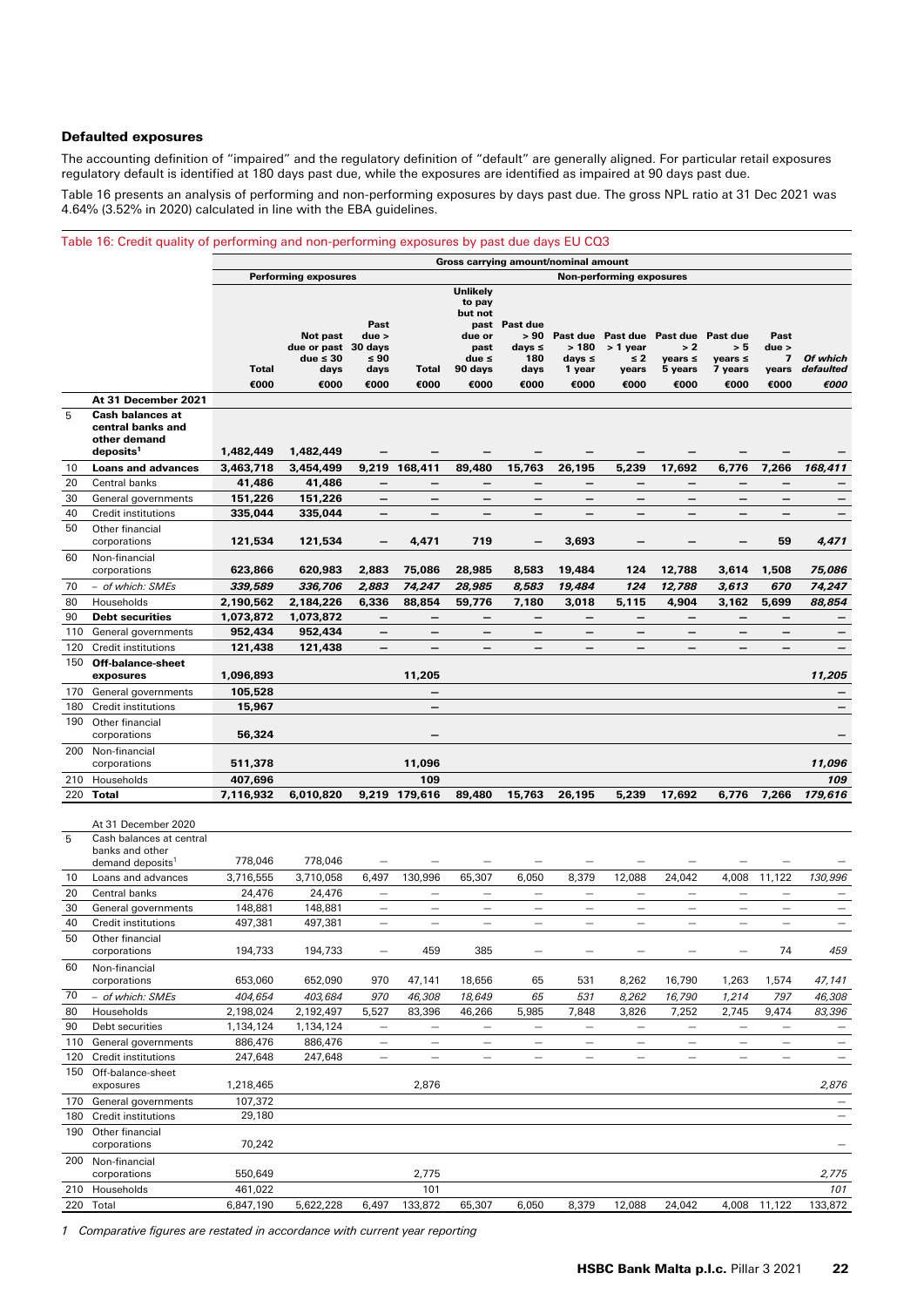|     | Table 17: Quality of non-performing exposures by geography (EU CQ4) |                |                                        |                               |                                              |                                          |                                                                           |                                                                                                                       |
|-----|---------------------------------------------------------------------|----------------|----------------------------------------|-------------------------------|----------------------------------------------|------------------------------------------|---------------------------------------------------------------------------|-----------------------------------------------------------------------------------------------------------------------|
|     |                                                                     |                | <b>Gross carrying/nominal amount</b>   |                               |                                              |                                          |                                                                           | <b>Accumulated</b>                                                                                                    |
|     |                                                                     | €000           | Of which<br>non-<br>performing<br>€000 | Of which<br>defaulted<br>€000 | Of which<br>subject to<br>impairment<br>€000 | <b>Accumulated</b><br>impairment<br>€000 | balance-sheet<br>commitments and<br>financial guarantees<br>given<br>€000 | Provisions on off- negative changes in<br>fair value due to<br>credit risk on non-<br>performing<br>exposures<br>€000 |
| 010 | On-balance-sheet                                                    |                |                                        |                               |                                              |                                          |                                                                           |                                                                                                                       |
|     | exposures                                                           | 4,706,001      | 168,411                                | 168,411                       | 4,706,001                                    | (58, 108)                                |                                                                           |                                                                                                                       |
|     | <b>Europe</b>                                                       | 4,501,076      | 165,325                                | 165,325                       | 4,501,076                                    | (57, 825)                                |                                                                           |                                                                                                                       |
| 020 | Malta                                                               | 4,002,856      | 161,434                                | 161,434                       | 4,002,856                                    | (57, 458)                                | $\qquad \qquad -$                                                         |                                                                                                                       |
| 030 | Belgium                                                             | 2,204          |                                        | $\overline{\phantom{m}}$      | 2,204                                        | (12)                                     | $\overline{\phantom{0}}$                                                  |                                                                                                                       |
| 040 | Switzerland                                                         | 1,168          | $\overline{\phantom{m}}$               | $\qquad \qquad -$             | 1,168                                        | (6)                                      | $\qquad \qquad -$                                                         | —                                                                                                                     |
| 050 | Germany                                                             | 119,575        |                                        |                               | 119,575                                      | (15)                                     |                                                                           |                                                                                                                       |
| 060 | France                                                              | 151,088        | 229                                    | 229                           | 151,088                                      | (13)                                     | $\overline{\phantom{0}}$                                                  |                                                                                                                       |
| 070 | United Kingdom                                                      | 155,205        | 2,575                                  | 2,575                         | 155,205                                      | (215)                                    | $\overline{\phantom{0}}$                                                  | $\overline{\phantom{0}}$                                                                                              |
| 080 | Poland                                                              | 255            | 186                                    | 186                           | 255                                          | (5)                                      |                                                                           |                                                                                                                       |
| 090 | Netherlands                                                         | 568            | 150                                    | 150                           | 568                                          | (5)                                      | $\qquad \qquad -$                                                         | $\qquad \qquad -$                                                                                                     |
| 100 | Other countries                                                     | 68,157         | 751                                    | 751                           | 68,157                                       | (96)                                     |                                                                           |                                                                                                                       |
|     | <b>North America</b>                                                | 44,434         | 2,141                                  | 2,141                         | 44,434                                       | (81)                                     | $\qquad \qquad -$                                                         |                                                                                                                       |
| 110 | Canada                                                              | 2,644          | 1,482                                  | 1,482                         | 2,644                                        | (18)                                     | $\overline{\phantom{0}}$                                                  |                                                                                                                       |
| 120 | <b>United States</b>                                                | 1,929          | 659                                    | 659                           | 1,929                                        | (63)                                     | $\overline{\phantom{0}}$                                                  |                                                                                                                       |
| 130 | Other countries                                                     | 39,861         |                                        |                               | 39,861                                       | $\qquad \qquad -$                        | $\overline{\phantom{0}}$                                                  |                                                                                                                       |
|     | Asia                                                                | 22,997         | 115                                    | 115                           | 22,997                                       | (18)                                     | $\overline{\phantom{0}}$                                                  | $\overline{\phantom{0}}$                                                                                              |
| 140 | Other countries                                                     | 22,997         | 115                                    | 115                           | 22,997                                       | (18)                                     | $\overline{\phantom{a}}$                                                  | $\overline{\phantom{0}}$                                                                                              |
|     | <b>Middle East</b>                                                  | 137,487        | 830                                    | 830                           | 137,487                                      | (184)                                    | —                                                                         | $\overline{\phantom{0}}$                                                                                              |
| 150 | <b>United Arab Emirates</b>                                         | 135,100        | 639                                    | 639                           | 135,100                                      | (151)                                    | $\qquad \qquad -$                                                         |                                                                                                                       |
| 160 | Other countries                                                     | 2,387          | 191                                    | 191                           | 2,387                                        | (33)                                     | $\overline{\phantom{0}}$                                                  |                                                                                                                       |
| 170 | Other geographical                                                  | $\overline{ }$ |                                        |                               | $\overline{z}$                               |                                          | $\overline{\phantom{0}}$                                                  |                                                                                                                       |
| 180 | Off-balance-sheet<br>exposures                                      | 1,108,098      | 11,205                                 | 11,205                        |                                              |                                          | 1,770                                                                     |                                                                                                                       |
|     | <b>Europe</b>                                                       | 1,104,764      | 11,203                                 | 11,203                        |                                              |                                          | 1,770                                                                     |                                                                                                                       |
| 190 | Malta                                                               | 1,086,621      | 11,203                                 | 11,203                        |                                              |                                          | 1,768                                                                     |                                                                                                                       |
| 200 | Belgium                                                             | 1,882          |                                        |                               |                                              |                                          |                                                                           |                                                                                                                       |
| 210 | Switzerland                                                         | 83             |                                        | $\overline{\phantom{0}}$      |                                              |                                          | $\overline{\phantom{0}}$                                                  |                                                                                                                       |
| 220 | Germany                                                             | 539            |                                        | —                             |                                              |                                          |                                                                           |                                                                                                                       |
| 230 | France                                                              | 8,843          | $\overline{\phantom{m}}$               | $\overline{\phantom{m}}$      |                                              |                                          | $\qquad \qquad -$                                                         |                                                                                                                       |
| 240 | United Kingdom                                                      | 3,716          | -                                      |                               |                                              |                                          | $\overline{2}$                                                            |                                                                                                                       |
| 250 | Poland                                                              | 23             | —                                      | —                             |                                              |                                          | $\overline{\phantom{0}}$                                                  |                                                                                                                       |
| 260 | Netherlands                                                         | 290            | $\overline{\phantom{0}}$               | $\overline{\phantom{0}}$      |                                              |                                          | $\overline{\phantom{0}}$                                                  |                                                                                                                       |
| 270 | Other countries                                                     | 2,767          | —                                      | $\overline{\phantom{0}}$      |                                              |                                          |                                                                           |                                                                                                                       |
|     | <b>North America</b>                                                | 620            | $\overline{\mathbf{2}}$                | $\mathbf{2}$                  |                                              |                                          | $\overline{\phantom{m}}$                                                  |                                                                                                                       |
| 280 | Canada                                                              | 184            | $\qquad \qquad -$                      | —                             |                                              |                                          | $\overline{\phantom{0}}$                                                  |                                                                                                                       |
| 290 | <b>United States</b>                                                | 436            | $\overline{a}$                         | $\overline{z}$                |                                              |                                          | $\qquad \qquad -$                                                         |                                                                                                                       |
|     | Asia                                                                | 792            | $\overline{\phantom{0}}$               | $\overline{\phantom{0}}$      |                                              |                                          | $\overline{\phantom{0}}$                                                  |                                                                                                                       |
| 310 | Other countries                                                     | 792            | $\overline{\phantom{0}}$               |                               |                                              |                                          |                                                                           |                                                                                                                       |
|     | <b>Middle East</b>                                                  | 1,879          | $\overline{\phantom{0}}$               | $\overline{\phantom{0}}$      |                                              |                                          | $\overline{\phantom{0}}$                                                  |                                                                                                                       |
| 320 | <b>United Arab Emirates</b>                                         | 484            | —                                      | —                             |                                              |                                          | $\overline{\phantom{0}}$                                                  |                                                                                                                       |
| 330 | Other countries                                                     | 1,395          | $\qquad \qquad -$                      | $\overline{\phantom{m}}$      |                                              |                                          | $\overline{\phantom{m}}$                                                  |                                                                                                                       |
| 340 | Other geographical<br>area                                          | 43             |                                        |                               |                                              |                                          |                                                                           |                                                                                                                       |
| 350 | Total at 31 Dec 2021                                                | 5,814,099      | 179,616                                | 179,616                       | 4,706,001                                    | (58, 108)                                | 1,770                                                                     |                                                                                                                       |

*1 Cash balances at central banks and other demand deposits are not included in the above table.*

*2 Amounts shown by geographical region and country/territory in this table are based on the country/territory of residence of the counterparty.*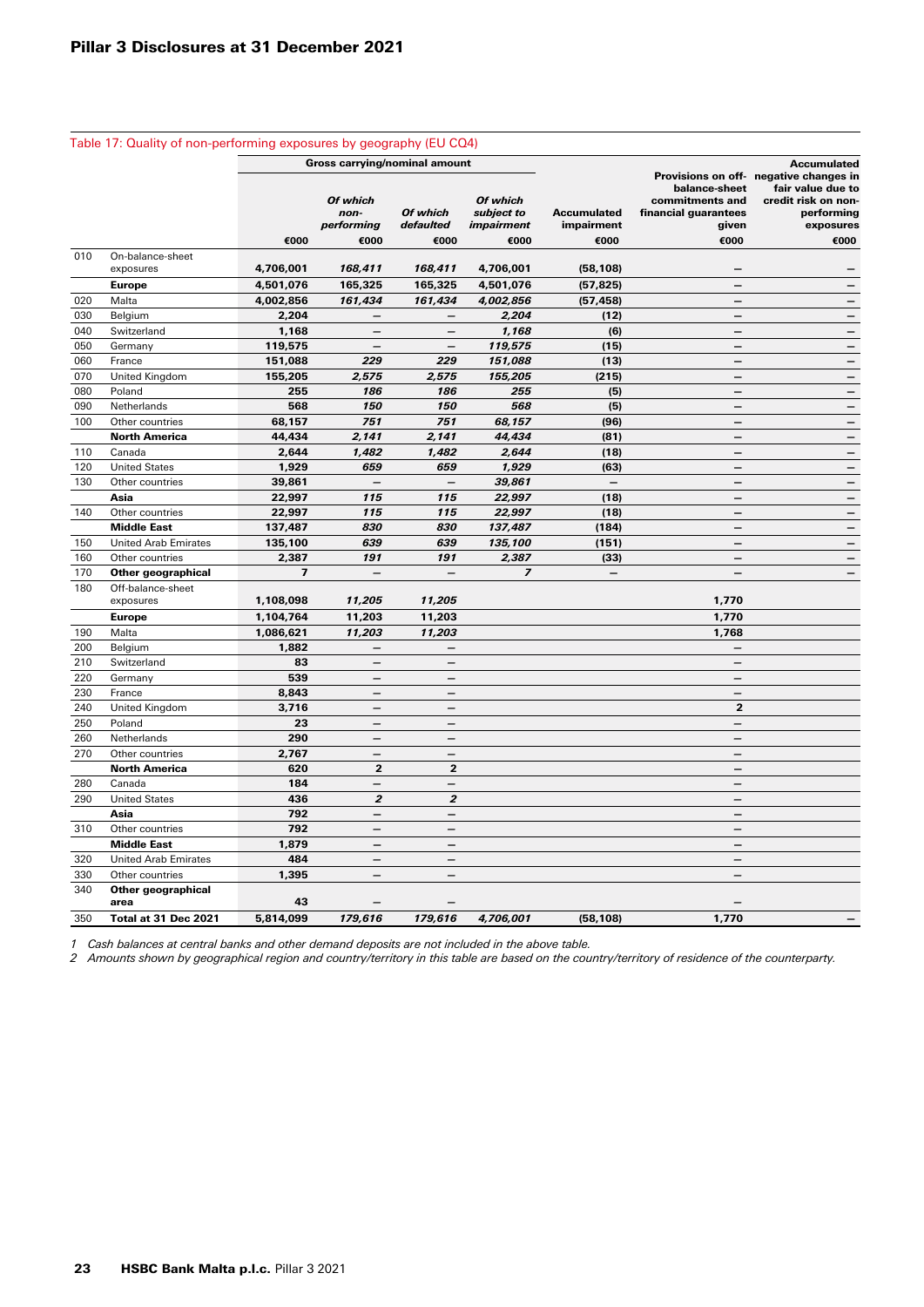|     |                                                                  |         |                             | <b>Gross carrying amount</b> |                                                                       |                           | <b>Accumulated negative</b>                                                 |
|-----|------------------------------------------------------------------|---------|-----------------------------|------------------------------|-----------------------------------------------------------------------|---------------------------|-----------------------------------------------------------------------------|
|     |                                                                  |         | Of which non-<br>performing | Of which<br>defaulted        | Of which loans and<br>advances subject to<br><i><b>impairment</b></i> | Accumulated<br>impairment | changes in fair value due to<br>credit risk on non-<br>performing exposures |
|     |                                                                  | €000    | €000                        | €000                         | €000                                                                  | €000                      | €000                                                                        |
| 010 | Agriculture, forestry and fishing                                | 606     | 99                          | 99                           | 606                                                                   | (14)                      |                                                                             |
| 020 | Mining and quarrying                                             |         | $\overline{\phantom{m}}$    | -                            |                                                                       |                           |                                                                             |
| 030 | Manufacturing                                                    | 54,142  | 8,105                       | 8,105                        | 54,142                                                                | (3, 275)                  |                                                                             |
| 040 | Electricity, gas, steam and air<br>conditioning supply           | 75,398  |                             |                              | 75,398                                                                | (184)                     |                                                                             |
| 050 | Water supply                                                     | 33,276  | —                           |                              | 33,276                                                                | (7)                       |                                                                             |
| 060 | Construction                                                     | 23,242  | 3,305                       | 3,305                        | 23,242                                                                | (867)                     |                                                                             |
| 070 | Wholesale and retail trade                                       | 211,915 | 14,340                      | 14,340                       | 211,915                                                               | (5,059)                   |                                                                             |
| 080 | Transport and storage                                            | 14,045  | 16                          | 16                           | 14.045                                                                | (186)                     |                                                                             |
| 090 | Accommodation and food service<br>activities                     | 92,554  | 25,758                      | 25,758                       | 92,554                                                                | (10, 344)                 |                                                                             |
| 100 | Information and communication                                    | 32,129  | $\mathbf{I}$                | $\mathbf{1}$                 | 32,129                                                                | (1,698)                   |                                                                             |
| 110 | Real estate activities                                           | 111,586 | 13,937                      | 13,937                       | 111,586                                                               | (3,085)                   |                                                                             |
| 120 | Financial and insurance activities                               | 506     |                             |                              | 506                                                                   | (6)                       |                                                                             |
| 130 | Professional, scientific and technical<br>activities             | 6,436   | 26                          | 26                           | 6.436                                                                 | (51)                      |                                                                             |
| 140 | Administrative and support service<br>activities                 | 4,282   | 454                         | 454                          | 4,282                                                                 | (351)                     |                                                                             |
| 150 | Public administration and defense.<br>compulsory social security | 5,861   |                             |                              | 5,861                                                                 | (1)                       |                                                                             |
| 160 | Education                                                        | 4.029   | 3,549                       | 3,549                        | 4,029                                                                 | (556)                     |                                                                             |
| 170 | Human health services and social<br>work activities              | 24,928  | 5,056                       | 5,056                        | 24,928                                                                | (4,051)                   |                                                                             |
| 180 | Arts, entertainment and recreation                               | 287     | 105                         | 105                          | 287                                                                   | (20)                      |                                                                             |
| 190 | Other services                                                   | 3,730   | 335                         | 335                          | 3,730                                                                 | (145)                     |                                                                             |
| 200 | Total at 31 Dec 2021                                             | 698,952 | 75,086                      | 75,086                       | 698,952                                                               | (29, 900)                 |                                                                             |

#### Table 18: Credit quality of loans and advances to non-financial corporations by industry (EU CQ5)

## Table 19: Credit quality of forborne exposures (EU CQ1)

|     |                              |                        | Gross carrying amount/nominal amount<br><b>Non-performing forborne</b> |                        |                       | <b>Accumulated impairment,</b><br>accumulated negative<br>changes in fair value due to<br>credit risk and provisions |                                                | <b>Collateral received and</b><br>financial guarantees received<br>on forborne exposures |                                                       |  |
|-----|------------------------------|------------------------|------------------------------------------------------------------------|------------------------|-----------------------|----------------------------------------------------------------------------------------------------------------------|------------------------------------------------|------------------------------------------------------------------------------------------|-------------------------------------------------------|--|
|     |                              | Performing<br>forborne | <b>Total</b>                                                           | of which:<br>defaulted | of which:<br>impaired | On performing<br>forborne<br>exposures                                                                               | On non-<br>performing<br>forborne<br>exposures | Total                                                                                    | of which:<br>forborne non-<br>performing<br>exposures |  |
|     |                              | €000                   | €000                                                                   | €000                   | €000                  | €000                                                                                                                 | €000                                           | €000                                                                                     | €000                                                  |  |
| 010 | <b>Loans and advances</b>    | 68,861                 | 115,032                                                                | 115,032                | 115,032               | (6, 518)                                                                                                             | (20, 541)                                      | 80,815                                                                                   | 60,337                                                |  |
| 050 | Other financial corporations | 26,155                 | 4,459                                                                  | 4,459                  | 4,459                 | (1, 194)                                                                                                             | (279)                                          | 410                                                                                      | 378                                                   |  |
| 060 | Non-financial corporations   | 27.094                 | 63.526                                                                 | 63,526                 | 63,526                | (4, 143)                                                                                                             | (15, 583)                                      | 23,902                                                                                   | 17,888                                                |  |
| 070 | Households                   | 15,612                 | 47,047                                                                 | 47,047                 | 47,047                | (1, 181)                                                                                                             | (4,679)                                        | 56,503                                                                                   | 42,071                                                |  |
| 100 | Total at 31 Dec 2021         | 68,861                 | 115,032                                                                | 115,032                | 115,032               | (6, 518)                                                                                                             | (20, 541)                                      | 80,815                                                                                   | 60,337                                                |  |
|     |                              |                        |                                                                        |                        |                       |                                                                                                                      |                                                |                                                                                          |                                                       |  |
| 010 | Loans and advances           | 22,805                 | 80,995                                                                 | 80,995                 | 80,995                | (2,887)                                                                                                              | (20, 502)                                      | 77,318                                                                                   | 57,508                                                |  |
| 050 | Other financial corporations |                        | 451                                                                    | 451                    | 451                   |                                                                                                                      | (80)                                           | 298                                                                                      | 298                                                   |  |
| 060 | Non-financial corporations   | 8.063                  | 39,805                                                                 | 39,805                 | 39,805                | (1,502)                                                                                                              | (16,055)                                       | 27,596                                                                                   | 21,143                                                |  |
| 070 | Households                   | 14.742                 | 40,739                                                                 | 40,739                 | 40,739                | (1,385)                                                                                                              | (4, 367)                                       | 49,424                                                                                   | 36,067                                                |  |
| 100 | Total at 31 Dec 2020         | 22,805                 | 80,995                                                                 | 80,995                 | 80,995                | (2,887)                                                                                                              | (20, 502)                                      | 77,318                                                                                   | 57,508                                                |  |

## Additional disclosures on measures applied in response to the Covid-19 outbreak

The following tables provide information on payment moratoria and forbearance measures to existing loans and public guarantees to new lending in the context of Covid-19. These temporary additional disclosures were announced on 2 June 2020 by the European Banking Authority ('EBA'), and set out its expectations on how the disclosures guidelines are to be applied.

## Loans and advances subject to legislative and non-legislative moratoria

As at 31 December 2021, there were no outstanding gross loans and advances subject to general payment moratoria. The following table shows the comparative as at 31 December 2020.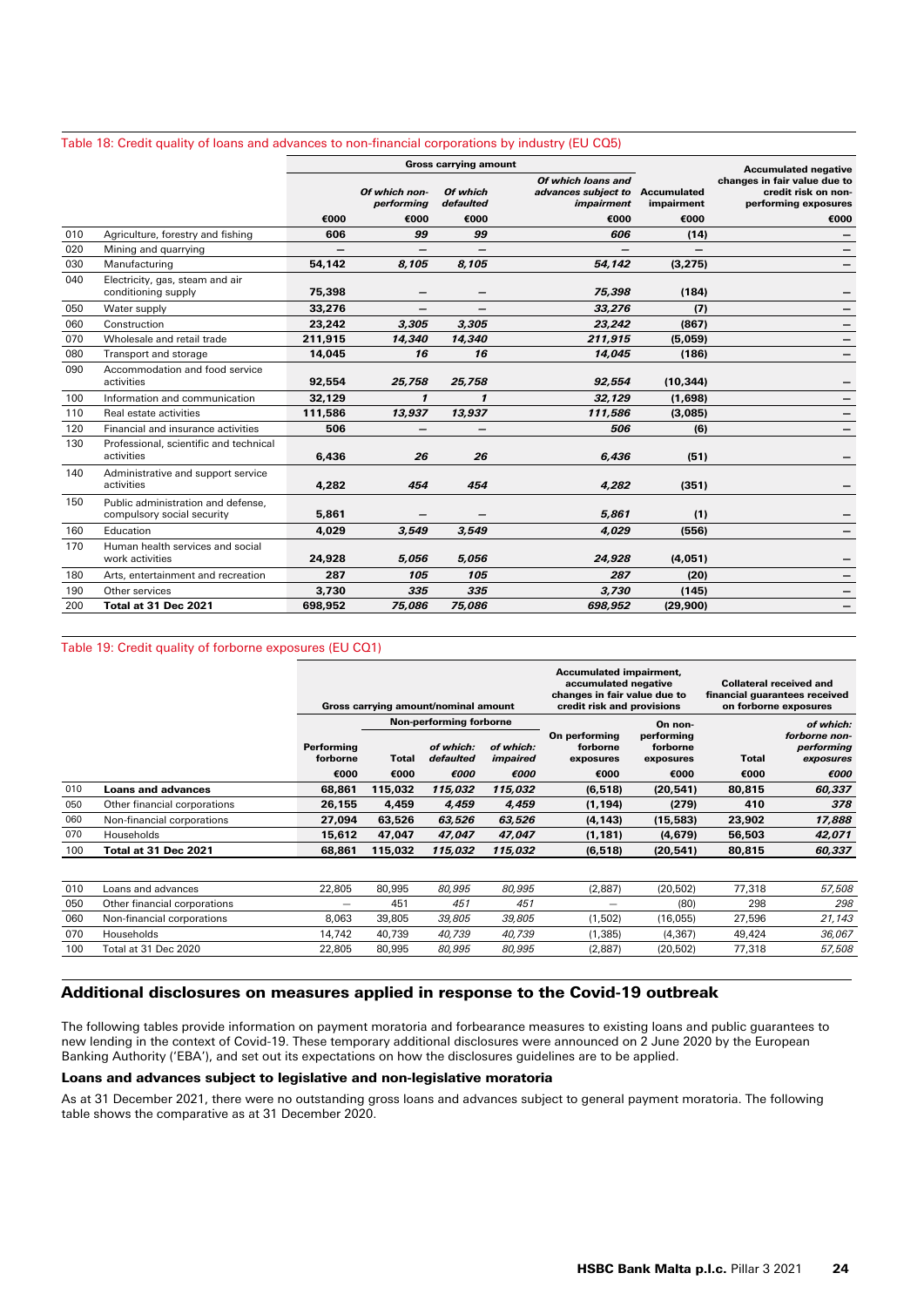|                |                                                                    |         |         |                                                           | Gross carrying amount                                                                                                                     |       |                                                        |                                                                                     |
|----------------|--------------------------------------------------------------------|---------|---------|-----------------------------------------------------------|-------------------------------------------------------------------------------------------------------------------------------------------|-------|--------------------------------------------------------|-------------------------------------------------------------------------------------|
|                |                                                                    | Total   |         | Performing                                                |                                                                                                                                           |       | Non-performing                                         |                                                                                     |
|                |                                                                    |         |         | of which:<br>exposures<br>with<br>forbearance<br>measures | of which:<br>instruments with<br>significant increase in<br>credit risk since initial<br>recognition but not<br>credit-impaired (Stage 2) |       | of which:<br>exposures with<br>forbearance<br>measures | of which:<br>unlikely to pay that are not<br>past-due or past-due $\leq$<br>90 days |
|                | At 31 December 2020                                                | €000    | €000    | €000                                                      | €000                                                                                                                                      | €000  | €000                                                   | €000                                                                                |
|                | Loans and advances subject<br>to moratorium                        | 163,536 | 158,426 | 601                                                       | 99,964                                                                                                                                    | 5,110 | 4,994                                                  | 4,638                                                                               |
| $\overline{2}$ | - of which: Households                                             | 41,621  | 36,511  | 601                                                       | 1,227                                                                                                                                     | 5,110 | 4,994                                                  | 4,638                                                                               |
| 3              | - of which: Collateralised by<br>residential immovable<br>property | 41,080  | 36,011  | 580                                                       | 1,227                                                                                                                                     | 5,069 | 4,973                                                  | 4,607                                                                               |
| 4              | - of which: Non-financial<br>corporations                          | 65,676  | 65,676  |                                                           | 62,147                                                                                                                                    |       |                                                        |                                                                                     |
| 5              | - of which: Small and<br><b>Medium-sized Enterprises</b>           | 45,394  | 45,394  |                                                           | 41,957                                                                                                                                    | —     |                                                        |                                                                                     |
| 6              | - of which: Collateralised by<br>commercial immovable<br>property  | 37,215  | 37,215  |                                                           | 33,861                                                                                                                                    |       |                                                        |                                                                                     |

## Table 20: Information on loans and advances subject to EBA Compliant moratoria (legislative and non-legislative)

|                |                                                                    |          |          |                                                        | Accumulated impairment, accumulated negative changes in fair value due to credit risk                                                          |       |                                                          |                                                                                             | carrying<br>amount                            |
|----------------|--------------------------------------------------------------------|----------|----------|--------------------------------------------------------|------------------------------------------------------------------------------------------------------------------------------------------------|-------|----------------------------------------------------------|---------------------------------------------------------------------------------------------|-----------------------------------------------|
|                |                                                                    | Total    |          |                                                        | Performing                                                                                                                                     |       | Non performing                                           |                                                                                             |                                               |
|                |                                                                    |          |          | of which:<br>exposures with<br>forbearance<br>measures | of which:<br>instruments with significant<br>increase in credit risk since<br>initial recognition but not credit-<br><i>impaired (Stage 2)</i> |       | of which:<br>exposures<br>with<br>forbearance<br>measure | of which:<br>unlikely to pay that<br>are not past-due or<br>$past$ -due $\leq$ = 90<br>days | Inflows to<br>non-<br>performing<br>exposures |
|                | At 31 December 2020                                                | €000     | €000     | €000                                                   | €000                                                                                                                                           | €000  | €000                                                     | €000                                                                                        | €000                                          |
|                | Loans and advances subject<br>to moratorium                        | (5, 173) | (4,998)  | (2)                                                    | (4, 541)                                                                                                                                       | (175) | (162)                                                    | (165)                                                                                       | 5,057                                         |
| $\overline{2}$ | - of which: Households                                             | (344)    | (169)    | (2)                                                    | (32)                                                                                                                                           | (175) | (162)                                                    | (165)                                                                                       | 5,057                                         |
| 3              | - of which: Collateralised by<br>residential immovable<br>property | (329)    | (168)    | (2)                                                    | (32)                                                                                                                                           | (161) | (161)                                                    | (157)                                                                                       | 5,026                                         |
| $\overline{4}$ | - of which: Non-financial<br>corporations                          | (2, 347) | (2, 347) |                                                        | (2, 298)                                                                                                                                       |       |                                                          |                                                                                             |                                               |
| 5              | - of which: Small and<br><b>Medium-sized Enterprises</b>           | (2, 225) | (2, 225) |                                                        | (2, 177)                                                                                                                                       |       |                                                          |                                                                                             |                                               |
| 6              | - of which: Collateralised by<br>commercial immovable<br>property  | (1, 995) | (1, 995) |                                                        | (1,948)                                                                                                                                        |       |                                                          |                                                                                             |                                               |

Gross

Table 21: Breakdown of loans and advances subject to EBA compliant moratoria (legislative and non-legislative) by residual maturity of moratoria

|   |                                                                        |                       |         |                                       |                      | <b>Gross carrying amount</b> |                                     |                                       |                                     |          |
|---|------------------------------------------------------------------------|-----------------------|---------|---------------------------------------|----------------------|------------------------------|-------------------------------------|---------------------------------------|-------------------------------------|----------|
|   |                                                                        |                       |         |                                       |                      |                              |                                     | <b>Residual maturity of moratoria</b> |                                     |          |
|   |                                                                        | Number of<br>obligors |         | Of which:<br>legislative<br>moratoria | Of which:<br>expired | $\leq$ 3<br>months           | > 3<br>months<br>$\leq$ 6<br>months | > 6<br>months<br>$\leq$ 9<br>months   | >9<br>months<br>$\leq$ 12<br>months | > 1 year |
|   | At 31 December 2021                                                    |                       | €000    | €000                                  | €000                 | €000                         | €000                                | €000                                  | €000                                | €000     |
|   | Loans and advances for which<br>moratorium was offered                 | 1,983                 | 387,590 |                                       |                      |                              |                                     |                                       |                                     |          |
| 2 | Loans and advances subject to<br>moratorium (granted)                  | 1,678                 | 374,391 | 374,391                               | 374,391              |                              |                                     |                                       |                                     |          |
| 3 | - of which: Households                                                 | $\qquad \qquad$       | 214.189 | 214,189                               | 214,189              |                              |                                     |                                       |                                     |          |
| 4 | - of which: Collateralised by residential<br><i>immovable property</i> | $\qquad \qquad$       | 211,689 | 211,689                               | 211,689              |                              |                                     |                                       |                                     |          |
| 5 | - of which: Non-financial corporations                                 | $\qquad \qquad$       | 106,792 | 106.792                               | 106.792              |                              |                                     | –                                     |                                     |          |
| 6 | - of which: Small and Medium-sized<br>Enterprises                      | -                     | 52,113  | 52,113                                | 52,113               |                              |                                     |                                       |                                     |          |
|   | - of which: Collateralised by<br>commercial immovable property         |                       | 45,415  | 45,415                                | 45,415               |                              |                                     |                                       |                                     |          |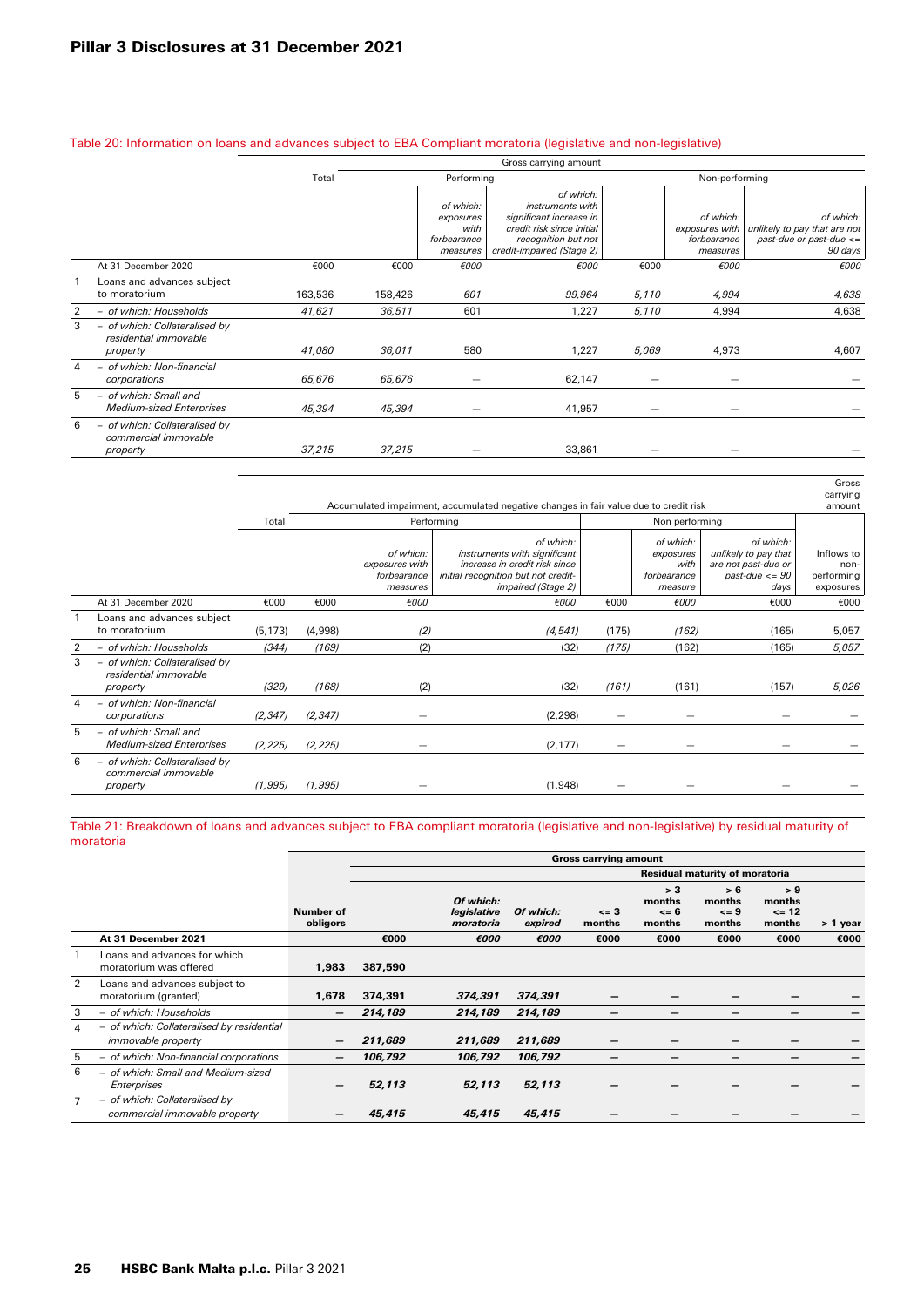#### Table 21: Breakdown of loans and advances subject to EBA compliant moratoria (legislative and non-legislative) by residual maturity of moratoria (continued)

|                |                                                                 |                       |         |                                       |                      | Gross carrying amount |                               |                                 |                                   |          |
|----------------|-----------------------------------------------------------------|-----------------------|---------|---------------------------------------|----------------------|-----------------------|-------------------------------|---------------------------------|-----------------------------------|----------|
|                |                                                                 |                       |         |                                       |                      |                       |                               | Residual maturity of moratoria  |                                   |          |
|                |                                                                 | Number of<br>obligors |         | Of which:<br>legislative<br>moratoria | Of which:<br>expired | $\leq$ 3 months       | > 3 months<br>$\leq$ 6 months | $> 6$ months<br>$\leq$ 9 months | > 9 months<br>$\leq$ 12<br>months | > 1 year |
|                | At 31 December 2020                                             |                       | €000    | €000                                  | €000                 | €000                  | €000                          | €000                            | €000                              | €000     |
|                | Loans and advances for which<br>moratorium was offered          | 2,224                 | 442,605 |                                       |                      |                       |                               |                                 |                                   |          |
| 2              | Loans and advances subject to<br>moratorium (granted)           | 1,821                 | 430,158 | 430,158                               | 266,622              | 42,874                | 119,377                       | 1,285                           |                                   |          |
| 3              | - of which: Households                                          |                       | 238,718 | 238,718                               | 197,097              | 13,205                | 27,131                        | 1,285                           |                                   |          |
| 4              | - of which: Collateralised by<br>residential immovable property |                       | 233,914 | 233,914                               | 192,834              | 13,017                | 26,778                        | 1,285                           |                                   |          |
| 5              | - of which: Non-financial<br>corporations                       |                       | 102,727 | 102,727                               | 37,051               | 18,923                | 46,753                        |                                 |                                   |          |
| 6              | - of which: Small and Medium-<br>sized Enterprises              |                       | 56,159  | 56,159                                | 10,765               | 4,933                 | 40,461                        |                                 |                                   |          |
| $\overline{7}$ | - of which: Collateralised by<br>commercial immovable property  |                       | 43,171  | 43,171                                | 5,956                | 15,109                | 22,106                        |                                 |                                   |          |

## Information on newly originated loans and advances provided under newly applicable public guarantee schemes introduced in response to Covid-19 crisis

In May 2020, HSBC Bank Malta p.l.c. confirmed its participation in the Malta Development Bank Covid-19 Guarantee Scheme. This government-backed scheme provides banks with credit risk mitigation in respect of loans granted to eligible and viable businesses which may be experiencing cash flow and liquidity pressures resulting from the adverse business conditions following the Covid-19 outbreak.

Table 22: Information on newly originated loans and advances provided under newly applicable public guarantee schemes introduced in response to Covid-19 crisis

|   |                                                                            | <b>Gross carrying amount</b> |                    | <b>Public guarantees received</b>                                | Inflows linked to new<br>lending |
|---|----------------------------------------------------------------------------|------------------------------|--------------------|------------------------------------------------------------------|----------------------------------|
|   |                                                                            |                              | of which: forborne | <b>Maximum amount of the</b><br>quarantee that can be considered | <b>Gross carrying amount</b>     |
|   | At 31 December 2021                                                        | €000                         | €000               | €000                                                             | €000                             |
|   | Newly originated loans and advances subject to<br>public quarantee schemes | 37,760                       | 5,659              | 33,984                                                           | 15,830                           |
| 4 | - of which: Non-financial corporations                                     | 33,974                       | 5,659              | 30,577                                                           | 15,830                           |
| 5 | - of which: Small and Medium-sized Enterprises                             | 17,670                       |                    |                                                                  |                                  |
| 6 | - of which: Collateralised by commercial<br><i>immovable property</i>      | 15,076                       |                    |                                                                  |                                  |
|   | At 31 December 2020                                                        |                              |                    |                                                                  |                                  |
|   | Newly originated loans and advances subject to<br>public guarantee schemes | 14,284                       |                    | 12,676                                                           | 2,973                            |
| 4 | - of which: Non-financial corporations                                     | 14.284                       |                    | 12,676                                                           | 2.973                            |
| 5 | - of which: Small and Medium-sized Enterprises                             | 10.784                       |                    |                                                                  |                                  |
| 6 | - of which: Collateralised by commercial<br><i>immovable property</i>      | 3.255                        |                    |                                                                  |                                  |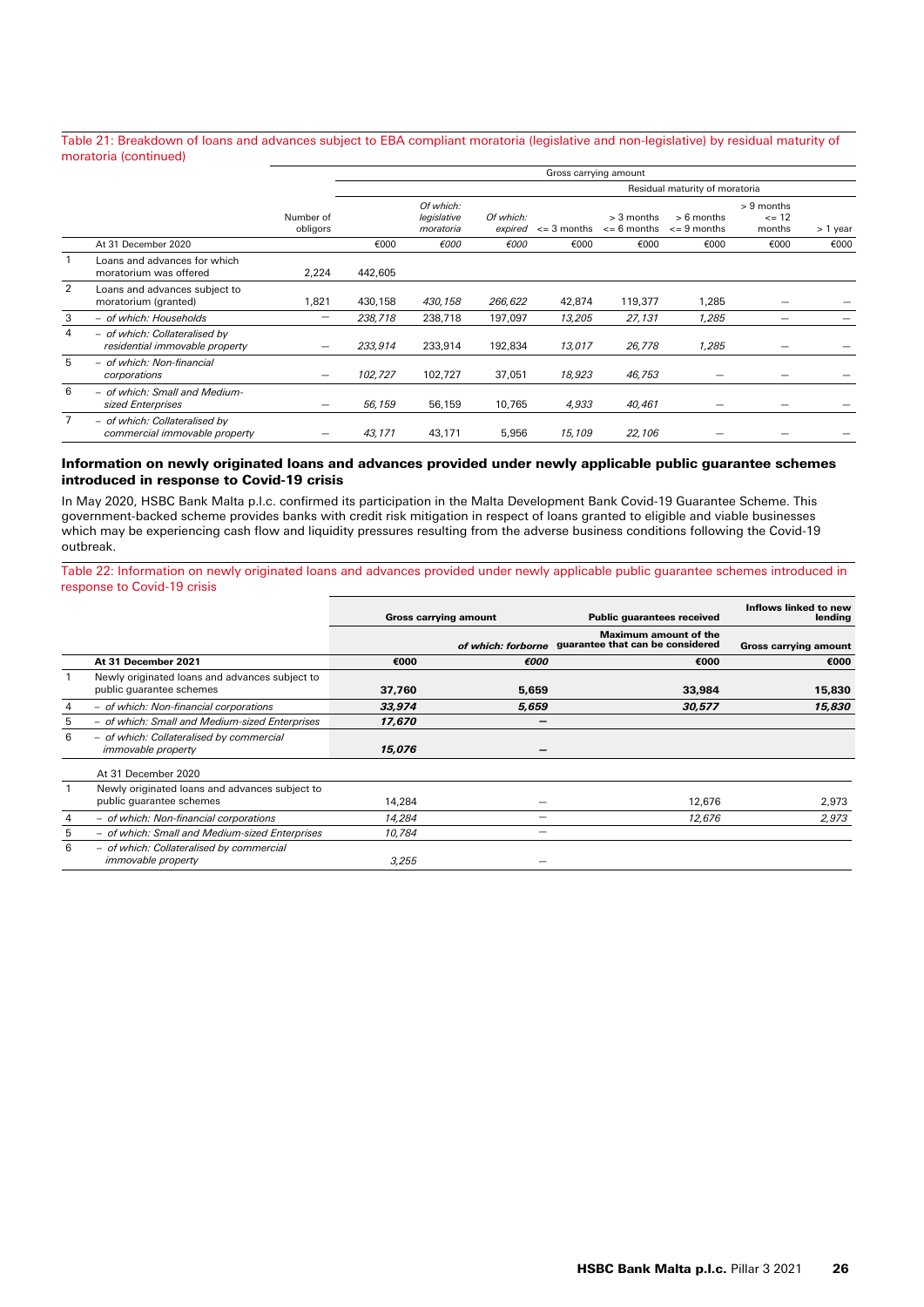# Risk mitigation

Our approach when granting credit facilities is to do so on the basis of capacity to repay, rather than placing primary reliance on credit risk mitigants. Depending on a customer's standing and the type of product, facilities may be provided on an unsecured basis.

Mitigation of credit risk is a key aspect of effective risk management and takes many forms. Our general policy is to promote the use of credit risk mitigation, justified by commercial prudence and capital efficiency. Detailed policies cover the acceptability, structuring and terms with regards to the availability of credit risk mitigation such as collateral security. These policies together with the setting of suitable valuation parameters are subject to regular review to ensure that they are supported by empirical evidence and continue to fulfil their intended purpose.

## Policy and procedures

Policies and procedures govern the protection of our position from the outset of a customer relationship; for instance, in requiring standard terms and conditions or specifically agreed documentation permitting the offset of credit balances against debt obligations, and through controls over the integrity, current valuation and, if necessary, realisation of collateral security.

## Collateral

The most common method of mitigating credit risk is to take collateral. In our retail residential and commercial real estate ('CRE') businesses, a mortgage over the property is usually taken to secure claims. Physical collateral is also taken in various forms of specialised lending and leasing transactions where income from the physical assets that are financed is also the principal source of facility repayment. In the commercial and industrial sectors, charges are created over business assets such as premises, stock and debtors. Loans to WPB and higher wealth clients may be made against a pledge of eligible marketable securities, cash or real estate. Facilities to small and medium-sized enterprises ('SME's') are commonly granted against guarantees given by their owners and/or directors.

For credit risk mitigants in the form of immovable property, the key determinant of concentration is geographic; use of immovable property mitigants for risk management purposes is entirely property situated in Malta.

## Valuing collateral

Valuation strategies are established to monitor collateral mitigants to ensure that they continue to provide the anticipated secure secondary repayment source. Collateral values are determined through a combination of professional appraisals and house price indices. Specifically, HSBC Bank Malta p.l.c. utilises the price index to update its mortgage portfolio value at 6-monthly intervals, or more frequently as the need arises, for example, where market conditions are subject to significant change. Professional valuations are obtained on an annual basis for high value impaired mortgage loans. Valuation of collateral on commercial real estate is obtained on a 3 yearly basis (in line with article 208 of EU regulation 575/2013), with valuation of commercial property securing defaulted exposures being obtained on an annual basis.

In addition, revaluation is also sought where, for example, as part of the regular credit assessment of the obligor, material concerns arise in relation to the performance of the collateral. CRE revaluation also commonly occurs where a decline in the obligor's credit quality gives cause for concern that the principal payment source may not fully meet the obligation.

## Other forms of Credit Risk Mitigation

Guarantees may be taken from third parties where the group extends facilities without the benefit of any alternative form of security, e.g. where it issues a bid or performance bond in favour of a non-customer at the request of another bank. In our corporate lending portfolio, we also take guarantees from corporates as part of a parent/subsidiary or common parent relationships.

## Recognition of risk mitigation under the standardised approach

Where credit risk mitigation is available in the form of an eligible guarantee, non-financial collateral or credit derivatives, the exposure is divided into covered and uncovered portions. The covered portion, which is determined after applying an appropriate 'haircut' for currency and maturity mismatches (and for omission of restructuring clauses for credit derivatives, where appropriate) to the amount of the protection provided, attracts the risk weight of the protection provider. The uncovered portion attracts the risk weight of the obligor. For exposures fully or partially covered by eligible financial collateral, the value of the exposure is adjusted under the financial collateral comprehensive method using supervisory volatility adjustments, including those arising from currency mismatch, which are determined by the specific type of collateral (and, in the case of eligible debt securities, their credit quality) and its liquidation period. The adjusted exposure value is subject to the risk weight of the obligor.

The table below provides information on the instruments that were cancelled in exchange for collateral obtained by taking possession and on the value of the collateral obtained by taking possession. The value at initial recognition represents the gross carrying amount of the collateral obtained by taking possession at initial recognition on the balance sheet whilst the accumulated negative changes is the accumulated impairment or negative change on the initial recognition value of the collateral obtained by taking possession including amortisation in the case of PP&E and investment properties.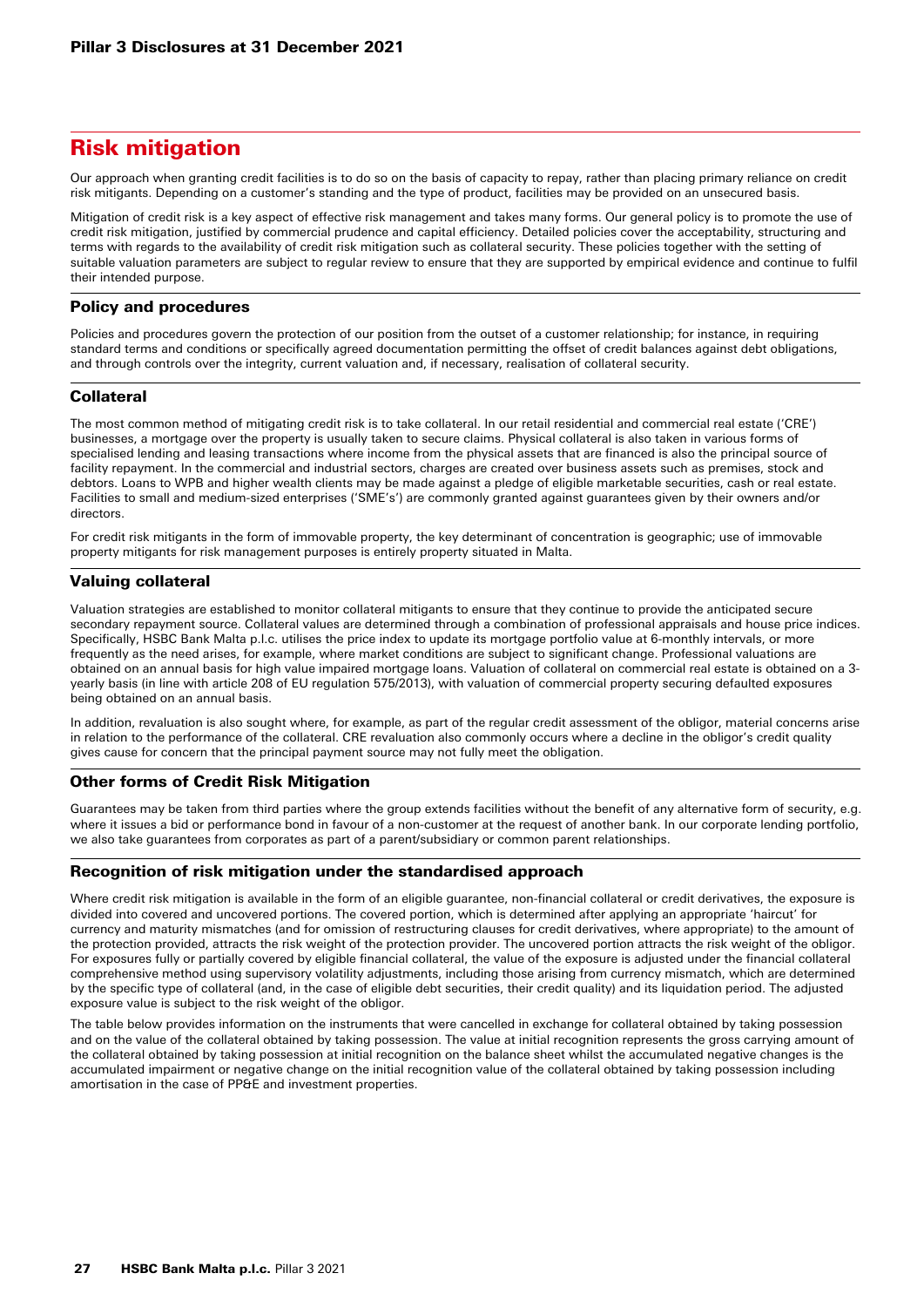## Table 23: Collateral obtained by taking possession and execution processes EU-CQ7

|   |                                      | 2021                                               |                                           | 2020                                        |                                    |
|---|--------------------------------------|----------------------------------------------------|-------------------------------------------|---------------------------------------------|------------------------------------|
|   |                                      | <b>Collateral obtained by taking</b><br>possession |                                           | Collateral obtained by taking<br>possession |                                    |
|   |                                      | <b>Value at initial</b><br>recognition             | <b>Accumulated</b><br>negative<br>changes | Value at initial<br>recognition             | Accumulated<br>negative<br>changes |
|   |                                      | €000                                               | €000                                      | €000                                        | €000                               |
|   | Property, plant and equipment (PP&E) | $\overline{\phantom{0}}$                           |                                           |                                             |                                    |
| 2 | Other than PP&E                      | 4.128                                              | (252)                                     | 4.855                                       | (86)                               |
| 3 | Residential immovable property       | 1.383                                              | (34)                                      | 1.658                                       | (59)                               |
| 4 | Commercial Immovable property        | 2,723                                              | (208)                                     | 3,156                                       | (8)                                |
| 7 | Other                                | 22                                                 | (10)                                      | 41                                          | (19)                               |
| 8 | <b>Total at 31 December</b>          | 4,128                                              | (252)                                     | 4,855                                       | (86)                               |

## Table 24: Credit risk mitigation techniques – overview (CR3)

|                |                                    | <b>Exposures</b><br>unsecured:<br>carrying<br>amount | <b>Exposures</b><br>secured:<br>carrying<br>amount | <b>Exposures</b><br>secured<br>by collateral | <b>Exposures</b><br>secured<br>by financial<br>guarantees |
|----------------|------------------------------------|------------------------------------------------------|----------------------------------------------------|----------------------------------------------|-----------------------------------------------------------|
|                |                                    | €000                                                 | €000                                               | €000                                         | €000                                                      |
|                | Loans                              | 2,301,841                                            | 2,812,737                                          | 2,530,726                                    | 282,011                                                   |
| 2              | Debt securities                    | 1,073,872                                            | —                                                  | -                                            |                                                           |
| 3              | Total at 31 December 2021          | 3,375,713                                            | 2,812,737                                          | 2,530,726                                    | 282,011                                                   |
| $\overline{4}$ | - of which non performing exposure | 66,798                                               | 101,613                                            | 101,613                                      |                                                           |
| 5              | - of which: defaulted              | 66,798                                               | 101.613                                            | 101.613                                      |                                                           |
|                |                                    |                                                      |                                                    |                                              |                                                           |
|                | Loans                              | 1,761,256                                            | 2,864,340                                          | 2,581,464                                    | 282,876                                                   |
| 2              | Debt securities                    | 1,134,124                                            | —                                                  | –                                            |                                                           |
| 3              | Total at 31 December 2020          | 2,895,380                                            | 2,864,340                                          | 2,581,464                                    | 282,876                                                   |
| $\overline{4}$ | - of which: defaulted              | 24,696                                               | 106,300                                            | 106,300                                      |                                                           |
|                |                                    |                                                      |                                                    |                                              |                                                           |

*1 Comparative figures are restated in accordance with current year reporting.* 

### Credit risk exposures and credit risk mitigant techniques

The table below illustrates the effect of all CRM techniques applied in accordance with Part Three, Title II, Chapter 4 of the CRR, including the financial collateral simple method and the financial collateral comprehensive method in the application of Article 222 and Article 223 of the same regulation on standardised approach capital requirements' calculations. RWA density provides a synthetic metric on the riskiness of each portfolio.

Table 25: Standardised approach – credit conversion factor ('CCF') and credit risk mitigation ('CRM') effects (CR4)

|                |                                            |                                                         |                          |                   | $\frac{1}{2}$ and 20. Olding and the approach – or our correctator have positive or our manipulation points $\frac{1}{2}$ or $\frac{1}{2}$ |                          |                             |
|----------------|--------------------------------------------|---------------------------------------------------------|--------------------------|-------------------|--------------------------------------------------------------------------------------------------------------------------------------------|--------------------------|-----------------------------|
|                |                                            | Exposures before CCF and CRM Exposures post-CCF and CRM |                          |                   |                                                                                                                                            |                          | <b>RWAs and RWA density</b> |
|                |                                            | On-balance                                              | Off-balance              | <b>On-balance</b> | Off-balance                                                                                                                                |                          |                             |
|                |                                            | sheet<br>amount                                         | sheet<br>amount          | sheet<br>amount   | sheet<br>amount                                                                                                                            | <b>RWAs</b>              | <b>RWA density</b>          |
|                |                                            | €000                                                    | €000                     | €000              | €000                                                                                                                                       | €000                     | %                           |
|                | Asset classes <sup>1</sup>                 |                                                         |                          |                   |                                                                                                                                            |                          |                             |
| $\overline{1}$ | Central governments or central banks       | 2,034,590                                               |                          | 2,318,632         | 47,868                                                                                                                                     | 81,095                   | 3                           |
|                | Public sector entities                     | 342.997                                                 |                          |                   | 31                                                                                                                                         |                          |                             |
| 3              |                                            |                                                         | 105,520                  | 191,687           |                                                                                                                                            |                          |                             |
| $\overline{4}$ | Multilateral development banks             | 121,596                                                 |                          | 121,596           | $\overline{\phantom{0}}$                                                                                                                   |                          | —                           |
| 6              | Institutions                               | 342,958                                                 | 14,410                   | 342,958           | 9.444                                                                                                                                      | 75,190                   | 21                          |
| $\overline{7}$ | Corporates                                 | 726,314                                                 | 585,028                  | 579,556           | 74,884                                                                                                                                     | 500,672                  | 77                          |
| 8              | Retail                                     | 286,784                                                 | 378,492                  | 284,703           | 3,254                                                                                                                                      | 215,928                  | 75                          |
| 9              | Secured by mortgages on immovable property | 2,180,171                                               | -                        | 2,180,171         |                                                                                                                                            | 795,092                  | 36                          |
| 10             | Exposures in default                       | 145.851                                                 | 13,917                   | 144,935           | 1.254                                                                                                                                      | 171,352                  | 117                         |
| 11             | Higher-risk categories                     | 13,674                                                  | 5,860                    | 13,437            | 2,597                                                                                                                                      | 24,051                   | 150                         |
| 15             | Equity                                     | 81                                                      |                          | 81                |                                                                                                                                            | 81                       | 100                         |
| 16             | Other items                                | 125,566                                                 | —                        | 125,566           | -                                                                                                                                          | 138,090                  | 110                         |
| 17             | Total at 31 December 2021                  | 6.320.582                                               | 1,103,227                | 6,303,322         | 139,332                                                                                                                                    | 2,001,551                | $\qquad \qquad -$           |
| $\mathbf{1}$   | Central governments or central banks       | 1.441.731                                               | 11.647                   | 1.726.936         | 51.754                                                                                                                                     | 67.826                   | $\overline{4}$              |
| 3              | Public sector entities                     | 335,470                                                 | 107,368                  | 186,448           | —                                                                                                                                          | 1                        | $\qquad \qquad -$           |
| 4              | Multilateral development banks             | 237,859                                                 |                          | 237,859           | $\overline{\phantom{0}}$                                                                                                                   | —                        | $\qquad \qquad -$           |
| 5              | <b>International Organisations</b>         | 10.013                                                  | $\overline{\phantom{0}}$ | 10.013            | $\overline{\phantom{0}}$                                                                                                                   | $\overline{\phantom{0}}$ | $\qquad \qquad -$           |
| 6              | Institutions                               | 323.754                                                 | 28,715                   | 323.754           | 1.394                                                                                                                                      | 121,562                  | 37                          |
| $\overline{7}$ | Corporates                                 | 778,079                                                 | 622,747                  | 625,378           | 89,973                                                                                                                                     | 542,859                  | 76                          |
| 8              | Retail                                     | 262.997                                                 | 422,809                  | 260,392           | 259                                                                                                                                        | 195,466                  | 75                          |
| 9              | Secured by mortgages on immovable property | 2,233,924                                               |                          | 2,233,924         | $\equiv$                                                                                                                                   | 809,676                  | 36                          |
| 10             | Exposures in default                       | 110,192                                                 | 6.396                    | 110,038           | 300                                                                                                                                        | 116,930                  | 106                         |
| 11             | Higher-risk categories                     | 39,306                                                  | 11,911                   | 38,977            | 5,590                                                                                                                                      | 66,850                   | 150                         |
| 15             | Equity                                     | 33                                                      |                          | 33                |                                                                                                                                            | 33                       | 100                         |
| 16             | Other items                                | 136,442                                                 |                          | 136,442           | $\overline{\phantom{0}}$                                                                                                                   | 146,452                  | 107                         |
| 17             | Total at 31 December 2020                  | 5.909.800                                               | 1.211.593                | 5.890.194         | 149,270                                                                                                                                    | 2.067.655                | 34                          |

*1 Derivative instruments exposures are not included in the above table, on which RWA's amounted to €12,667,000 in 2021 (2020: €5,993,000).*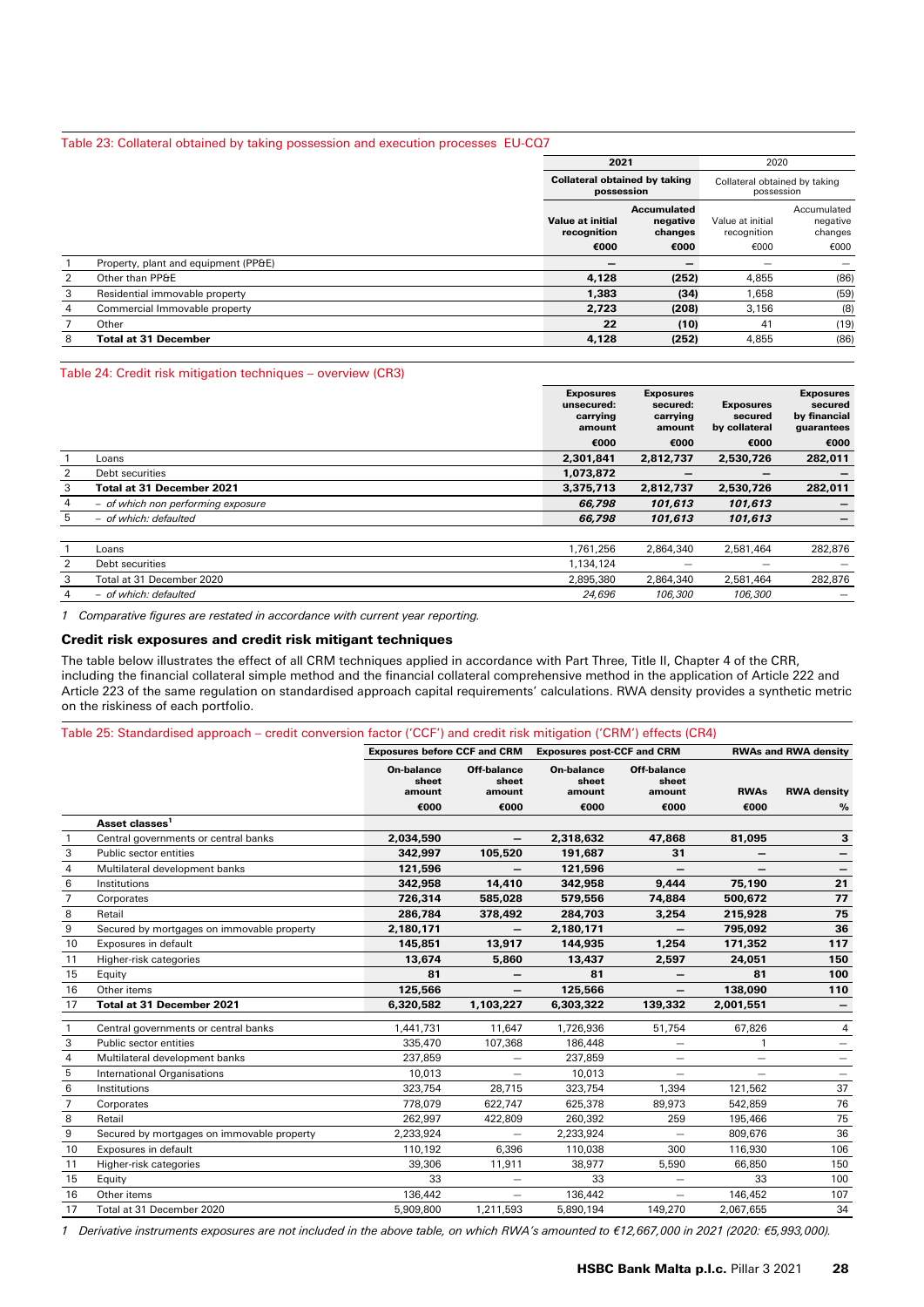## Table 26: Standardised approach (EU CR5)

|                |                                                            |                          |         |                          |         | <b>Risk weight</b> |                          |                 |                 |        |                  | Of which: |
|----------------|------------------------------------------------------------|--------------------------|---------|--------------------------|---------|--------------------|--------------------------|-----------------|-----------------|--------|------------------|-----------|
|                | <b>Exposure classes</b>                                    | 0%                       | 20%     | 35%                      | 50%     | 70%                | 75%                      | 100%            | 150%            | 250%   | Total            | unrated   |
|                | Central governments or<br>central banks                    | 2,295,887                | 41,494  |                          |         |                    |                          |                 | $\qquad \qquad$ | 29,119 | 2,366,500        | 1,271,931 |
| 3              | Public sector entities                                     | 191,718                  |         |                          |         |                    |                          | -               |                 |        | 191,718          | 38        |
| $\overline{4}$ | Multilateral<br>development banks                          | 121,596                  |         |                          |         |                    |                          |                 |                 |        | 121,596          |           |
| 6              | Institutions                                               | $\overline{\phantom{m}}$ | 337,680 | $\overline{\phantom{0}}$ | 14,138  | —                  |                          | 584             |                 | —      | 352,402          | 584       |
|                | Corporates                                                 | $\qquad \qquad$          | 6,859   | $\overline{\phantom{0}}$ | 266,798 | —                  | $\overline{\phantom{0}}$ | 380,783         | -               | —      | 654,440          | 380,783   |
| 8              | Retail exposures                                           | -                        | —       | -                        |         | —                  | 287,957                  | $\qquad \qquad$ |                 | —      | 287,957          | 287,957   |
| 9              | Exposures secured by<br>mortgages on<br>immovable property |                          | —       | 1,908,975                | 271,196 | —                  |                          |                 |                 |        | $-2,180,171$     | 2,180,171 |
| 10             | Exposures in default                                       |                          | -       |                          |         |                    | $\qquad \qquad$          | 95,862          | 50,327          | —      | 146,189          | 146,189   |
| 11             | Exposures associated<br>with particularly high<br>risk     | –                        |         |                          |         |                    |                          |                 | 16,034          | —      | 16,034           | 16,034    |
| 15             | Equity exposures                                           | –                        |         | -                        |         |                    |                          | 81              | $\qquad \qquad$ |        | 81               | 81        |
| 16             | Other items                                                | 26,781                   | 4,453   |                          |         |                    | -                        | 65,754          | -               | 28,578 | 125,566          | 125,566   |
| 17             | Total at 31 Dec 2021                                       | 2,635,982                |         | 390,486 1,908,975        | 552,132 | -                  | 287,957                  | 543,064         | 66,361          |        | 57,697 6,442,654 | 4,409,334 |

The above table provides a breakdown of exposures by risk weights and asset class post conversion factor and post risk mitigation techniques. Derivatives are excluded.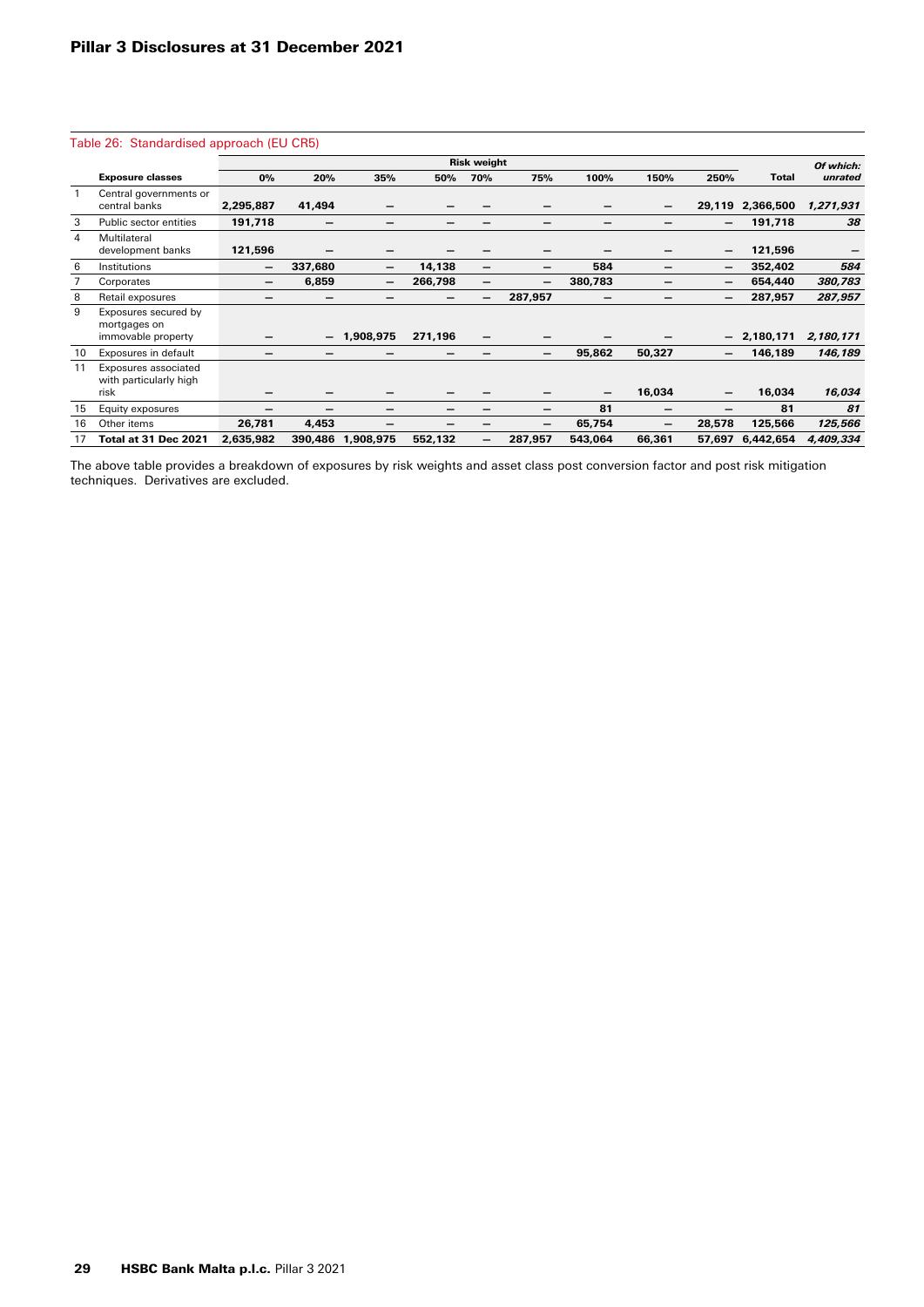# Counterparty credit risk

## **Overview**

Counterparty Credit Risk ('CCR') is the credit risk associated with contracts to exchange value such as derivatives and securities financing transactions (including repos and reverse repos), and securities lending and borrowing. CCR exposures relating to derivatives and securities financing transactions create a bilateral risk of loss because the market value of the transaction can be positive or negative to either counterparty to the transaction. An economic loss to the Group would occur on derivatives and securities financing transactions if the transactions or portfolio of transactions with the counterparty has a positive economic value at the time of default.

The table below sets out details of the local Group's counterparty credit risk exposures through its over the counter ('OTC') derivative exposures.

Four approaches may be used under CRD to calculate exposure values for CCR: mark-to-market, original exposure, standardised and IMM. Exposure values calculated under these approaches are used to determine RWAs; HSBC Bank Malta p.l.c. applies the mark-tomarket approach. Under the mark-to-market approach, the EAD is calculated as current exposure plus regulatory add-ons.

CCR management in HSBC Bank Malta p.l.c. is performed through different levels:

- Credit authority is held by Wholesale Credit Risk ('WCR') which is part of the Wholesale Credit and Market Risk ('WMR') subfunction within the Risk function, either at local level or at regional level or even at Group level.
- Credit exposure monitoring is performed by the WMR subfunction.

## Credit authority for CCR

HSBC Bank Malta p.l.c.'s WCR has a delegated approval authority for Corporates. Depending on the level of the credit limit and customer risk rating (CRR), credit approval might require concurrence from the Group WMR if above HSBC Bank Malta p.l.c.'s delegated approval authority. Sovereigns', Intra-Group and Banks' limits require the Group WCR's concurrence irrespective of the amount of the facility.

All corporate credit limits are reviewed at least once a year. At the request of the local Relationship Manager and potentially the Global Relationship Manager, HSBC Bank Malta p.l.c. WMR may recommend credit limit application to the relevant credit authority, for specific limit requests. WMR's recommendations highlight the main risk drivers and are based on the in depth analysis of the existing portfolio which includes views on contingent market risk and stress exposure and potentially include proposals to reduce the portfolio risk or mitigate proposed transactions.

#### Credit limit set up for CCR management

Two groups of limits are used in the management of CCR:

- Counterparty-level limits, and,
- Portfolio-level traded credit risk limits.

#### Counterparty-level limits

#### Category A ('Cat A') limits

Cat A limits are those for which a credit limit is typically recorded at the full notional amount of the facility, the bank being actually or potentially at risk for 100% of the facility. Cat A facilities include on-balance sheet assets such as loans or lines of credit, as well as bond investments and trading lines. They may be either funded (loans, money market advances, bond trading) or unfunded such as guarantees and underwriting limits. Cat A limits are set according to maturity bands.

#### Category B ('Cat B') limits

Cat B limits cover key counterparty credit exposures arising from off-balance sheet products and are used for the monitoring of the Potential Future Exposure ('PFE'). Usage under Cat B represents the cost of replacement of the OTC contracts. In most instances, Cat B limits are set at entity level (known as the parent level) according to maturity bands. Some complex corporates are mainly controlled at entity level but may have shared limits under the total relationship.

#### Category S ('Cat S') limits

Cat S limits cover the risk that counterparties will fail to meet their delivery obligations, either through payment systems ('PSL'), or through settlement processes for treasury and securities transactions ('TSL').

#### Portfolio-level limits

WMR has established a number of portfolio-level limits to monitor risk at an aggregate level. These are formalised through a mandate shared with the Head of Global Markets ('GM') , subject to annual review and ongoing monitoring routines.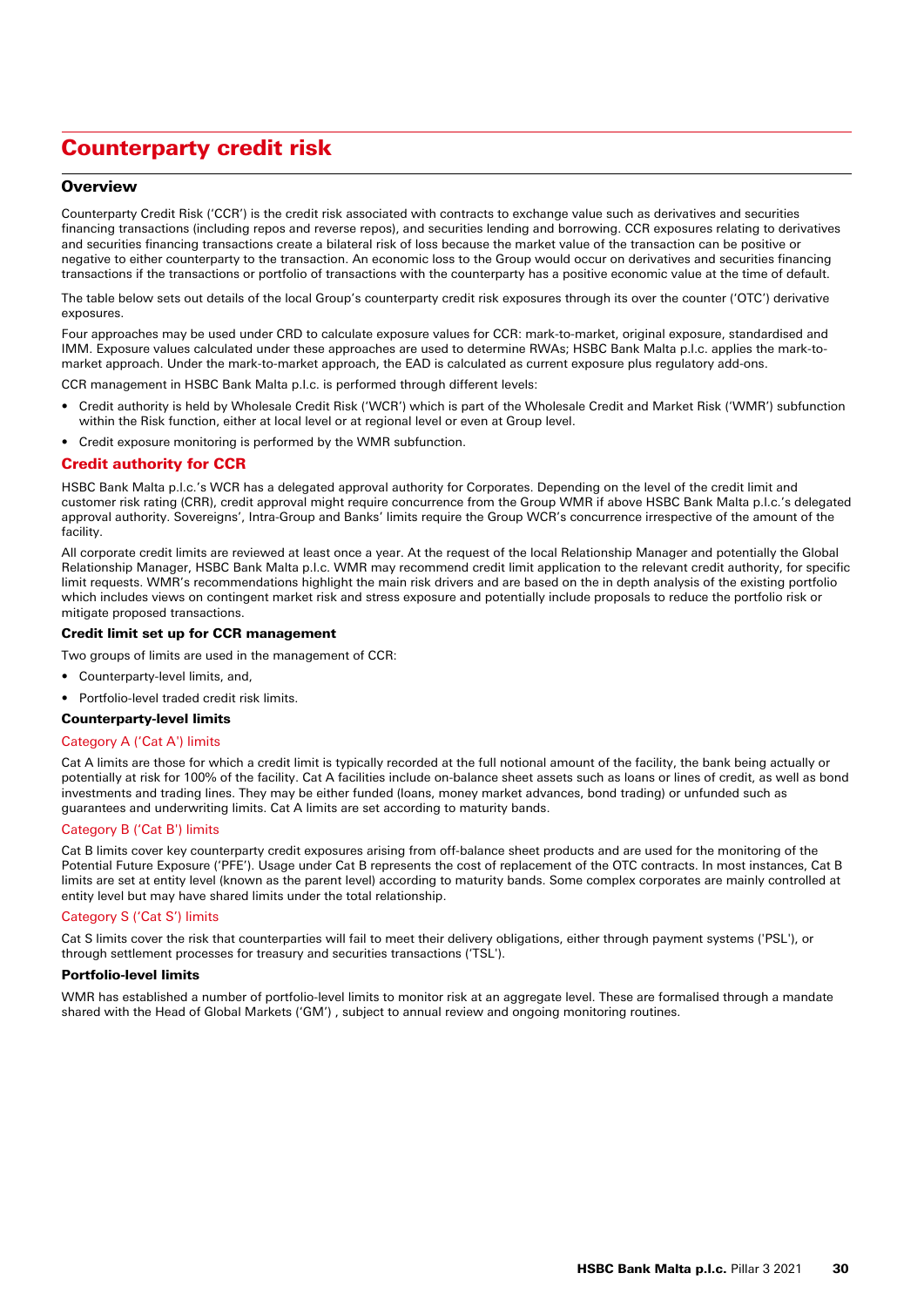## Table 27: Analysis of counterparty credit risk ('CCR') exposure by approach (EU CCR1)

|    |                           |       | <b>Replacement cost</b> Potential future exposure | Alpha used for<br>computing<br>regulatory exposure<br>value | EAD post-<br><b>CRM</b> | <b>RWAs</b> |
|----|---------------------------|-------|---------------------------------------------------|-------------------------------------------------------------|-------------------------|-------------|
|    |                           | €000  | €000                                              | €000                                                        | €000                    | €000        |
|    | Mark to market            | 5,165 | 8.177                                             | 1.4                                                         | 18,679                  | 12,667      |
| 11 | Total at 31 December 2021 | 5.165 | 8.177                                             | 1.4                                                         | 18,679                  | 12,667      |
|    | Mark to Market            | 6.574 | 2.925                                             |                                                             | 9.499                   | 5,993       |
|    | Total at 31 December 2020 | 6.574 | 2.925                                             |                                                             | 9.499                   | 5,993       |

## Table 28: Transactions subject to own funds requirements for CVA risk - EU CCR2

|                                                                   | At 31 Dec 2021           |              |
|-------------------------------------------------------------------|--------------------------|--------------|
|                                                                   | <b>Exposure</b><br>value | <b>RWEA</b>  |
|                                                                   |                          |              |
| Transactions subject to the Standardised method                   | 8.308                    | 1.469        |
| Total transactions subject to own funds requirements for CVA risk | 8,308                    | <b>1.469</b> |

The following table presents information on the risk weighting of CCR exposures under the standardised approach by regulatory portfolio.

## Table 29: Standardised approach – CCR exposures by regulatory exposure class and risk weights (EU CCR3)

|                                      |       | <b>Risk weight</b>       |     |       |                          |       |      | <b>Total exposure</b>    |        |
|--------------------------------------|-------|--------------------------|-----|-------|--------------------------|-------|------|--------------------------|--------|
|                                      | €000  |                          |     |       | €000                     |       |      |                          |        |
| Exposure classes                     | 0%    | 10%                      | 20% | 50%   | 75%                      | 100%  | 150% | <b>Others</b>            |        |
| Central governments or central banks | 1.875 | $\overline{\phantom{0}}$ | -   |       |                          |       |      |                          | 1,875  |
| Corporates                           | -     |                          |     | 8.274 | -                        | 8.530 |      | $\overline{\phantom{0}}$ | 16.804 |
| Total exposure value                 | 1.875 | $\overline{\phantom{0}}$ | -   | 8.274 | $\overline{\phantom{0}}$ | 8.530 |      |                          | 18,679 |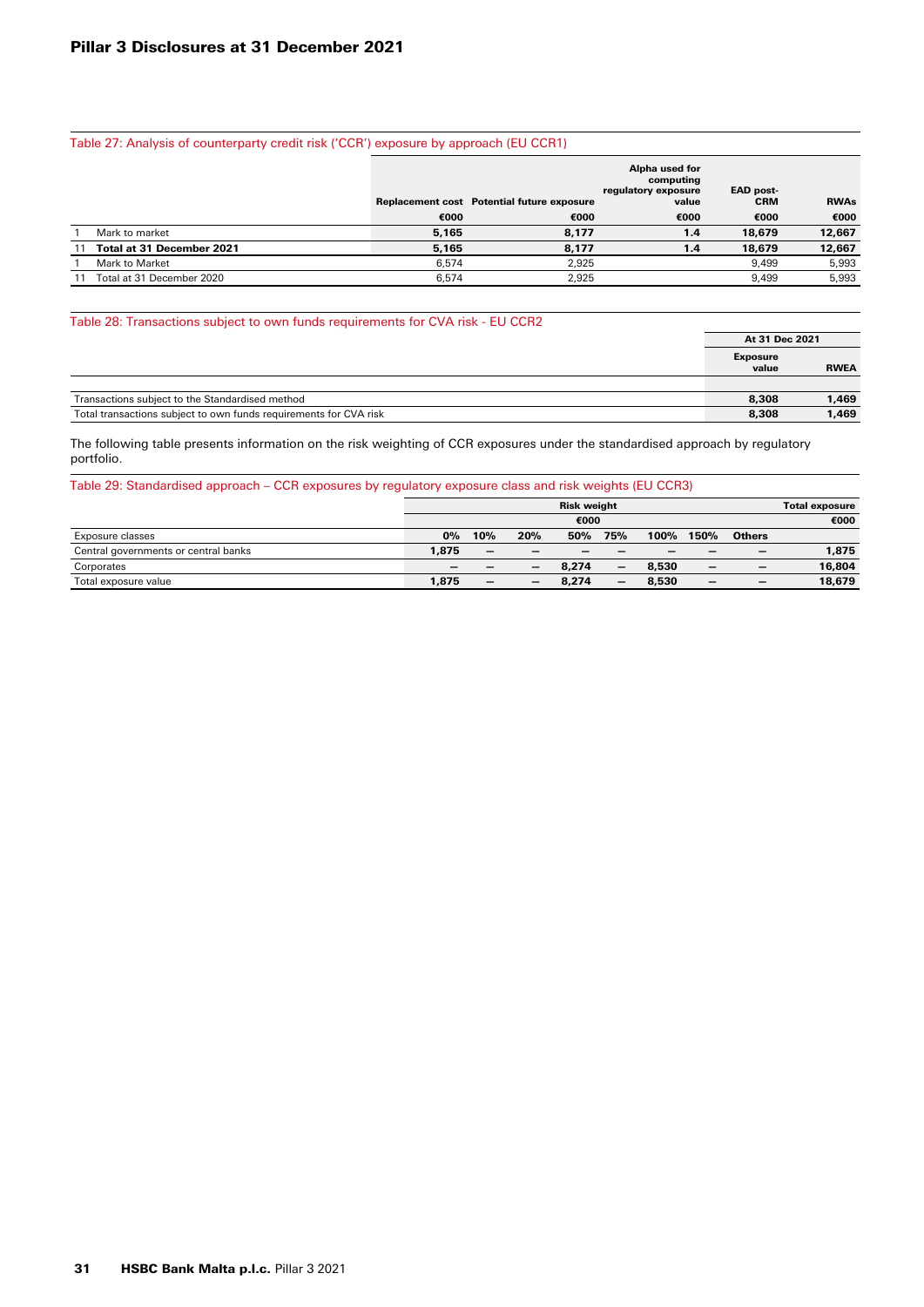# Market Risk

Market risk is the risk that movements in market risk factors, including foreign exchange rates, interest rates, credit spreads, equity prices and commodity prices, will reduce the bank's income or portfolio value.

There were no material changes to the policies and practices for the management of market risk during 2021. A summary of our current policies and practices for the management of market risk is set out in Note 4 (e) of the Annual Report and Accounts*.*

## Exposure to Market risk

Exposure to market risk is split into two portfolios:

- Trading portfolios: these comprise positions held for client servicing and market-making, with the intention of short-term resale and / or to hedge risks resulting from such positions.
- Non-trading portfolios: these comprise positions that primarily arise from the interest rate management of our retail and commercial banking assets and liabilities, financial investments measured at fair value through other comprehensive income, debt instruments measured at amortised cost, and exposures arising from our insurance operations.

The local group operates in non-trading portfolios, with the objective of managing and controlling market risk exposures, to optimise return on risk while maintaining a market risk profile consistent with our established risk appetite.

The table below reflects the market risk RWAs under the standardised approach.

Table 30: Market risk under standardised approach (MR1)

|                            | At          |        |
|----------------------------|-------------|--------|
|                            | 31 Dec      | 31 Dec |
|                            | 2021        | 2020   |
|                            | <b>RWAs</b> | RWAs   |
|                            | €000        | €000   |
| <b>Outright products</b>   |             |        |
| Foreign exchange risk<br>3 | 252         | 548    |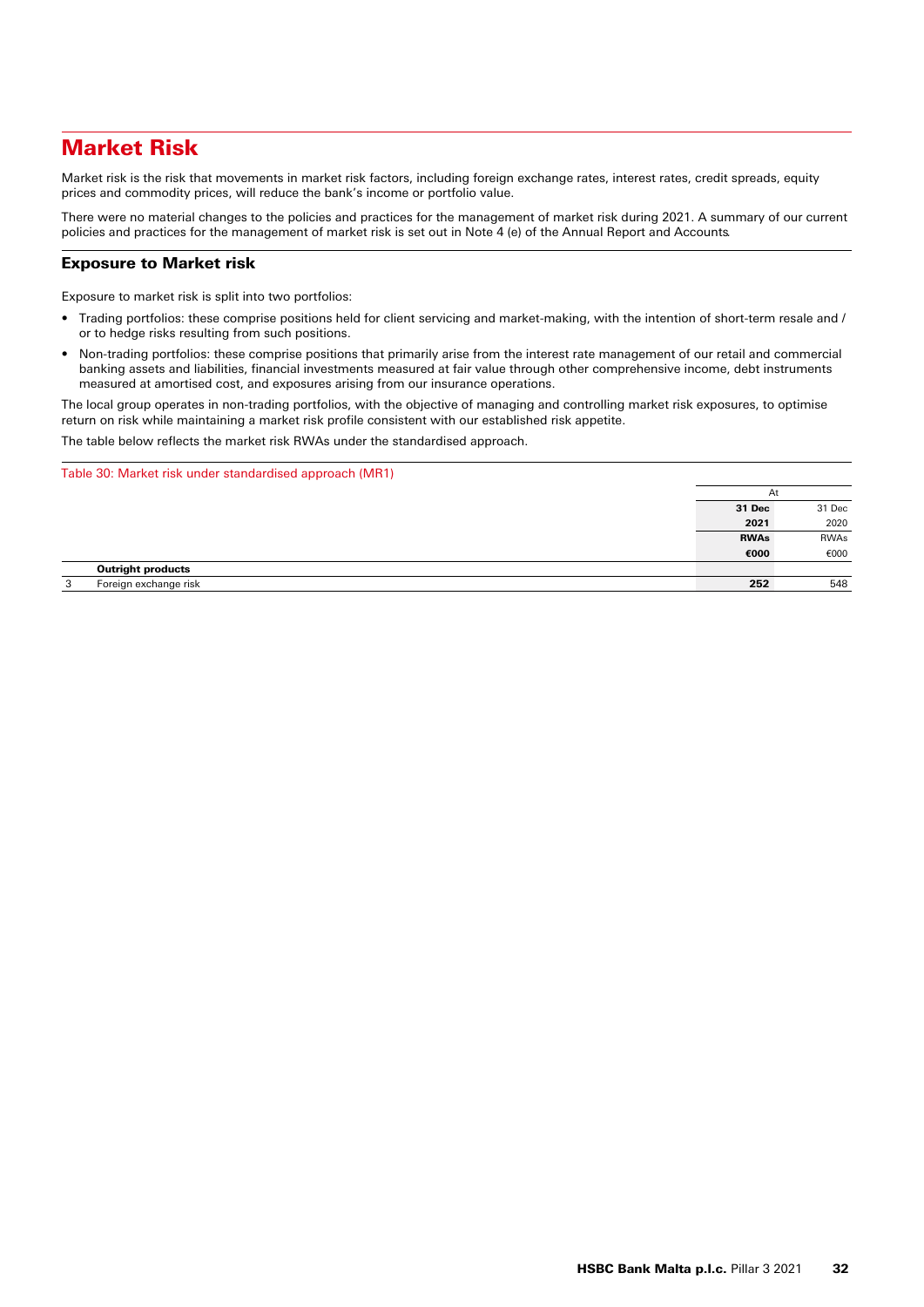# Non-Financial Risk ('NFR') - previously known as Operational Risk

## **Overview**

HSBC Bank Malta p.l.c defines NFR as the risk of loss resulting from people, inadequate or failed internal processes, data or systems, or external events. These risks arise during our day-to-day operations while taking financial risks. Non-financial risks may have an impact on our management of financial risks, for example, inaccurate financial reporting may lead to unexpected capital or liquidity risk, or a trading process failure may result in higher market risk taking.

Notable sources of NFR include external, non-authorised activities, errors and omissions including events characterised by a low probability but with a high impact in case of occurrence.

We have historically experienced NFR losses in the following major categories:

- External Fraud event
- Transaction processing

Further information can be found in The Report of the Directors under section Non-financial Risks of the Annual Report and Accounts. The following table reports our operational risk capital requirements for the current year.

#### Table 31: Non Financial Risk RWEAs and capital required (EU-OR1)

|                                                                                   | <b>Relevant indicator</b> |                   |         | requirement | Own funds Risk exposure<br>amount |
|-----------------------------------------------------------------------------------|---------------------------|-------------------|---------|-------------|-----------------------------------|
|                                                                                   | Year 3                    | Year <sub>2</sub> | Year 1  |             |                                   |
|                                                                                   | €000                      | €000              | €000    | €000        | €000                              |
| <b>Standardised Approach</b>                                                      |                           |                   |         |             |                                   |
| Banking activities subject to standardised (TSA) / alternative standardised (ASA) | 139,090                   | 132,150           | 127.940 | 18,218      | 227.726                           |
|                                                                                   |                           |                   |         |             |                                   |

## Organisation and responsibilities

Responsibility for managing non-financial risk lies with our people. During 2021 we continued to strengthen our approach to managing non-financial risk as set out in the Risk Management Framework ('RMF'). The framework sets out our approach to governance and risk appetite and provides a single view of non-financial risks that matter the most and associated controls. The enhancement and embedding of the risk appetite framework for non-financial risk, and the improvement of the consistency of the adoption of the end-toend risk and control assessment processes remained a focus in 2021. While there remains more to do, we made progress in strengthening the control environment and the management of non-financial risk.

In line with the increasing threat landscape that the industry faces within non-financial risk, we formed the new operational and resilience risk-sub-function in 2020. Operational and Resilience Risk is a combined risk stewardship and oversight function, which ensures governance and management of Operational and Resilience Risk through the delivery and embedding of effective frameworks, and continuous oversight and assurance of end to end processes, risks and controls. The effectiveness of first line of defence risk and control owners and second line of defence risk stewards in managing HSBC's Non-Financial Risk processes and practices is reported through the Risk Management Meeting ('RMM').

Non-financial risk is organised as a specific risk discipline within our Risk function, managed by the Head of Operational Risk and the Head of Resilience Risk, who together are responsible for monitoring the effectiveness of the internal control environment, the level of operational losses and the resilience risk taxonomies.

Activity to strengthen the three lines of defence ('LOD') model continued to be a key focus in 2021.

The First LOD has ultimate ownership for risk and controls, including read across assessments of identified issues, events and near misses, and the delivery of good conduct outcomes.

The Second LOD review and challenge the First LOD's activities to help ensure that risk management decisions and actions are appropriate, within risk appetite and support the delivery of conduct outcomes. The Second LOD is independent of the risk-taking activities undertaken by the First LOD and includes CROs, Risk Stewards and the Operational and Resilience Risk (ORR) function.

The third LOD is Internal Audit, which provides independent assurance to management and the non-executive Risk and Audit Committees that our risk management, governance and internal control processes are designed and operating effectively.

## Measurement and monitoring

We have codified our RMF in a high level standard, supplemented by detailed policies. These policies explain our approach to identifying, assessing, monitoring and controlling financial and non-financial risk, and give guidance on mitigating actions to be taken when weaknesses are identified.

Monitoring risk exposure against risk appetite and tolerance on a regular basis, and setting out our risk acceptance process, drives risk awareness in a more forward-looking manner. It assists management in determining whether further action is required.

Risk scenario analysis provides a top down, forward-looking assessment of risks to help determine whether they are being effectively managed within our risk appetite or whether further management action is required. Business managers are responsible for maintaining an appropriate level of internal control, commensurate with the scale and nature of operations. They are responsible for identifying and assessing risks, designing controls and monitoring the effectiveness of these controls. The RMF helps managers to fulfil these responsibilities by defining a standard risk assessment methodology and providing a tool for the systematic reporting of operational loss data.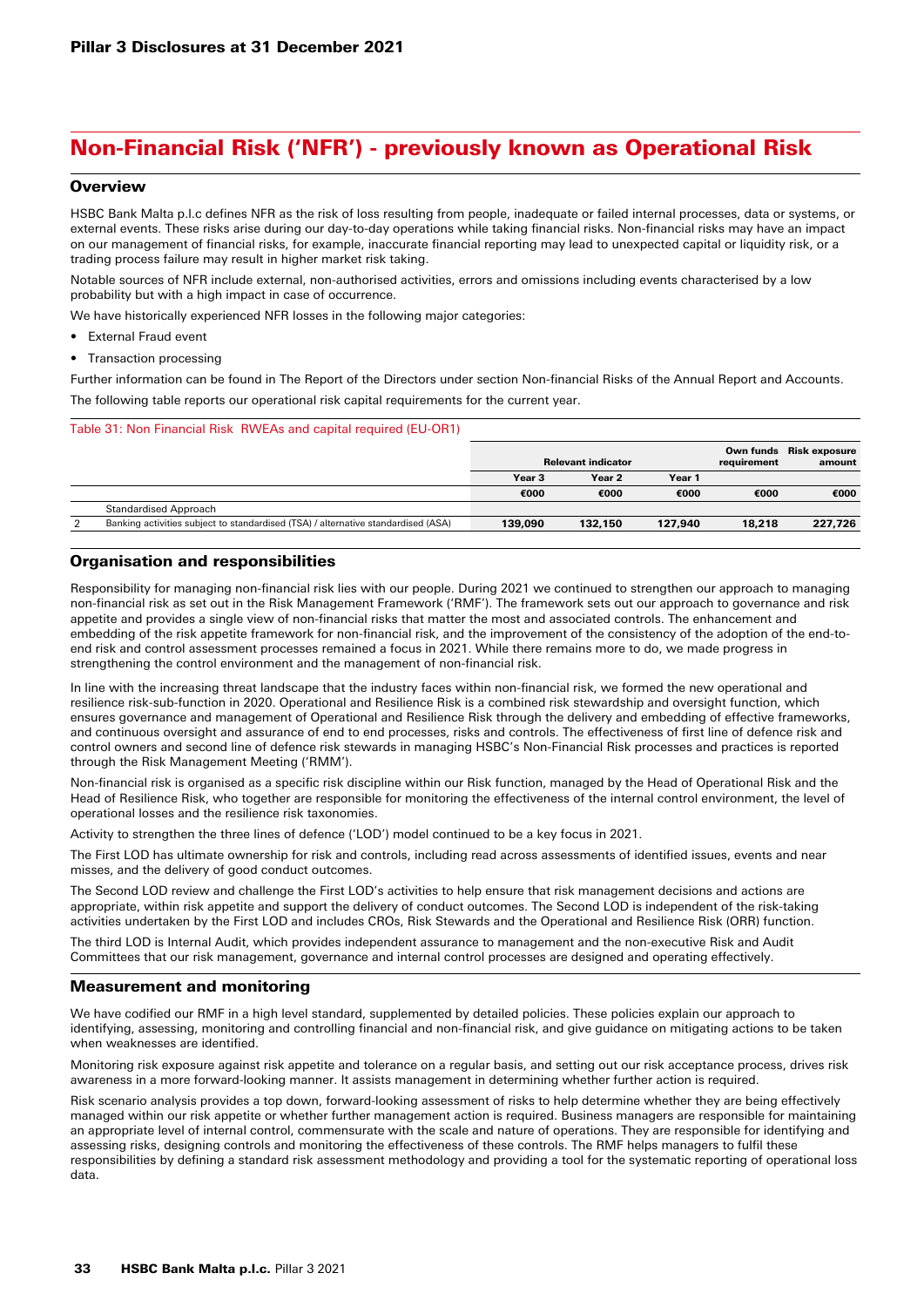## Risk and control assessment approach

Non-financial risk and control assessments are performed by individual business units and functions. The risk and control assessment process is designed to provide business areas and functions with a forward-looking view of non-financial risks, an assessment of the effectiveness of controls, and a tracking mechanism for action plans so that they can proactively manage non-financial risks within acceptable levels. Appropriate means of mitigation and controls are considered. These include:

- making specific changes to strengthen the internal control environment; and
- investigating whether cost-effective insurance cover is available to mitigate the risk.

## Recording

We use a Group-wide risk management system to record the results of our non-financial risk management process. Non-financial risk and control assessments as described above, are inputted and maintained by business units. Business management monitors and follow up the progress of documented action plans. Operational risk losses are entered into the group-wide risk management system and reported to RMM, the Risk Committee of the Board, and the Board itself, on a regular basis. Loss capture thresholds are in line with industry standards.

## Continuity of business operations during Covid-19 pandemic

As a result of the Covid-19 outbreak, business continuity responses have been successfully implemented and the majority of service level agreements have been maintained. We have not experienced any major impacts to the supply chain for our third party service providers due to Covid-19. The risk of damage or theft to our physical assets or criminal injury to our employees remains unchanged and no significant incidents have impacted our buildings or staff.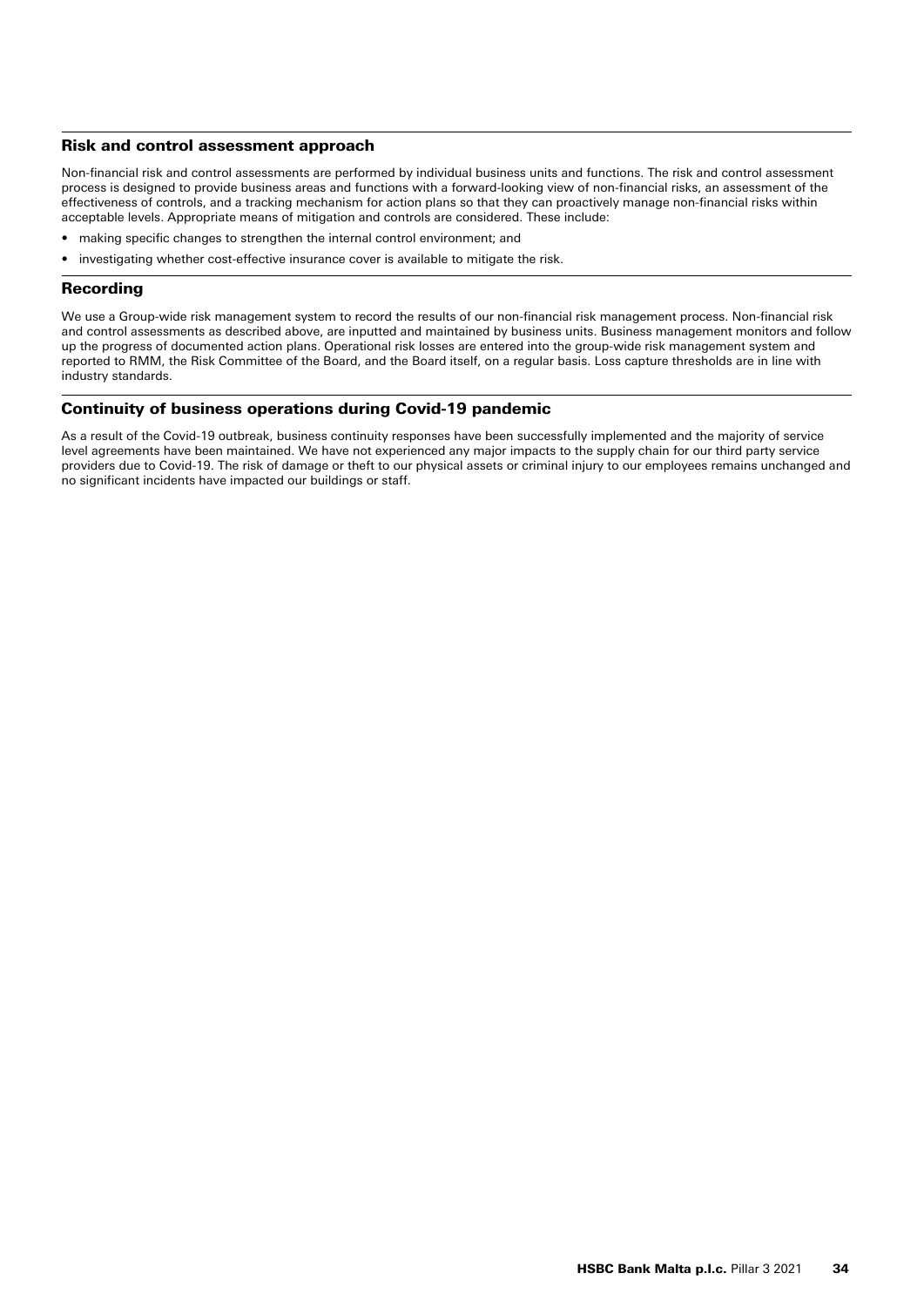# **Other risks**

## Reputational risk

Reputational risk is the risk of failing to meet stakeholder expectations as a result of any event, behaviour, action or inaction, either by HSBC, our employees or those with whom we are associated. This might cause stakeholders to form a negative view of the local Group and result in financial or non-financial effects or loss of confidence in HSBC Bank Malta p.l.c. Reputational risk relates to stakeholders' perceptions, whether fact-based or otherwise. Stakeholders' expectations change constantly and so reputational risk is dynamic and varies between geographical regions, groups and individuals. We have an unwavering commitment to operating at the high standards we set for ourselves in every jurisdiction. Any lapse in standards of integrity, compliance, customer service or operating efficiency may represent a potential reputational risk. We have taken, and are taking measures to enhance our AML, sanctions and other regulatory compliance frameworks.

## Sustainability risk

Sustainability risk arises from the provision of financial services to companies or projects which indirectly result in unacceptable impacts on people or on the environment.

Sustainability risk is:

- measured by assessing the potential sustainability effect of a customer's activities and assigning a Sustainability Risk Rating to all high-risk transactions; and
- managed using sustainability risk policies covering project finance lending and sector-based sustainability policies for sectors and themes with potentially large environmental or social impacts.

## Interest rate risk in the banking book

Interest rate risk in the banking book (IRRBB) is the risk of an adverse impact to earnings or capital due to changes in market interest rates that affect the bank's banking book positions. It is generated by our non-traded assets and liabilities, specifically loans, deposits and financial instruments that are not held for trading intent or held in order to hedge positions held with trading intent. Interest rate risk that can be economically hedged may be transferred to the Markets Treasury to manage within Market Risk limits and in accordance with internal transfer pricing rules. All interest rate risk must be identified, measured, monitored, managed and controlled within metrics and limits. Key metrics to monitor IRRBB are projected net interest income ('NII') and economic value of equity ('EVE') sensitivities ('Δ') under varying interest rate scenarios as prescribed by the regulators.

Asset, Liability and Capital Management ('ALCM') monitor and control interest rate risk in the banking book. This includes reviewing and challenging the lines of business prior to the release of new products and proposed behavioural assumptions used. ALCM are also responsible for maintaining and updating the transfer pricing framework, informing the Asset and Liability Committee ('ALCO') of the banking book interest rate risk exposure and managing the balance sheet in conjunction with Markets Treasury. EVE and NII sensitivities are monitored against limits and triggers. Group IRRBB as part of Group Treasury, Markets Treasury and ALCO perform oversight over the management of IRRBB. IRRBB is also subject to independent oversight and challenge from Market Risk, Internal Audit and Model governance.

A principal part of the management of non-traded interest rate risk is to monitor the sensitivity of expected net interest income ('NII') under varying interest rate scenarios (i.e. simulation modelling), where all other economic variables are held constant. Sensitivity of net interest income reflects the bank's sensitivity of earnings due to changes in market interest rates. This is assessed over 1 year and 5 years and is calculated on a quarterly basis.

An ΔEVE sensitivity represents the expected movement in EVE due to pre-specified interest rate shocks, where all other economic variables are held constant. EVE represents the present value of the future banking book cash flows that could be distributed to equity providers under a managed run-off scenario. This equates to the current book value of equity plus the present value of future NII in this scenario. EVE can be used to assess the economic capital required to support interest rate risk in the banking book and provides a comprehensive view of the potential long-term effects of changes in interest rates. HSBC Bank Malta p.l.c. monitors EVE sensitivities as a percentage of capital resources on a quarterly basis.

Hold-to-collect-and-sell stressed value at risk ('VaR') is a quantification of the potential losses to a 99% confidence level of the portfolio of securities held under a held-to-collect-and-sell business model in the Markets Treasury business. The portfolio is accounted for at fair value through other comprehensive income. This is quantified based on the worst losses over a one-year period going back to the beginning of 2007 with an assumed holding period of 60 days. Hold-to-collect-and-sell stressed VaR uses the same models as those used for trading book capitalisation and covers only the portfolio managed by Markets Treasury under this business model. Markets Treasury sensitivities are measured and monitored daily against risk limits which includes breakdown by currency, tenor basis, curve and asset class whilst HTC Stress VaR is measured weekly.

The results of annual regulatory stress testing and our internal stress tests are used when assessing our internal capital requirements through the ICAAP for credit, market, operational, pension, non-foreign book foreign exchange risk and interest rate risk in the banking book.

The ΔNII are indicative and based on scenarios and assumptions prescribed by the EBA Guidelines on the management of interest rate risk arising from non-trading book activities (EBA/GL/2018/02). This hypothetical base case projection of our NII (excluding insurance) under the following scenarios:

- an immediate shock of +/-25 basis points ('bps') to the current market-implied path of interest rates across all currencies (effects over one year and five years)
- an immediate shock of +/-100bps to the current market-implied path of interest rates across all currencies (effects over one year and five years). This scenario includes the effect of flooring the interest rates curve.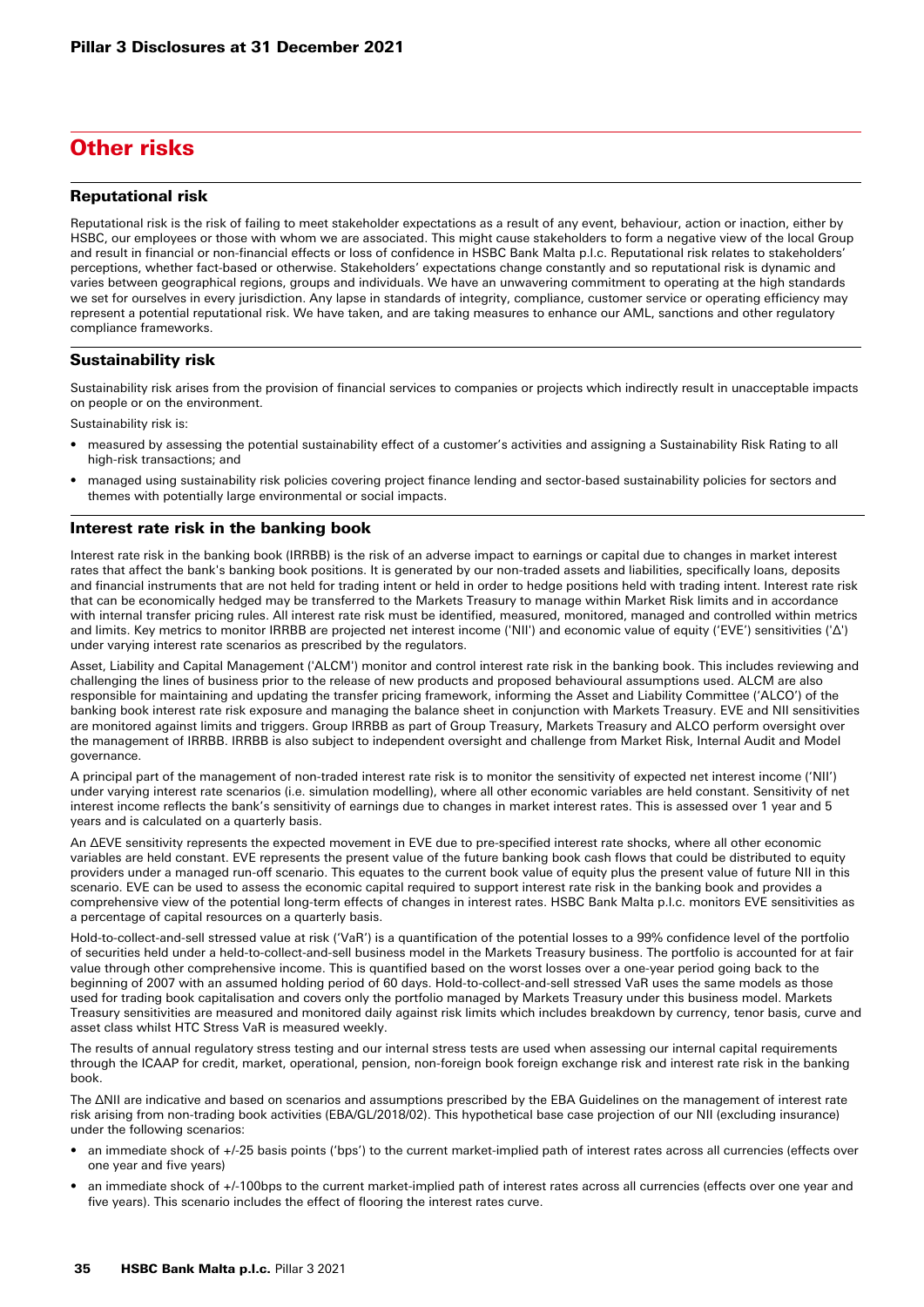The ΔEVE are based on EBA Standard Outlier Test (SOT) +/-200bps and the 6 BCBS Outlier Test shocks:

- Parallel Up,
- Parallel Down,
- Steepener,
- Flattener,
- Short rates shock up, and
- Short rates shock down.

Interest rate risk that can be economically hedged is transferred to the Markets Treasury business. Hedging is generally executed through natural hedging or through interest rate derivatives. Any interest rate risk that Markets Treasury cannot economically hedge remains within the business.

Key modelling and parametric assumptions used in calculating ΔEVE and ΔNII include:

- for ΔEVE, commercial margins and other spread components have been excluded from the interest cash flows calculation and all balance sheet items are discounted at the risk free rate; all CET1 instruments are excluded; flooring starting at 0% for certain loan products.
- for ΔNII assume constant balance sheet; use commercial margin; all forecasted market rates are based on implied forward rates from the loaded spot curves at each quarter-end; all interest rate shocks are parallel shocks; pass on assumptions applied for managed rate products; customer pricing include flooring where there is contractual obligations and customer optionality including prepayment and early redemption risk assumed.
- The repricing maturity of non-maturing deposits is assessed using both:
	- a historical analysis at product level to confirm the stable part of deposits in respect of past interest rate environment; and,
	- the business expectations of customer behaviour and product characteristics with respect to stressed scenarios.

Behavioural assumptions are reviewed and challenged at least on an annual basis in line with the bank's policy and procedures.

An EVE value represents the present value of future banking book cashflows that could be distributed to equity providers under a managed run off scenario. EVE is a regulatory metric and limit of sensitivity as prescribed against Total Capital and Standard outlier test. Interest rate risk in the banking book will give rise to volatility in expected NII due to movements in interest rates. One way to measure interest rate risk in the banking book is to assess this volatility using NII sensitivity analysis. There are no regulatory prescribed limits on NII sensitivity.

#### Table 32: Interest Rate Risk in the Banking Book (EU-IRRBB1)

|   |                                    | 2021<br>2020 |                                         | 2021     | 2020                               |  |
|---|------------------------------------|--------------|-----------------------------------------|----------|------------------------------------|--|
|   | <b>Supervisory shock scenarios</b> |              | Changes of the economic value of equity |          | Changes of the net interest income |  |
|   | Parallel up                        | (29,700)     | (21, 360)                               | 21,000   | 16,000                             |  |
| 2 | Parallel down                      | 7.920        | 2,610                                   | (19,000) | (14,000)                           |  |
| 3 | Steepener                          | (4,540)      | (4,320)                                 |          |                                    |  |
| 4 | Flattener                          | 9.080        | 6.510                                   |          |                                    |  |
| 5 | Short rates up                     | (1, 130)     | 700                                     |          |                                    |  |
| 6 | Short rates down                   | 7,390        | 2.190                                   |          |                                    |  |

In accordance with Article 448(1), point (g) CRR, the average and longest repricing maturity assigned to non-maturity deposits from retail and non-financial wholesale counterparties is 3 years.

## Risk management of insurance operations

We operate an integrated bancassurance model that provides insurance products principally for customers with whom we have a banking relationship.

The insurance contracts we sell relate to the underlying needs of our banking customers, which we can identify from our point-of-sale contacts and customer knowledge. The majority of sales are of savings and investment products and term life contracts.

By focusing largely on the personal lines of business, we are able to optimise volumes and diversify individual insurance risks.

We choose to manufacture these insurance products in our subsidiary HSBC Life Assurance (Malta) Ltd based on an assessment of operational scale and risk appetite. Manufacturing insurance allows us to retain the risks and rewards associated with writing insurance contracts by keeping part of the underwriting profit and investment income within the group. We also engage with external third party insurance providers to provide general insurance as part of specific propositions or in relation to home loans.

The risk profile of our insurance manufacturing business is measured using an economic capital approach. Assets and liabilities are measured on a market consistent basis, and a capital requirement is defined to ensure that there is a less than one-in-200 chance of insolvency over a one-year time horizon, given the risks to which the business is exposed. The methodology for the economic capital calculation is aligned to the Solvency II insurance capital regulations.

HSBC Life Assurance (Malta) Ltd is excluded from the regulatory consolidation by excluding assets, liabilities and post-acquisition reserves, leaving the investment of the insurance subsidiary to be recorded at cost and deducted from CET1 subject to thresholds (amounts below the thresholds are risk-weighted at 250%).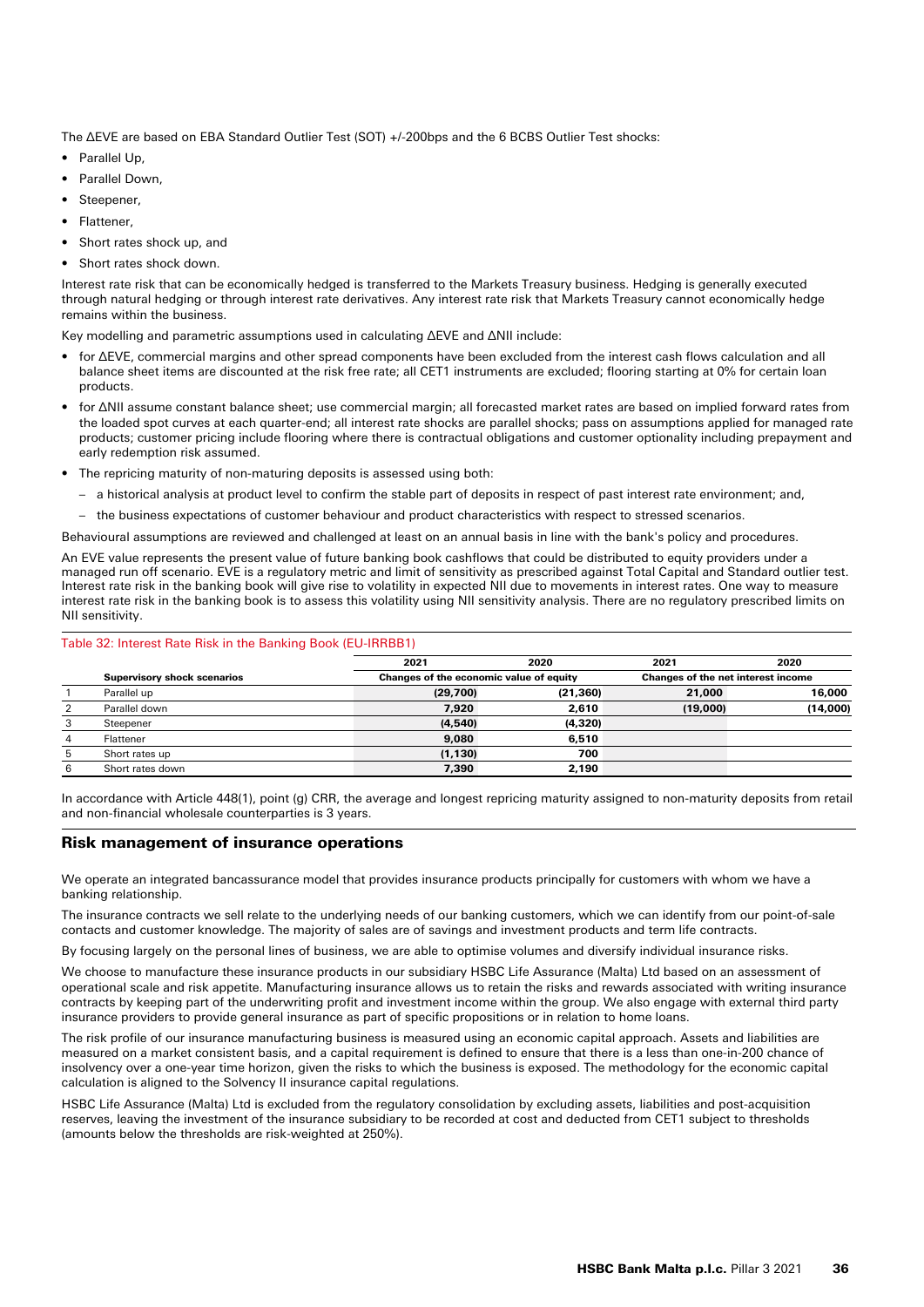# Liquidity and funding

## Liquidity management across the group

The HSBC Group's operating entities are predominantly defined on a country basis to reflect the local management of liquidity and funding. In this context, liquidity and funding risks are managed by HSBC Bank Malta p.l.c. on a standalone basis with no implicit reliance assumed on any other Group entity (unless pre-committed). HSBC Group's general policy is that each defined operating entity should be self-sufficient in funding its own activities.

HSBC Bank Malta p.l.c. manages its liquidity and funding risks in line with the HSBC Group framework.

#### Strategies and processes in the management of liquidity risk

HSBC has an internal liquidity and funding risk management framework ('LFRF'), which aims to allow it to withstand very severe liquidity stresses. It is designed to be adaptable to changing business models, markets and regulations. The management of liquidity and funding is undertaken locally (by country) in compliance with the Group's LFRF, and with practices and limits set by the Markets Treasury through the RMM and approved by the Board. HSBC Bank Malta p.l.c's policy is that it should be self-sufficient in funding its own activities.

The key aspects of the internal LFRF which is used to ensure that HSBC maintains an appropriate overall liquidity risk profile are:

- the bank is to manage liquidity and funding risk on a standalone basis without reliance on other members of the group or central banks and other shareholders;
- minimum liquidity coverage ratio ('LCR') requirement;
- minimum net stable funding ratio ('NSFR') requirement or other appropriate metric;
- annual individual liquidity adequacy assessment;
- liquidity funds transfer pricing; and
- forward looking funding assessments.

## Structure and Organisation of the liquidity risk management function

The Asset, Liability & Capital Management ('ALCM') team is responsible for the application of the LFRF for HSBC Bank Malta p.l.c. The elements of the LFRF are underpinned by a robust governance framework, the two major elements of which are:

- Asset and Liability Management Committees ('ALCOs'); and
- Annual individual liquidity adequacy assessment process ('ILAAP') used to validate risk tolerance and set risk appetite.

HSBC Bank Malta p.l.c. is required to prepare an internal liquidity adequacy assessment ('ILAA') document at an appropriate frequency. The final objective of the ILAA, approved by the Board of Directors, is to verify that HSBC Bank Malta p.l.c. maintains liquidity resources which are adequate in both amount and quality at all times, ensuring that there is no significant risk that its liabilities cannot be met as they fall due, maintaining a prudent funding profile.

## Management of liquidity and funding risk

#### Liquidity coverage ratio

The Liquidity Coverage Ratio ('LCR') aims to ensure that a bank has sufficient unencumbered high-quality liquid assets ('HQLA') to meet its liquidity needs in a 30 calendar day liquidity stress scenario. HQLA consists of cash or assets that can be converted into cash very quickly with little or no loss of value in markets.

The LCR is calculated as per Commission Delegated Regulation 2015/61 (LCR Delegated Act) supplementing the CRR.

## Net stable funding ratio ('NSFR')

The NSFR requires institutions to maintain sufficient stable funding relative to required stable funding, and reflects a bank's long-term funding profile (funding with a term of more than a year). It is designed to complement the LCR.

The NSFR is calculated based on CRR2, which became effective in June 2021.

## Liquid Assets

Liquid assets consist in any unencumbered liquid securities and available cash held by Markets Treasury. They are managed at HSBC Bank Malta p.l.c. level. The LFRF gives ultimate control of all unencumbered assets and sources of liquidity to Markets Treasury.

#### Overall adequacy of liquidity risk management

HSBC Bank Malta p.l.c. is required to manage liquidity risk and funding risk in accordance with the LFRF, which includes the preparation of an Individual Liquidity Adequacy Assessment ('ILAA') document, to ensure that:

- liquidity resources are adequate, both as to the amount and quality;
- there is no significant risk that liabilities cannot be met as they fall due;
- a prudent structural funding profile is maintained;
- adequate liquidity resources continue to be maintained; and
- that the liquidity risk framework is adequate and robust.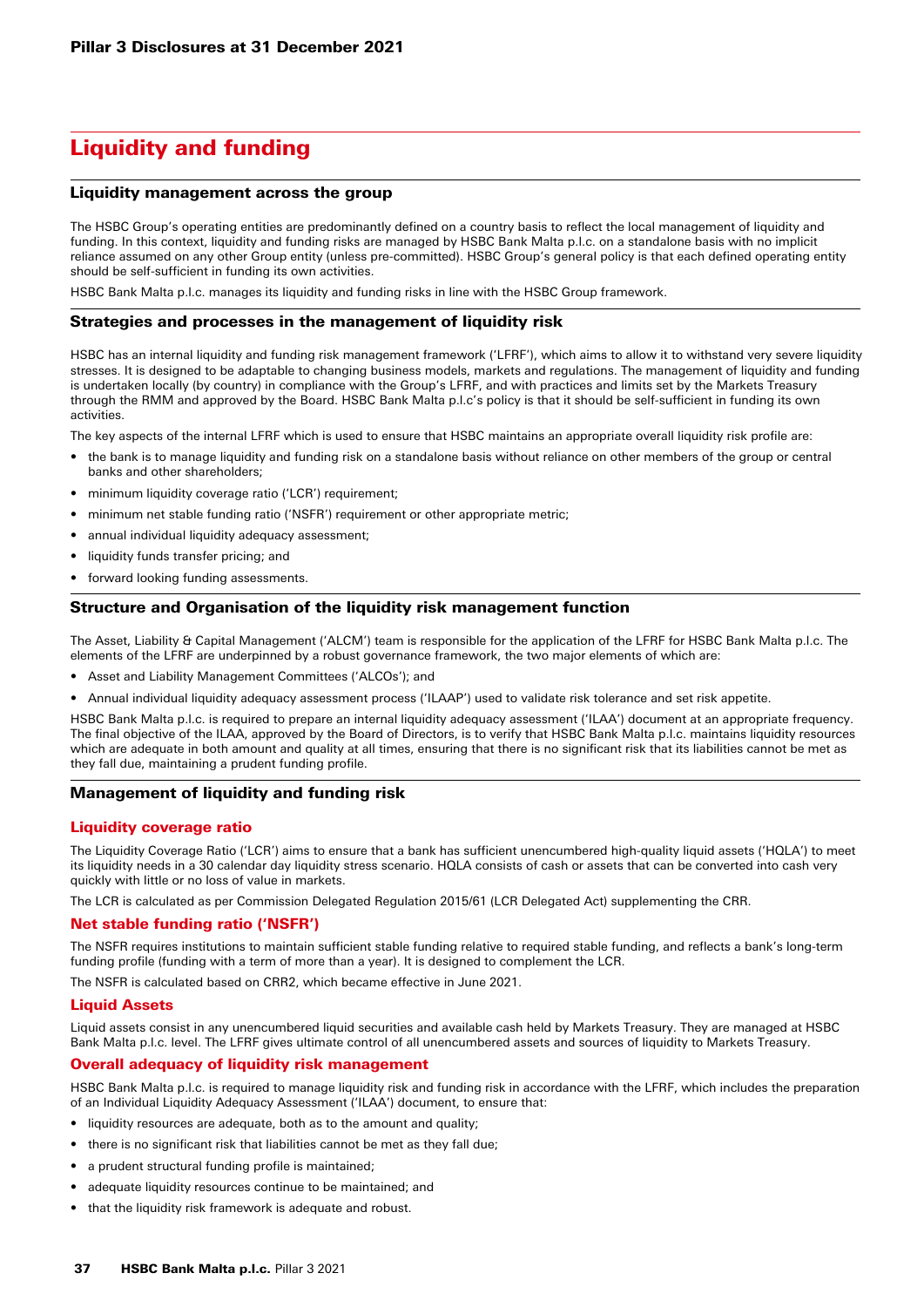The two key objectives of the ILAAP process are to:

- demonstrate that all material liquidity and funding risks are captured within the internal framework; and
- validate the risk tolerance/appetite set by HSBC Bank Malta p.l.c. by demonstrating that reverse stress testing scenarios are acceptably remote; and vulnerabilities have been assessed through the use of severe stress scenarios.

The final conclusion of the ILAA, approved by the Board of Directors, is that HSBC Bank Malta p.l.c.:

- maintains liquidity resources which are adequate in both amount and quality at all times,
- ensures that there is no significant risk that its liabilities cannot be met as they fall due, and
- ensures its liquidity resources contain an adequate amount of high quality liquid assets ('HQLA') and maintains a prudent funding profile.

#### Liquidity stress testing

HSBC Bank Malta p.l.c. undertakes liquidity stress testing to test that its risk appetite is appropriate, to validate that it can continue to operate under various stress scenarios and to test whether the stress assumptions within the LCR scenario are appropriate and conservative enough for the business.

HSBC Bank Malta p.l.c. also conducts reverse stress testing with the specific aim of reviewing the remoteness of the scenarios that would lead Bank Malta p.l.c. to exhaust its liquidity resources. If the scenarios are not deemed remote enough, then corrective action is taken.

Several different stress testing scenarios are run to test the quality of liquidity resources under stresses of varying durations and nature. As part of this exercise, various assumptions are used which are approved by the relevant ALCO and Board and the results of the stress testing are presented through the ILAAP to the Board and on a quarterly basis to the relevant ALCO.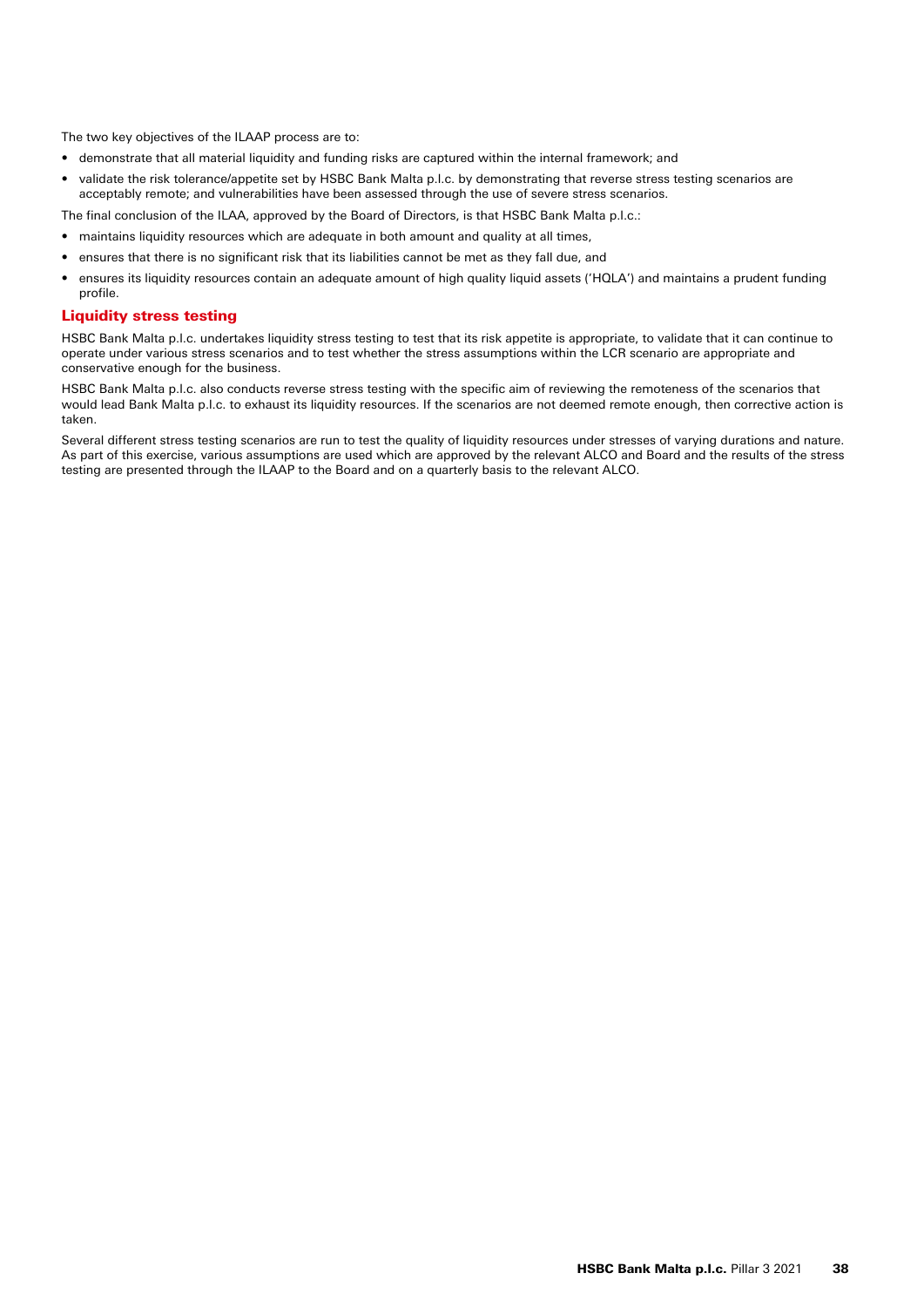# Liquidity risk management

Liquidity risk is the risk that HSBC Bank Malta p.l.c. does not have sufficient financial resources to meet its obligations as they fall due, or will have to access such resources at excessive cost. The risk arises from mismatches in the timing of cash flows or when the funding needed for illiquid asset positions cannot be obtained at the expected terms as and when required. In accordance with Article 451a(4) CRR, a qualitative assessment of the Liquidity risk management is being disclosed. To complement the qualitative assessment, the following table has been defined to provide the quantitative LCR information and complements Article 435 (1) (f) of the CRR.

#### Table 33: Quantitative information of LCR (EU LIQ1)

|                  |                                                                                                                                | Total unweighted value (average)        |         |           |           | Total weighted value (average)          |           |           |           |  |
|------------------|--------------------------------------------------------------------------------------------------------------------------------|-----------------------------------------|---------|-----------|-----------|-----------------------------------------|-----------|-----------|-----------|--|
| EU 1a            | Quarter ending on 31 Dec 2021                                                                                                  | <b>Dec'21</b>                           | Sep'21  | Jun'21    | Mar'21    | <b>Dec'21</b>                           | Sep'21    | Jun'21    | Mar'21    |  |
| EU <sub>1b</sub> | Number of data points used in the calculation of<br>averages                                                                   |                                         |         |           |           | 12                                      | 12        | 12        | 12        |  |
|                  |                                                                                                                                | €000                                    | €000    | €000      | €000      | €000                                    | €000      | €000      | €000      |  |
|                  | <b>High-Quality Liquid Assets</b>                                                                                              |                                         |         |           |           |                                         |           |           |           |  |
| 1                | Total high-quality liquid assets (HQLA), after application<br>of haircuts in line with Article 9 of regulation (EU)<br>2015/61 |                                         |         |           |           | 1,518,839 1,496,819 1,533,770 1,553,392 |           |           |           |  |
|                  | <b>Cash - Outflows</b>                                                                                                         |                                         |         |           |           |                                         |           |           |           |  |
| 2                | Retail deposits and deposits from small business<br>customers                                                                  | 4,335,213 4,291,950 4,250,999 4,212,689 |         |           |           | 310,967                                 | 304,946   | 300,119   | 295,169   |  |
| 3                | - of which: Stable deposits                                                                                                    | 3,073,643 3,075,721 3,067,719           |         |           | 3,059,049 | 153,682                                 | 153,786   | 153,386   | 152,952   |  |
| 4                | - of which: Less stable deposits                                                                                               | 1,261,570 1,216,229 1,183,280           |         |           | 1,153,640 | 157,285                                 | 151,160   | 146,733   | 142,217   |  |
| 5                | Unsecured wholesale funding                                                                                                    | 1,100,454 1,052,867                     |         | 1,012,354 | 1,010,673 | 515,568                                 | 489.389   | 468,226   | 475,602   |  |
| 6                | Operational deposits (all counterparties) and deposits in<br>networks of cooperative banks                                     | 392,002                                 | 373,650 | 358,802   | 353,515   | 93,139                                  | 88,696    | 85,069    | 83,832    |  |
| $\overline{z}$   | Non-operational deposits (all counterparties)                                                                                  | 708,452                                 | 679,217 | 653,552   | 657,158   | 422,429                                 | 400,693   | 383,157   | 391,770   |  |
| 10               | Additional requirements                                                                                                        | 965,000                                 | 987,772 | 995,278   | 991,530   | 118,089                                 | 119,486   | 121,697   | 114,186   |  |
| 11               | Outflows related to derivative exposures and other<br>collateral requirements                                                  | 16,107                                  | 20,956  | 28,083    | 26,276    | 16,107                                  | 20,956    | 28,083    | 26,276    |  |
| 13               | Credit and liquidity facilities                                                                                                | 948.893                                 | 966.816 | 967,195   | 965,254   | 101,982                                 | 98,530    | 93,614    | 87,910    |  |
| 14               | Other contractual funding obligations                                                                                          | 62,367                                  | 57,436  | 46,838    | 28,697    | 55,406                                  | 50,913    | 40,216    | 28,695    |  |
| 15               | Other contingent funding obligations                                                                                           | 219,770                                 | 227,458 | 227,887   | 222,346   | 10,985                                  | 11,370    | 11,391    | 11,113    |  |
| 16               | <b>Total Cash Outflows</b>                                                                                                     |                                         |         |           |           | 1,011,015                               | 976,104   | 941.649   | 924,765   |  |
| Cash - Inflows   |                                                                                                                                |                                         |         |           |           |                                         |           |           |           |  |
| 18               | Inflows from fully performing exposures                                                                                        | 732,751                                 | 588,045 | 408,750   | 297,743   | 715,032                                 | 571,352   | 395,726   | 285,424   |  |
| 19               | Other cash inflows                                                                                                             | 17,397                                  | 22,423  | 29,494    | 27,523    | 17,397                                  | 22,423    | 29,494    | 27,523    |  |
| EU-19b           | (Excess inflows from a related specialised credit<br>institution)                                                              |                                         |         |           |           |                                         |           |           |           |  |
| 20               | <b>Total Cash Inflows</b>                                                                                                      | 750,148                                 | 610,468 | 438,244   | 325,266   | 732,429                                 | 593,775   | 425,220   | 312,947   |  |
| $EU$ -20 $c$     | Inflows subject to 75% cap                                                                                                     | 750,148                                 | 610,468 | 438,244   | 325,266   | 732,429                                 | 593,775   | 425,220   | 312,947   |  |
|                  | <b>Total Adjusted Value</b>                                                                                                    |                                         |         |           |           |                                         |           |           |           |  |
| $EU-21$          | <b>Liquidity Buffer</b>                                                                                                        |                                         |         |           |           | 1,518,839                               | 1,496,819 | 1,533,770 | 1,553,392 |  |
| 22               | <b>Total Net Cash Outflows</b>                                                                                                 |                                         |         |           |           | 278,586                                 | 382,330   | 516,429   | 611,818   |  |
| 23               | <b>Liquidity Coverage Ratio</b>                                                                                                |                                         |         |           |           | 471.3%                                  | 414.3%    | 335.7%    | 264.6%    |  |

HSBC Bank Malta p.l.c. is largely funded through retail deposits. Despite the short-term contractual nature of retail deposits, these are observed as sticky in nature and are expected to remain on balance sheet for an extended period of time. Such funding is deemed to be a reliable source of stable funding.

The bank operates a structural liquidity surplus, with the excess liquidity being invested in either high quality bonds, deposits with the Central Bank or placed with other HSBC Group entities. The high level of deposits compared to loans, results in excess liquidity, which explains the high level of NSFR and LCR ratios.

The key functions supporting liquidity management are the following:

- Asset Liability and Capital Management which manages the balance sheet to achieve efficient allocation and utilisation of all resources. Asset Liability and Capital Management function reviews the risk arising from the Liquidity and Funding, as well as Interest Rates, Foreign Exchange and Capital. It serves as the First Line of Defence and ensures prudent management of the above mentioned risk.
- Markets Treasury manages the liquidity of the bank, in line with ALCM, Group and Regulatory norms. It also is responsible for executing the management of the Interest Rate Risk in the Banking Book and forms part of the First Line of Defence.
- Risk Function through the Risk Management Meeting ('RMM') is the formal governance Committee established to provide recommendation and advice to HSBC Bank Malta p.l.c. CRO on enterprise-wide management of all risks. The Risk function is the Second Line of Defence for risk matters including liquidity.
- Asset and Liability Management Committee ('ALCO') is the primary senior management committee for considering liquidity adequacy within the bank.
- The Board represents the bank's administrative, management and supervisory body.

Liquidity risk is largely managed locally, however local Markets Treasury interacts with other Group entities to deploy the excess liquidity and with HSBC Continental Europe on strategy of its EUR assets.

HSBC Bank Malta p.l.c.'s liquidity reporting includes LCR, NSFR, AMM (maturity ladder, concentration of funding by counterparty, concentration of funding by product type, prices for various maturities, rollover of funding, concentration of counterbalancing capacity),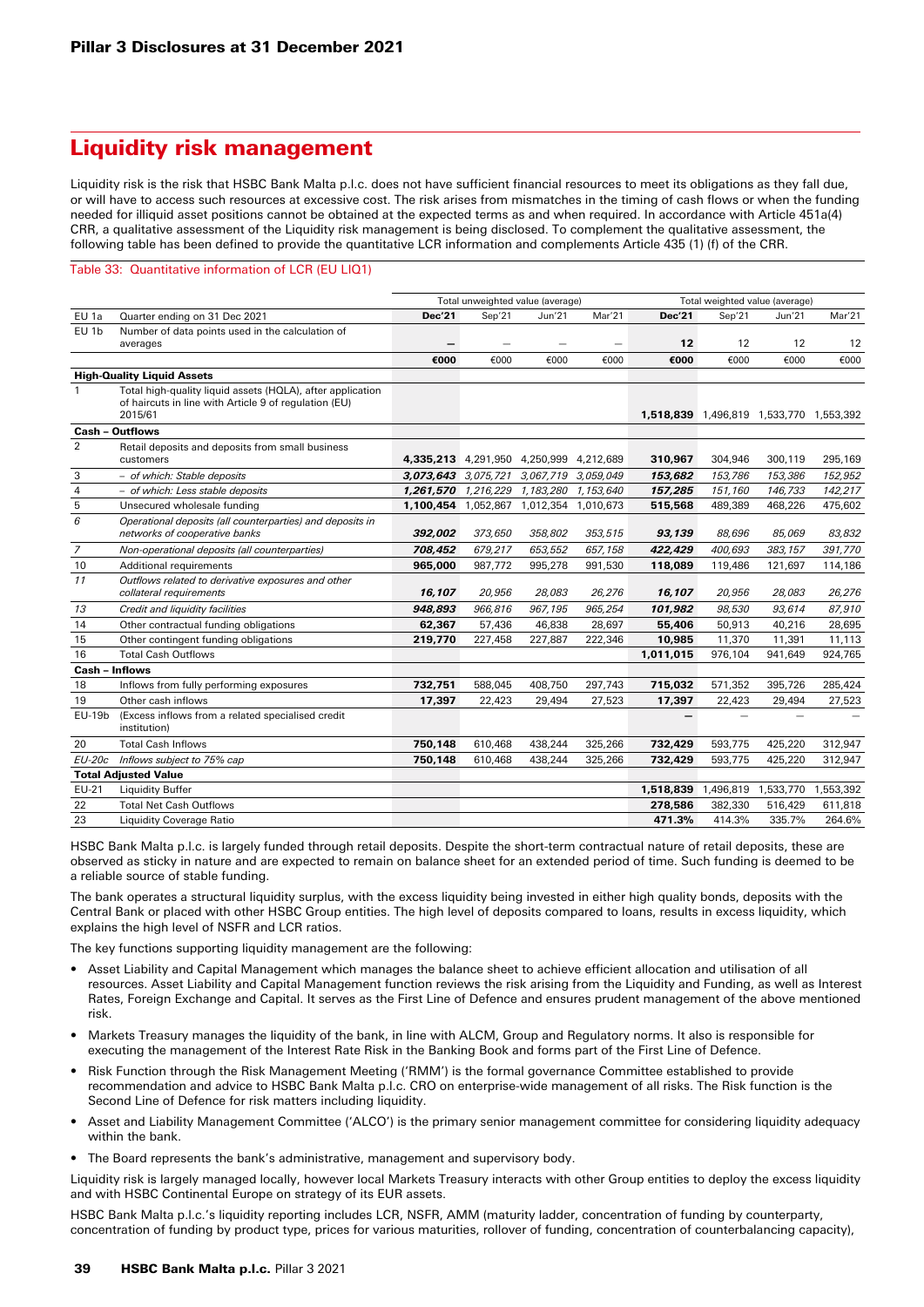and PRA110. HSBC Bank Malta p.l.c. has also an Internal Liquidity Metric, which is a 90-day dual stress liquidity reporting metric. The Internal Liquidity Metric provides improved analysis of the liquidity of the bank. The metric also includes details of the management actions possible under the baseline scenario and the recovery scenario. HSBC Bank Malta p.l.c. ensures adequacy through HSBC's liquidity and funding management framework which ensures that all foreseeable funding commitments and deposit withdrawals can be met when due or in case of stress. The HSBC Group framework requires operating entities to maintain strong liquidity positions in line with regulatory and internal requirements. These requirements ensure the maintenance of:

- A diversified and stable funding base comprising core retail and corporate customer deposits and institutional balances, and longterm funding, while discouraging reliance on short-term professional funding; and
- A liquid assets portfolio that enables HSBC Bank Malta p.l.c. to respond to unforeseen liquidity requirements.

HSBC Bank Malta p.l.c. has a strong liquidity surplus, however it also has set-up a Contingency Funding Plan which are expected to document procedures for:

- Identifying when a liquidity stress is starting;
- Managing liquidity during a liquidity stress; and
- Remediating the liquidity position once a liquidity stress has stabilised.

Stress testing serves to identify certain scenarios that could cause liquidity outflows to increase and inflows to slow or cease. The liquidity stress testing for HSBC Bank Malta p.l.c. takes the following forms:

- Calculation of the LCR, which is a thirty-day stress;
- Calculation of the Internal Liquidity Metric which is both a market wide and idiosyncratic ninety-day stress; and
- Internal Liquidity Adequacy Assessment ('ILAA') which uses a series of scenarios to assess the suitability of the HSBC Bank Malta p.l.c.'s liquidity position under stress.

On an annual basis the management body provide a declaration on the adequacy of liquidity risk management arrangements of the institution providing assurance that the liquidity risk management systems put in place are adequate with regard to the institution's profile and strategy. The Liquidity Adequacy Statement as per ILAAP signed by the banks Chairman and CEO states: "HSBC Bank Malta p.l.c. maintains liquidity resources which are adequate in both amount and quality at all times to support the business activity, and ensures there is no significant risk that its liabilities cannot be met as they fall due".

The large, diversified and stable customer base reduces the funding concentration risk for the bank. The top 20 bank's deposit names only comprised 6% of total customer deposits.

#### Table 34: Net Stable Funding Ratio (EU LIQ2)

|                 |                                                                                                                                                         | Unweighted value by residual maturity at 31 Dec 2021 |                 |                          |                          |           |
|-----------------|---------------------------------------------------------------------------------------------------------------------------------------------------------|------------------------------------------------------|-----------------|--------------------------|--------------------------|-----------|
|                 |                                                                                                                                                         |                                                      |                 | 6 months                 |                          | Weighted  |
|                 |                                                                                                                                                         | <b>No maturity</b>                                   | $< 6$ months    | to $< 1$ yr              | $\geq 1$ yr              | value     |
|                 | Available stable funding ('ASF') Items                                                                                                                  | €000                                                 | €000            | €000                     | €000                     | €000      |
| 1               | Capital items and instruments                                                                                                                           | —                                                    | $\qquad \qquad$ |                          | 516,933                  | 516,933   |
| $\overline{2}$  | Own funds                                                                                                                                               |                                                      |                 |                          | 516,933                  | 516,933   |
| $\overline{4}$  | Retail deposits                                                                                                                                         |                                                      | 4,450,950       | $\qquad \qquad$          | $\qquad \qquad$          | 4,125,788 |
| 5               | Stable deposits                                                                                                                                         |                                                      | 3,090,204       |                          |                          | 2,935,694 |
| $6\phantom{1}6$ | Less stable deposits                                                                                                                                    |                                                      | 1,360,746       |                          |                          | 1,190,094 |
| $\overline{7}$  | Wholesale funding:                                                                                                                                      |                                                      | 1,266,717       | 5,678                    | 60,501                   | 531,942   |
| 8               | Operational deposits                                                                                                                                    |                                                      | 427,768         | $\overline{\phantom{0}}$ | —                        | 213,884   |
| 9               | Other wholesale funding                                                                                                                                 |                                                      | 838,949         | 5.678                    | 60,501                   | 318,058   |
| 11              | Other liabilities:                                                                                                                                      |                                                      | 25,294          |                          |                          |           |
| 13              | All other liabilities and capital instruments not included in the above<br>categories                                                                   |                                                      | 25,294          |                          |                          |           |
| 14              | Total available stable funding ('ASF')                                                                                                                  |                                                      |                 |                          |                          | 5,174,663 |
|                 | Required stable funding ('RSF') Items                                                                                                                   |                                                      |                 |                          |                          |           |
| 15              | Total high-quality liquid assets ('HQLA')                                                                                                               |                                                      |                 |                          |                          | 20,930    |
| 17              | Performing loans and securities:                                                                                                                        |                                                      | 704,160         | 174,093                  | 2,896,952                | 2,354,268 |
| 19              | Performing securities financing transactions with financial customer<br>collateralised by other assets and loans and advances to financial institutions |                                                      | 526,404         | 35,957                   | 50,001                   | 120,620   |
| 20              | Performing loans to non-financial corporate clients, loans to retail and small<br>business customers, and loans to sovereigns, and PSEs                 |                                                      | 108,371         | 69,460                   | 940,473                  | 2,233,648 |
| 21              | - of which: With a risk weight of less than or equal to 35% under the Basel II<br>Standardised Approach for credit risk-                                |                                                      | 11,847          | 13,793                   | 261,235                  | 1,188,539 |
| 22              | Performing residential mortgages                                                                                                                        |                                                      | 69.385          | 68.676                   | 1,906,478                |           |
| 23              | - of which: With a risk weight of less than or equal to 35% under the Basel II<br>Standardised Approach for credit risk                                 |                                                      | 57.404          | 56,703                   | 1,459,790                |           |
| 26              | Other assets:                                                                                                                                           |                                                      | 43,084          | 6,109                    | 146,216                  | 172,497   |
| 29              | <b>NSFR</b> derivative assets                                                                                                                           |                                                      | 48              |                          |                          | 48        |
| 30              | NSFR derivative liabilities before deduction of variation margin posted                                                                                 |                                                      | 4,498           |                          |                          | 225       |
| 31              | All other assets not included in the above categories                                                                                                   |                                                      | 38,538          | 6,109                    | 146,216                  | 172,224   |
| 32              | Off-balance sheet items                                                                                                                                 |                                                      | 1,080,180       | $\overline{\phantom{0}}$ | $\overline{\phantom{0}}$ | 54,009    |
| 33              | <b>Total RSF</b>                                                                                                                                        |                                                      |                 |                          |                          | 2,601,704 |
| 34              | <b>Net Stable Funding Ratio (%)</b>                                                                                                                     |                                                      |                 |                          |                          | 198.9%    |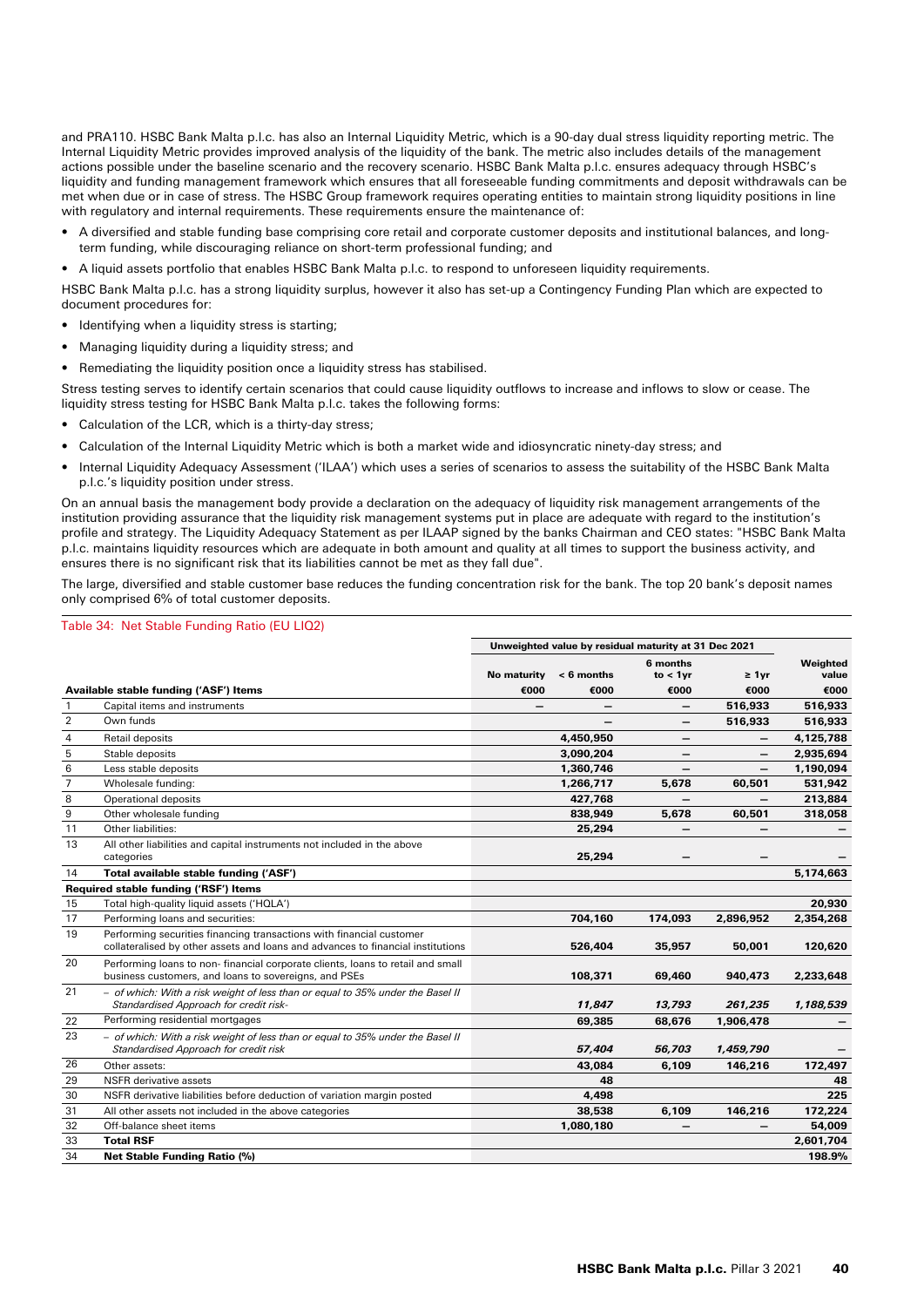## Business risk

Business risk is the potential negative effect on profits and capital from the local Group not meeting our strategic objectives, as a result of unforeseen changes in the business and regulatory environment, exposure to economic cycles and technological changes.

We manage and mitigate business risk through our risk appetite, business planning and stress testing processes, so that our business model and planned activities are monitored, resourced and capitalised consistent with the commercial, economic and risk environment in which the local Group operates, and that any potential vulnerabilities of our business plans are identified at an early stage so that mitigating actions can be taken.

## Dilution risk

Dilution risk is the risk that an amount receivable is reduced through cash or non-cash credit to the obligor, and arises mainly from factoring and invoice discounting transactions.

Where there is recourse to the seller, we treat these transactions as loans secured by the collateral of the debts purchased and do not report dilution risk for them. For our non-recourse portfolio, we do not report any dilution risk, as we obtain an indemnity from the seller that indemnifies us against this risk. Moreover, factoring transactions involve lending at a discount to the face-value of the receivables which provides protection against dilution risk.

## Remuneration policy

Information on the bank's Remuneration Policy and practices is disclosed in the Remuneration Report section within the Annual Report and Accounts.